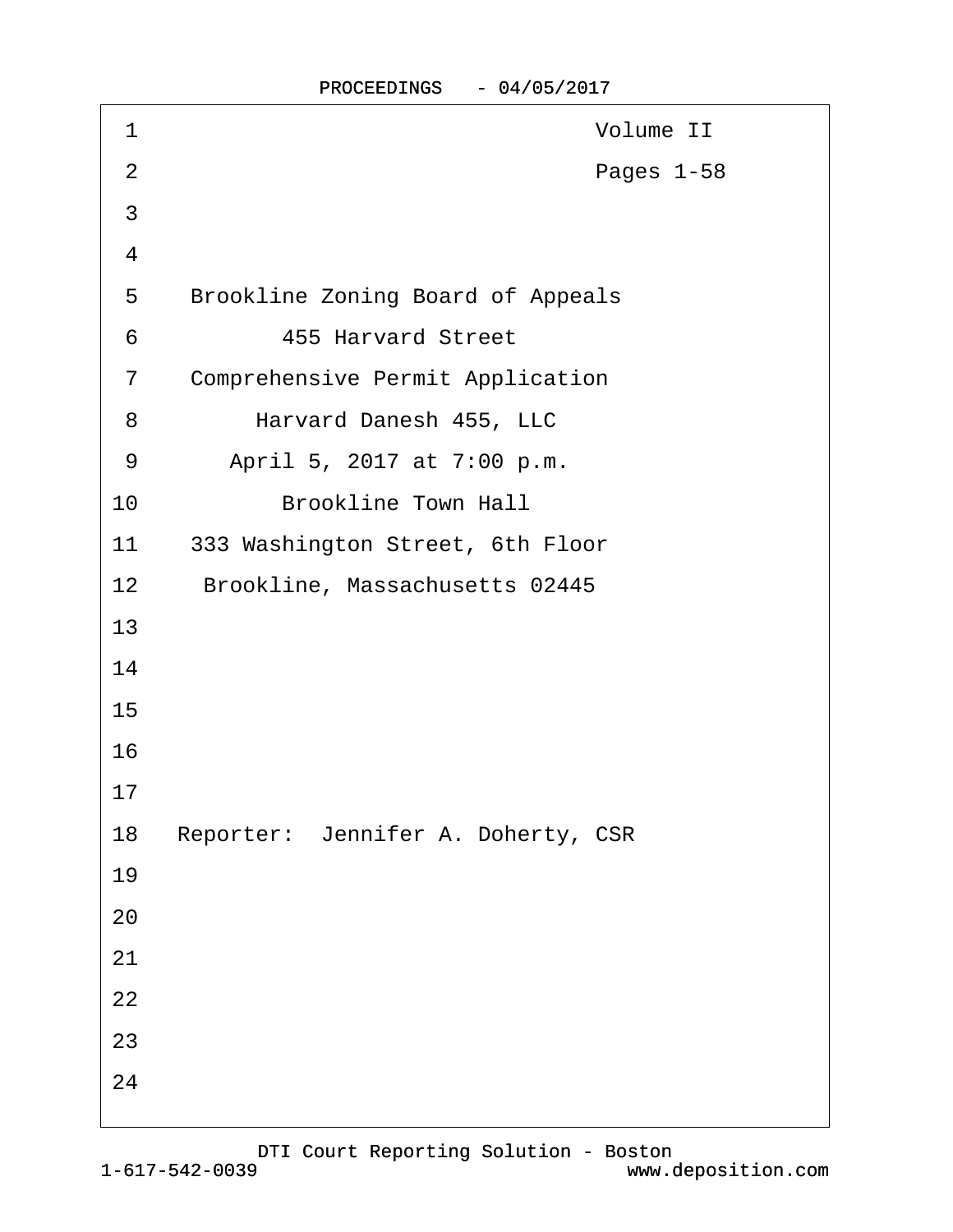$\Gamma$ 

| 1              | <b>APPEARANCES:</b>                               |
|----------------|---------------------------------------------------|
| $\overline{2}$ |                                                   |
| 3              | <b>Board Members:</b>                             |
| 4              | Kate Poverman, Chair                              |
| 5              | Lark Palermo                                      |
| 6              | <b>Christopher Hussey</b>                         |
| $\overline{7}$ |                                                   |
| 8              | Town Staff:                                       |
| 9              | Alison Steinfeld, Planning Director               |
| 10             | Polly Selkow, Assistant Director                  |
| 11             |                                                   |
| 12             | Applicant:                                        |
| 13             | David Danesh, Harvard Danesh 455, LLC             |
| 14             | Danny Danesh, Harvard Danesh 455, LLC             |
| 15             | Geoff Engler, Vice President, SEB, LLC            |
| 16             | Peter Bartash, Associate Principal, CUBE 3 Studio |
| 17             |                                                   |
| 18             |                                                   |
| 19             |                                                   |
| 20             |                                                   |
| 21             |                                                   |
| 22             |                                                   |
| 23             |                                                   |
| 24             |                                                   |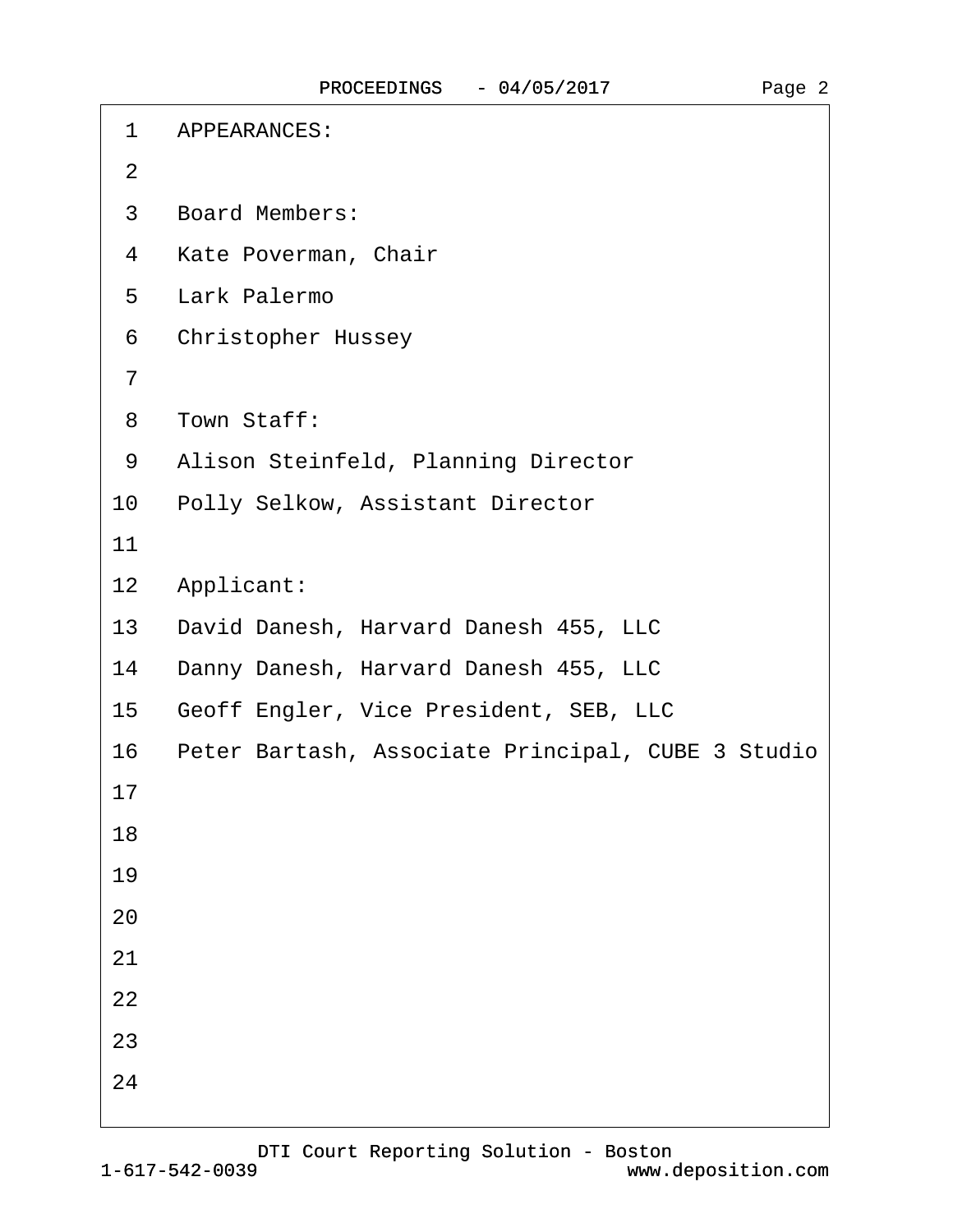| 1              | PROCEEDINGS                                          |
|----------------|------------------------------------------------------|
| $\overline{2}$ | MS. POVERMAN: Good evening. This is                  |
| 3              | the second ZBA hearing for the Comprehensive Permit  |
| 4              | Application to build a 17 unit building, residential |
| 5              | units, four of which would be affordable and about   |
| 6              | 18,000 square feet of retail space at 455 Harvard    |
| 7              | Street submitted by the Harvard Danesh 455, LLC.     |
| 8              | In case we didn't mention it at the                  |
| 9              | first meeting these hearings by law and by statute   |
| 10             | have to take place within a six-month, 180-day       |
| 11             | period so these sets of hearings, unless there's an  |
| 12             | agreement by the applicant with us to extend it,     |
| 13             | have to occur and finish by September 30. So they    |
| 14             | will occur at least once a month, pretty much,       |
| $15\,$         | except for maybe the next period where we'll be      |
| 16             | having some peer reviews done. And at various        |
| 17             | meetings, various different things will be           |
| 18             | happening. Sometimes such as at this meeting we'll   |
| 19             | be having some reports from the Town's boards and    |
| 20             | testimony from the public.                           |
| 21             | At the next set of meetings we will                  |
| 22             | be hearing from peer reviewers and we'll get into    |
| 23             | that a little more later. This is one of the         |
| 24             | hearings where you guys will have a voice and we'll  |
|                |                                                      |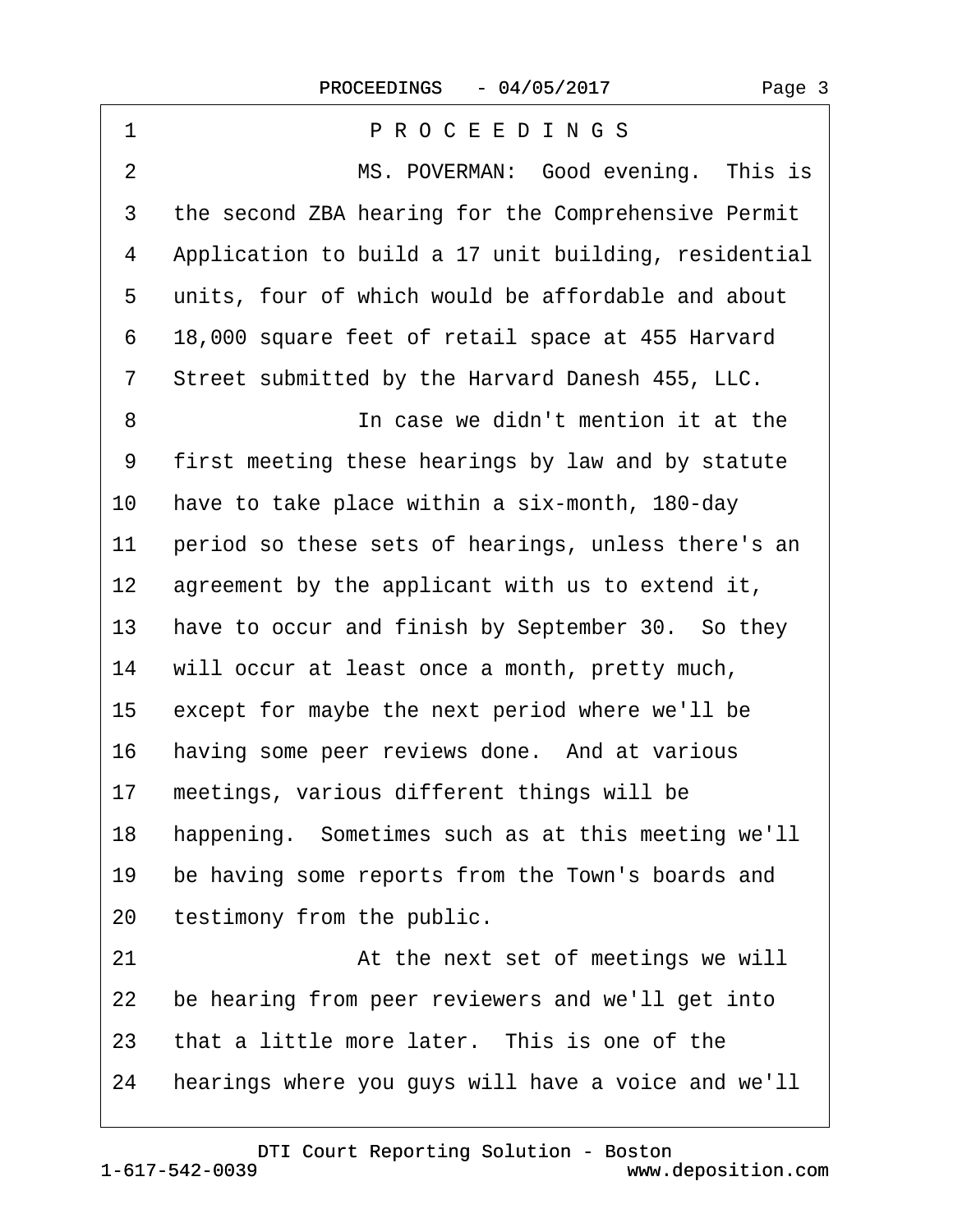|  | Page 4 |  |
|--|--------|--|
|--|--------|--|

| 1               | be giving comments as well. And so with that little  |
|-----------------|------------------------------------------------------|
| $\overline{2}$  | interview or whatever, introduction, I'm going to    |
| 3               | turn it over to Polly Selkoe.                        |
| 4               | MS. SELKOE: Good evening. I'm Polly                  |
| 5               | Selkoe, assistant director of Regulatory Planning.   |
| 6               | Tonight we're going to hear a summary of the         |
| 7               | Preservation Commission recommendations to the ZBA   |
| 8               | and the Planning Board's recommendations to the ZBA. |
| 9               | Then the Board is going to be taking public          |
| 10              | testimony.                                           |
| 11              | So I'm going to start with the                       |
| 12 <sub>2</sub> | Preservation Commission's recommendation. They had   |
| 13              | a couple of concerns. I think their biggest concern  |
| 14              | was the setback of the proposed development to the   |
| 15              | rear setback line which abuts a single-family house. |
| 16              | And they thought with a higher building that it      |
| 17              | really should be set back more from them. They also  |
| 18              | thought that the facade that faces Thorndike Street, |
| 19              | which is a residential street, should be set back a  |
| 20              | little bit further and that the facade should have a |
| 21              | more residential feel to blend in with that          |
| 22              | residential neighborhood whereas the Harvard Street  |
| 23              | facade should blend in with the commercial           |
| 24              | neighborhood.                                        |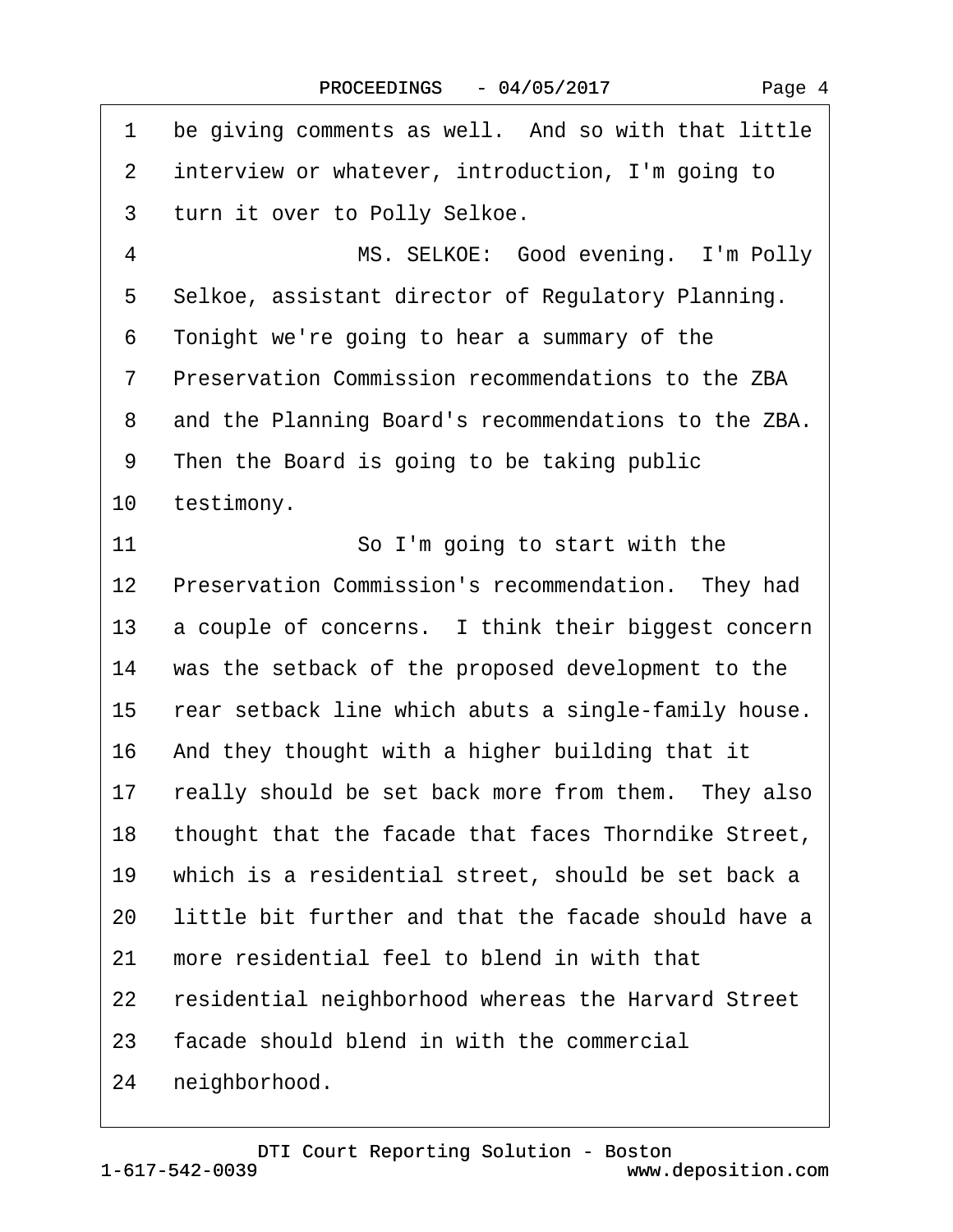| 1            | They also had some concerns about the                |
|--------------|------------------------------------------------------|
| $\mathbf{2}$ | fact that there will be a demolition of what was     |
| 3            | originally a Texico gas station constructed in 1935. |
| 4            | However, that gas station is neither in a local      |
| 5            | historical district nor a national register or       |
| 6            | national registered eligible property, although even |
| 7            | if it were, 40B trumps all local Boards except for   |
| 8            | the Zoning Board of Appeals.                         |
| 9            | However, if the applicant were to use                |
| 10           | state funds when they develop this property, then    |
| 11           | they would be subject to the Secretary of Interior   |
| 12           | standards for historic preservation by the           |
| 13           | Massachusetts Historic Commission which technically  |
| 14           | would require just documentation of the building,    |
| 15           | let's say photographs that would preserve what it    |
| 16           | had looked like.                                     |
| 17           | MS. POVERMAN: Isn't that the case                    |
| 18           | here?                                                |
| 19           | MS. SELKOE: That is the case here.                   |
| 20           | MS. POVERMAN: State funding.                         |
| 21           | MS. SELKOE: I don't know that.                       |
| 22           | MS. POVERMAN: What entity will be                    |
| 23           | funding the project? All private funding?            |
| 24           | MR. ENGLER: The letter was issued                    |
|              |                                                      |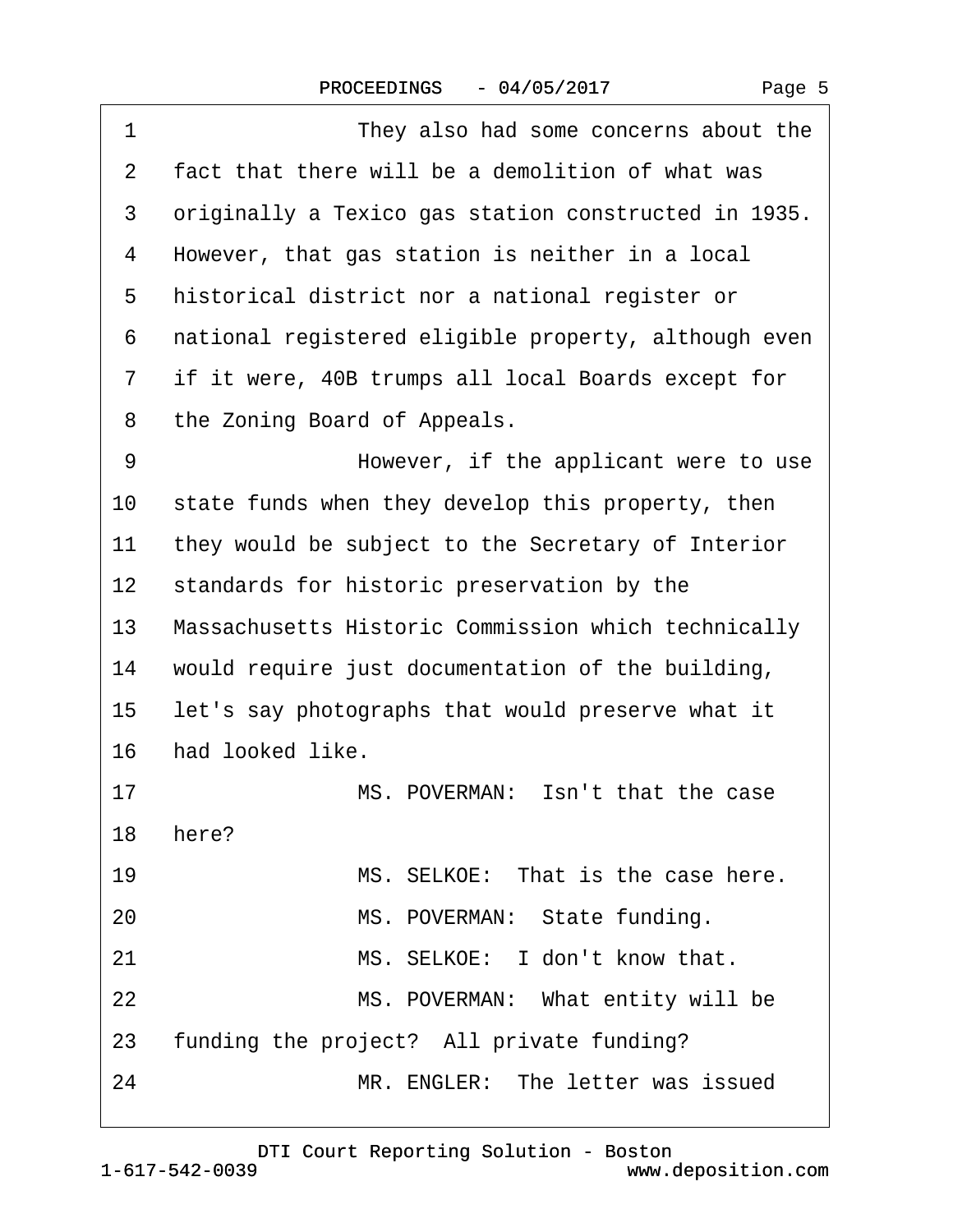| 1              | from Mass. Housing but there will be no state       |
|----------------|-----------------------------------------------------|
| $\mathbf{2}$   | funding, it's state subsidy. There is not going to  |
| 3              | be any subsidy, get a construction loan from an NEF |
| 4              | Member Bank which is one of 300 banks, Brookline    |
| 5              | Savings, any number of local -- Eastern Bank and so |
| 6              | we read the letter. We're comfortable with what     |
| $\overline{7}$ | their recommendations are                           |
| 8              | MS. POVERMAN: Are you willing to                    |
| 9              | follow the recommendations of recording --          |
| 10             | MR. ENGLER: Yes, recording and                      |
| 11             | whatnot.                                            |
| 12             | MS. SELKOE: I think you would have                  |
| 13             | that as a condition. The last thing the             |
| 14             | Preservation said that they're very pleased that    |
| 15             | we're going to have retail space on the ground      |
| 16             | floor. Those were their comments. The Planning      |
| 17             | Board --                                            |
| 18             | MS. POVERMAN: Hold on one second. I                 |
| 19             | forgot to introduce myself and my colleagues. I'm   |
| 20             | Kate Poverman. Mr. Chris Hussey is to my left and   |
| 21             | Ms. Lark Polermo is to my right and we have a new   |
| 22             | court reporter -- well, new to us, court reporter   |
| 23             | today, Jennifer. She is not as familiar with our    |
| 24             | cast of characters as Kristen was, so we have to be |
|                |                                                     |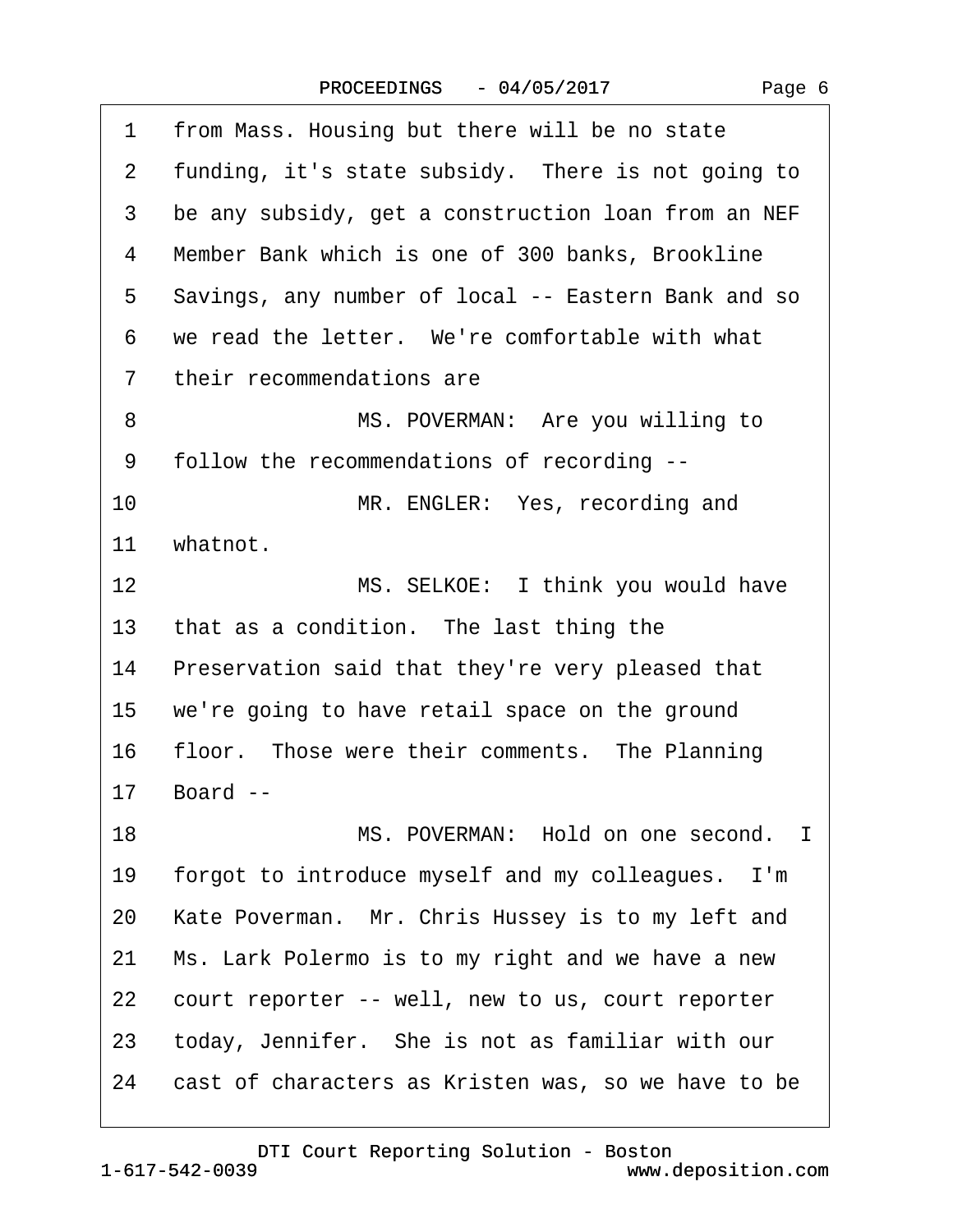| 1            | sure to introduce ourselves when we talk. When we    |
|--------------|------------------------------------------------------|
| $\mathbf{2}$ | get up to the podium, state your name clearly, spell |
| 3            | it if you can and try not to interrupt each other.   |
| 4            | Very well. Thank you.                                |
| 5            | MS. SELKOE: The Planning Board had                   |
| 6            | several recommendations as well. I'll start with     |
| 7            | their suggested design changes which were very       |
| 8            | specific. Of course we will be engaging a design     |
| 9            | peer reviewer, and these comments will be passed on  |
| 10           | to him and he may or may not agree with them, but    |
| 11           | the Planning Board felt that the heavy cornice that  |
| 12           | was on the top floor should be moved down to the top |
| 13           | of the third story.                                  |
| 14           | MS. POVERMAN: Could we have a                        |
| 15           | picture?                                             |
| 16           | MS. SELKOE: Yes. I had asked them                    |
|              | 17 to bring the slides which Peter has obliged us.   |
| 18           | MS. POVERMAN: That would be                          |
| 19           | fantastic if we can see it all at the same time.     |
| 20           | MS. SELKOE: Right. You'll see at                     |
| 21           | the very top of the building there is a fairly thick |
| 22           | cornice and the suggestion was to bring it down on   |
| 23           | top of the brick, which is the third story, to lower |
| 24           | it.                                                  |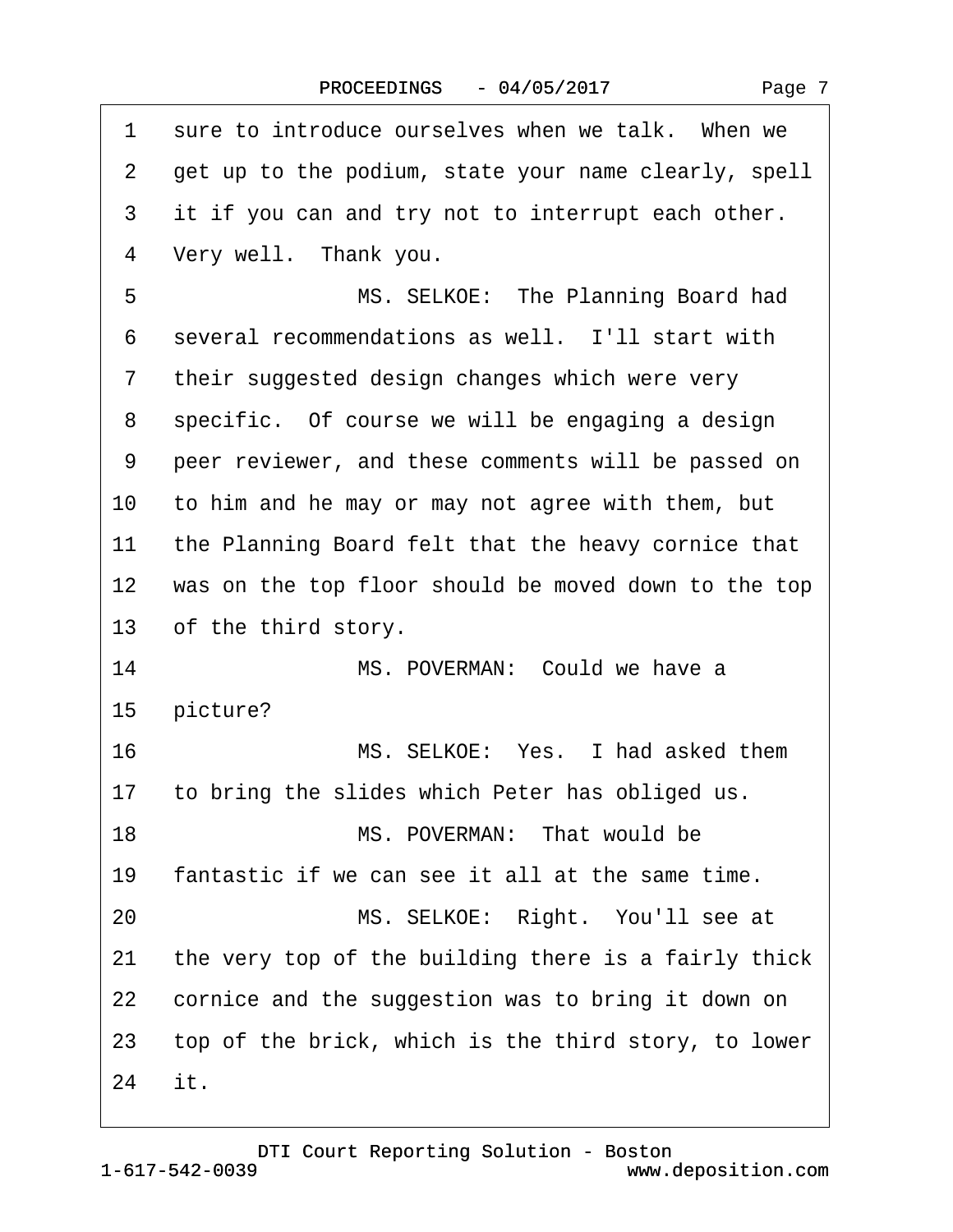| 1               | They also recommended that the                       |
|-----------------|------------------------------------------------------|
| 2               | setback of the top floor be increased and that the   |
| 3               | decks which are on the rear -- Peter, if you want to |
| 4               | show us those -- should be decreased in size. They   |
| 5               | were pointing out the decks were just as big as the  |
| 6               | units on that floor. It really didn't need to be     |
| 7               | that big.                                            |
| 8               | There is also a stair on the top                     |
| 9               | floor which they suggest it could be pulled in more  |
| 10              | so that's a little hard see, but they thought the    |
| 11              | setback along Thorndike -- if you want to show       |
| 12              | Thorndike -- facade could be increased slightly.     |
| 13              | And they also thought that they should consider      |
| 14              | relocating the residential entry from Harvard Street |
| 15 <sub>2</sub> | to Thorndike Street.                                 |
| 16              | Then the Planning Board also had a                   |
| 17              | number of things that they thought if the applicants |
| 18              | submitted them will be helpful to this Board. They   |
| 19              | thought a site plan showing the abutting structure   |
| 20              | at 78 Thorndike putting the dimensions of the        |
| 21              | property line setback of the other homes on both     |
| 22              | sides of Thorndike should be provided.               |
| 23              | They thought that key site sections                  |
| 24              | with context including the abutting house on the     |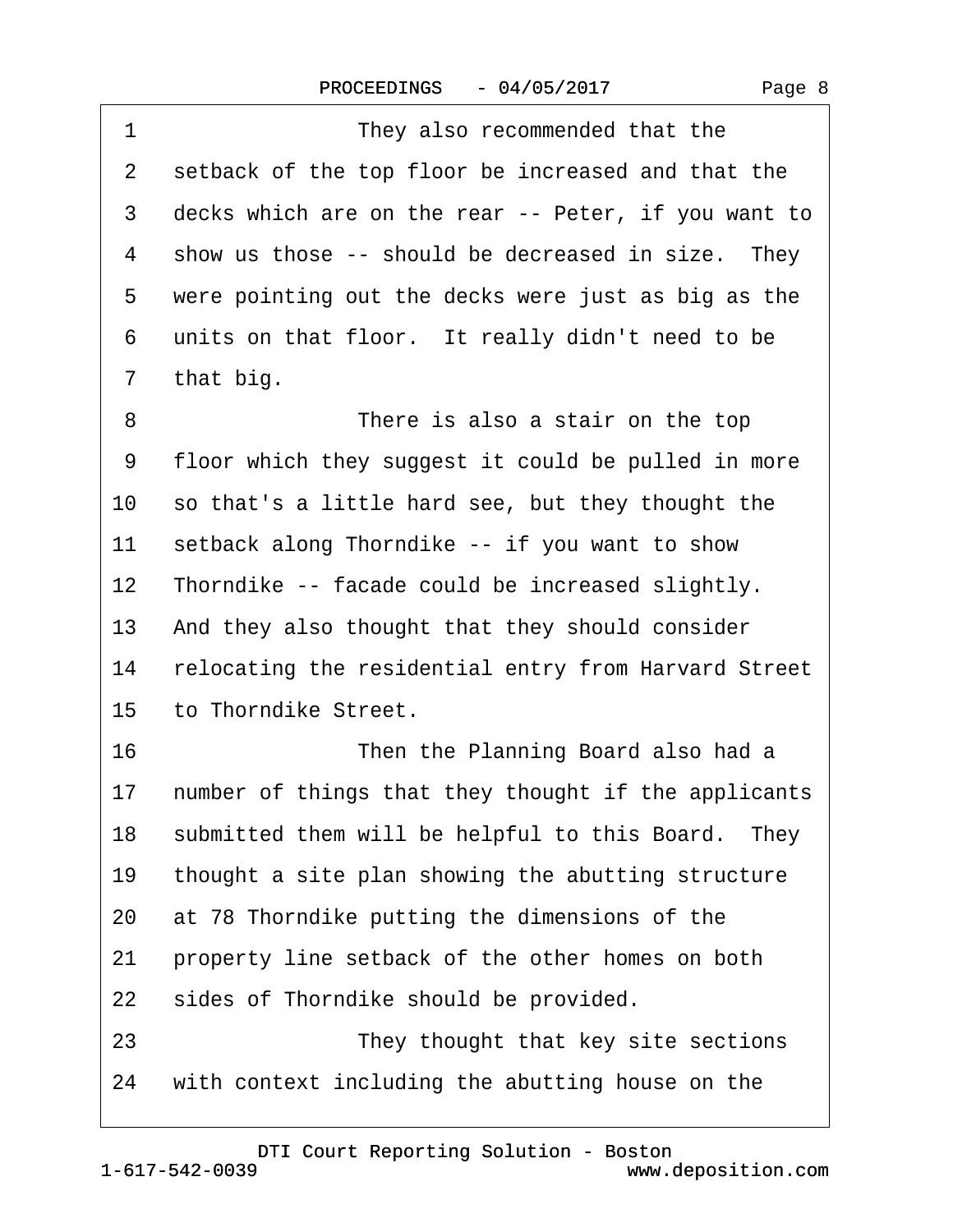| 1              | other side of Harvard Street should be provided.     |
|----------------|------------------------------------------------------|
|                | 2 Scale street elevations extending further along on |
| 3              | Harvard Street that they divided and an electronic   |
| 4              | 3D model surrounding context including site lines in |
| 5              | both directions on Thorndike and Harvard at          |
| 6              | pedestrian and second story levels.                  |
| $\overline{7}$ | The abutting building could be shown                 |
| 8              | in gray cues drawn to scale and there should be      |
| 9              | figures on the model that would show pedestrians so  |
| 10             | that you can see what the relationship to the human  |
| 11             | scale to the building was.                           |
| 12             | Their last comments were more                        |
| 13             | general. They believe that the applicant should      |
| 14             | provide to you a trash plan and that depending on    |
| 15             | what use there is on the ground floor level they     |
| 16             | might give us a couple different scenarios. The      |
| 17             | Planning Department has recommended to the           |
| 18             | development team that they speak with Pat Maloney of |
| 19             | the Health Department to submit a trash plan with    |
| 20             | him and meet and discuss it because he usually has   |
| 21             | some very good recommendations.                      |
| 22             | And then the very last had to do with                |
| 23             | traffic and parking. And it was felt that the there  |
| 24             | should be some more evaluation of cars turning onto  |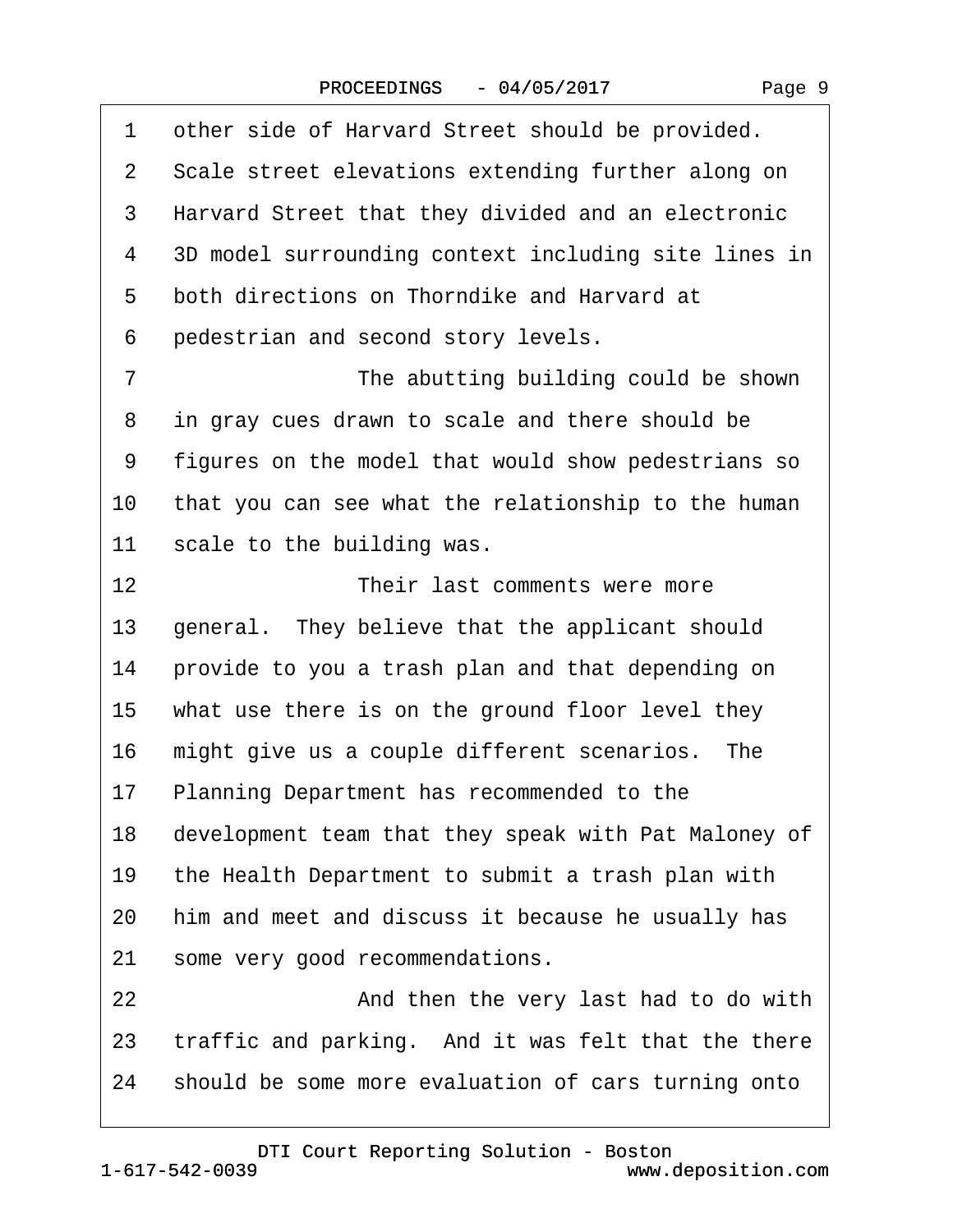| 1               | Harvard Street and Thorndike, both ways, because the |
|-----------------|------------------------------------------------------|
| 2               | traffic report that they submitted looked at the ins |
| 3               | and outs from Thorndike into the garage, but it      |
| 4               | didn't address traffic going onto Harvard Street.    |
| 5               | We mentioned at the last meeting that                |
| 6               | the loading area should be described more fully and  |
| 7               | actually in a meeting today they explained that      |
| 8               | they're not just going to have a loading area on     |
| 9               | Harvard Street, they will have two parking spaces    |
| 10              | with two meters and that can serve as a loading bay  |
| 11              | at certain hours of the day such as the very early   |
| 12              | morning hours and the evening hours and that         |
| 13              | therefore deliveries for the retail establishments   |
| 14              | would have to be scheduled and of course people      |
| 15              | moving in or out would also have to schedule those   |
| 16              | deliveries as well.                                  |
| 17              | So with that, unless there are any                   |
| 18              | questions, I'm finished with my presentation.        |
| 19              | MR. HUSSEY: I would like to                          |
| 20              | reenforce the request for a site plan showing the    |
| 21              | adjacent residential building of the abutting        |
| 22 <sub>2</sub> | streets pure cuts and what have you. I had that on   |
| 23              | my list last week to ask.                            |
| 24              | MS. POVERMAN: Since we don't have                    |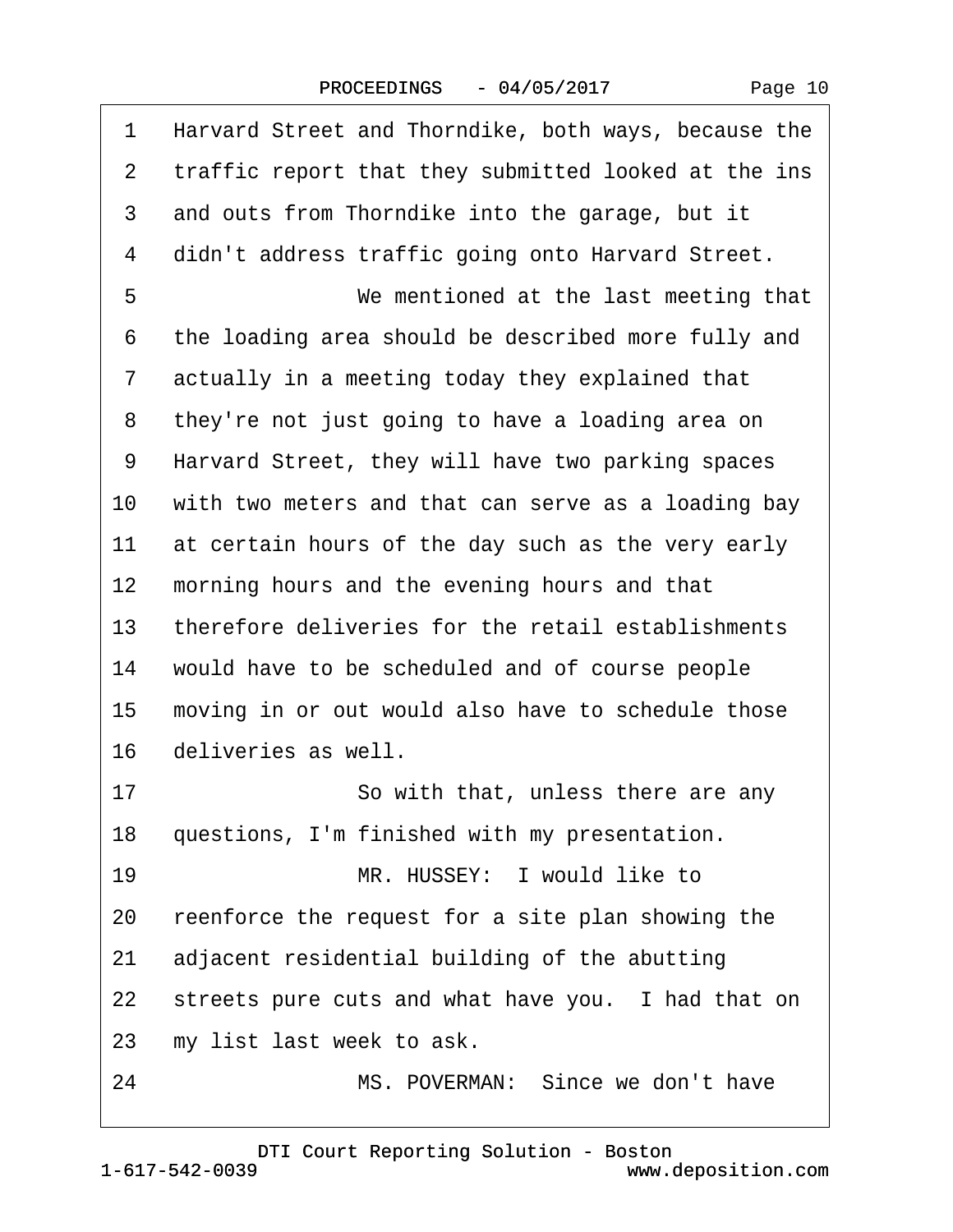| 1              | our helper, Karen, here, she has the gall to be on   |
|----------------|------------------------------------------------------|
| 2              | vacation, do we rely on you, Polly, to make sure     |
| 3              | that we get all these items from the applicant?      |
| 4              | MS. SELKOE: Karen and I and Alison                   |
| 5              | are all working together, so we will make sure that  |
| 6              | you get everything on the lists for you.             |
| $\overline{7}$ | MS. POVERMAN: Fantastic, and sooner                  |
| 8              | rather than later will be good. We'll discuss the    |
| 9              | context in a little bit and not giving up anybody's  |
| 10             | questions right now.                                 |
| 11             | Timing will be a question because                    |
|                | 12 when we would want them in terms of timing of our |
| 13             | next meeting is something I want to discuss later    |
| 14             | on.                                                  |
| 15             | MS. SELKOE: Certainly when the                       |
| 16             | design reviewer and peer reviewers and traffic peer  |
| 17             | reviewer is on board, it seems to me that            |
| 18             | information would be very helpful, and of course     |
| 19             | partners are working on the scope for that and we    |
| 20             | have to run it by the development team and then      |
| 21             | engage those peer reviewers. So that's going to      |
| 22             | take a couple of weeks, so if we can get that        |
| 23             | information within two weeks, I think that would be  |
| 24             | very helpful.                                        |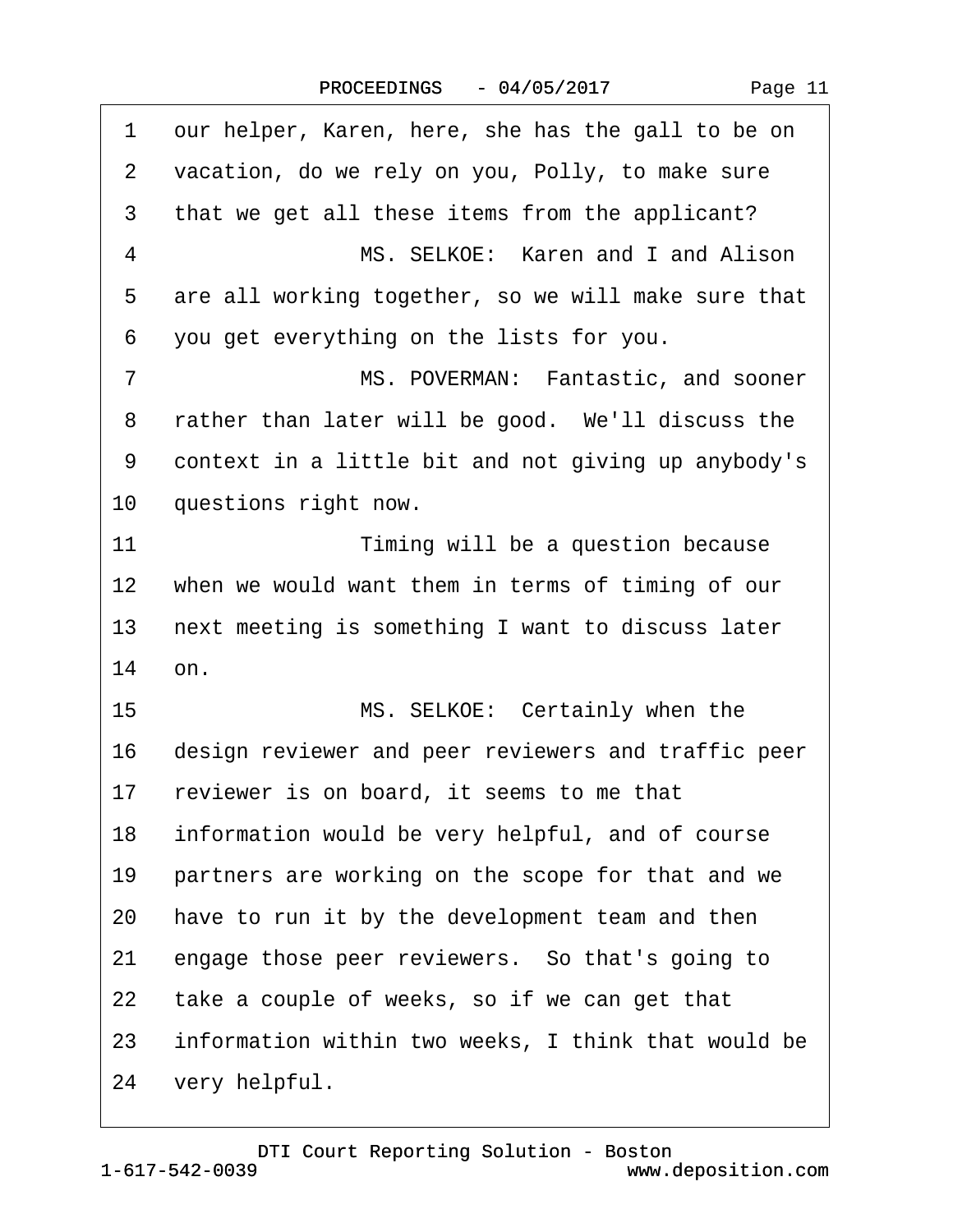|  | Page 12 |  |
|--|---------|--|
|--|---------|--|

| 1               | MS. POVERMAN: I'm going to ask your                  |
|-----------------|------------------------------------------------------|
| 2               | indulgence that we go through the meeting, we listen |
| 3               | to everybody, we give our comments and at the end I  |
| 4               | will sum up my list of what we think we need and     |
| 5               | give it to you and wrap it up in a package.          |
| 6               | MS. SELKOE: Thank you.                               |
| $\overline{7}$  | MS. POVERMAN: Right now I would like                 |
| 8               | to get some comments from everybody in the           |
| 9               | neighborhood and then comments from my colleagues.   |
| 10              | If people want to get up and talk,                   |
| 11              | they're more than welcome to. I'd ask that you       |
| 12 <sub>2</sub> | identify yourself and speak slowly.                  |
| 13              | MS. SELKOE: It goes a little faster                  |
| 14              | if everybody will get in line at the wall and just   |
| 15              | come up one at a time.                               |
| 16              | MS. POVERMAN: Hello, old friends.                    |
| 17              | MS. SHAW: I'm Sloane Shaw of 18                      |
|                 | 18 Thorndike Street.                                 |
| 19              | MS. POVERMAN: Hold on a minute. As                   |
| 20              | the chairman of previous meetings have said, if      |
| 21              | you're going to say the same thing, you're more than |
| 22              | welcome to but you can say, "I agree with Sloane"    |
|                 | 23 and move on but we're happy to hear anything you  |
| 24              | have to say. Thank You.                              |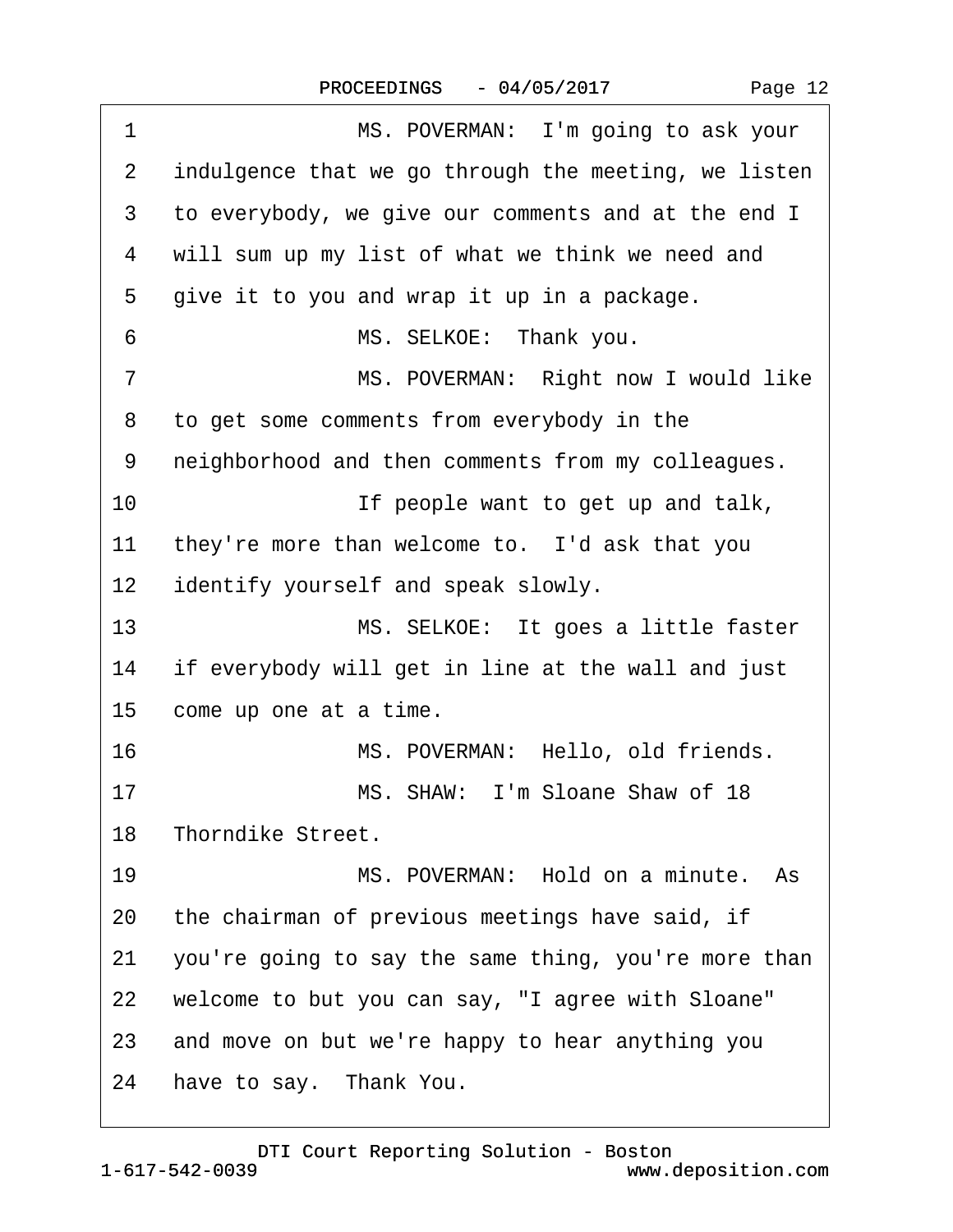| 1               | MS. SHAW: Back in November when we                  |
|-----------------|-----------------------------------------------------|
| 2               | were meeting I know the developers mentioned that   |
| 3               | they want to meet with the neighborhood, but there  |
| 4               | have been no meetings planned with the neighborhood |
| 5               | and the neighborhood has a lot to say and I'm       |
| 6               | wondering when those meetings are going to be so    |
| 7               | that we could sit down and talk face to face about  |
| 8               | the building. That was something -- a question that |
| 9               | I have. I didn't know if I have a date for when.    |
| 10              | It would be nice to have something in more advanced |
| 11              | notice so that we can plan because a lot of people  |
| 12 <sub>2</sub> | couldn't come tonight from the neighborhood but     |
| 13              | there's a lot of concern.                           |
| 14              | This is very large project and I know               |
| 15              | that you've shown concern with the neighborhood and |
| 16              | talking about the neighborhood but we have specific |
| 17              | issues that we would like to discuss. And one of    |
| 18              | the main issues that I was thinking about is the    |
| 19              | traffic coming out of Thorndike onto to Harvard.    |
| 20              | People have had accidents there with bicycles, with |
| 21              | pedestrians going. It's not a safe area. There was  |
| 22              | somebody across the street at -- and I don't have   |
| 23              | all of the different records, but it's a very, very |
| 24              | busy, hectic neighborhood getting out onto the      |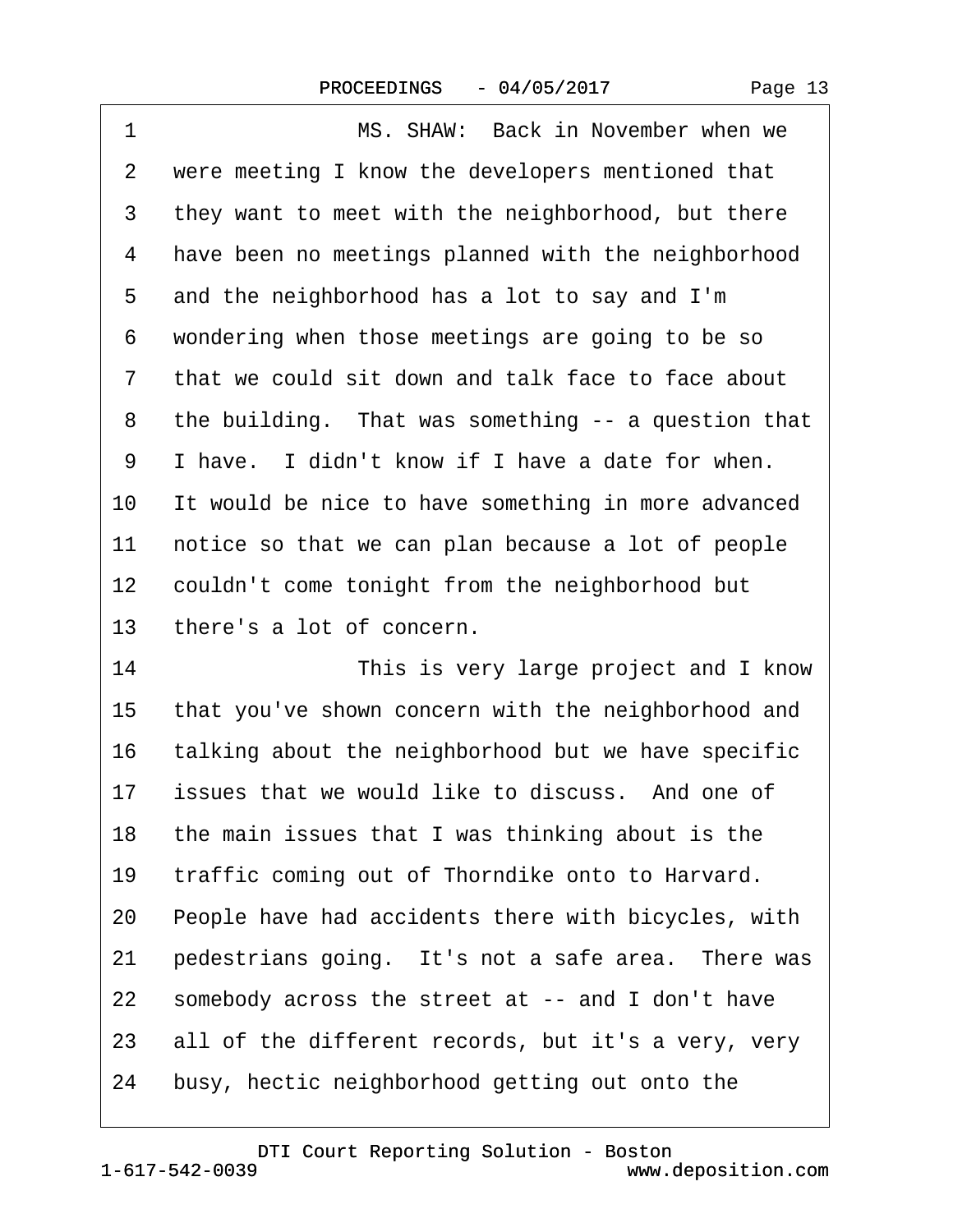| 1              | street. In fact it's so busy that many people go     |
|----------------|------------------------------------------------------|
| $\overline{2}$ | around and don't go out Thorndike because it's so    |
| 3              | busy and the street was made into a one-way street   |
| 4              | at Clarence Street because there was so much         |
| 5              | traffic. That's why it's one way going down to       |
| 6              | Commonwealth Avenue because there was so much        |
| $\overline{7}$ | traffic. I've been there since my son was born, so   |
| 8              | I've been there since '81, and there has been a lot  |
| 9              | of problems with that neighborhood and going up that |
| 10             | hill. So that's something that's a big concern is    |
| 11             | traffic.                                             |
| 12             | And the scale of the building of                     |
| 13             | having such a large building going out to            |
| 14             | Thorndike -- you mentioned that you wanted to put in |
| 15             | grass and trees, but you're taking away the trees by |
| 16             | putting the building out to the very edges and the   |
| 17             | other large buildings that are not as big as this    |
|                | 18 have space inside for green, for a feeling of     |
| 19             | neighborhood, so that's something that concerns me   |
| 20             | as well. It's taking away all the green and          |
| 21             | blocking out the sun is basically what it does by    |
| 22             | being that large.                                    |
| 23             | MS. POVERMAN: Thank you.                             |
| 24             | MR. LEPSON: My name is Bob Lepson, a                 |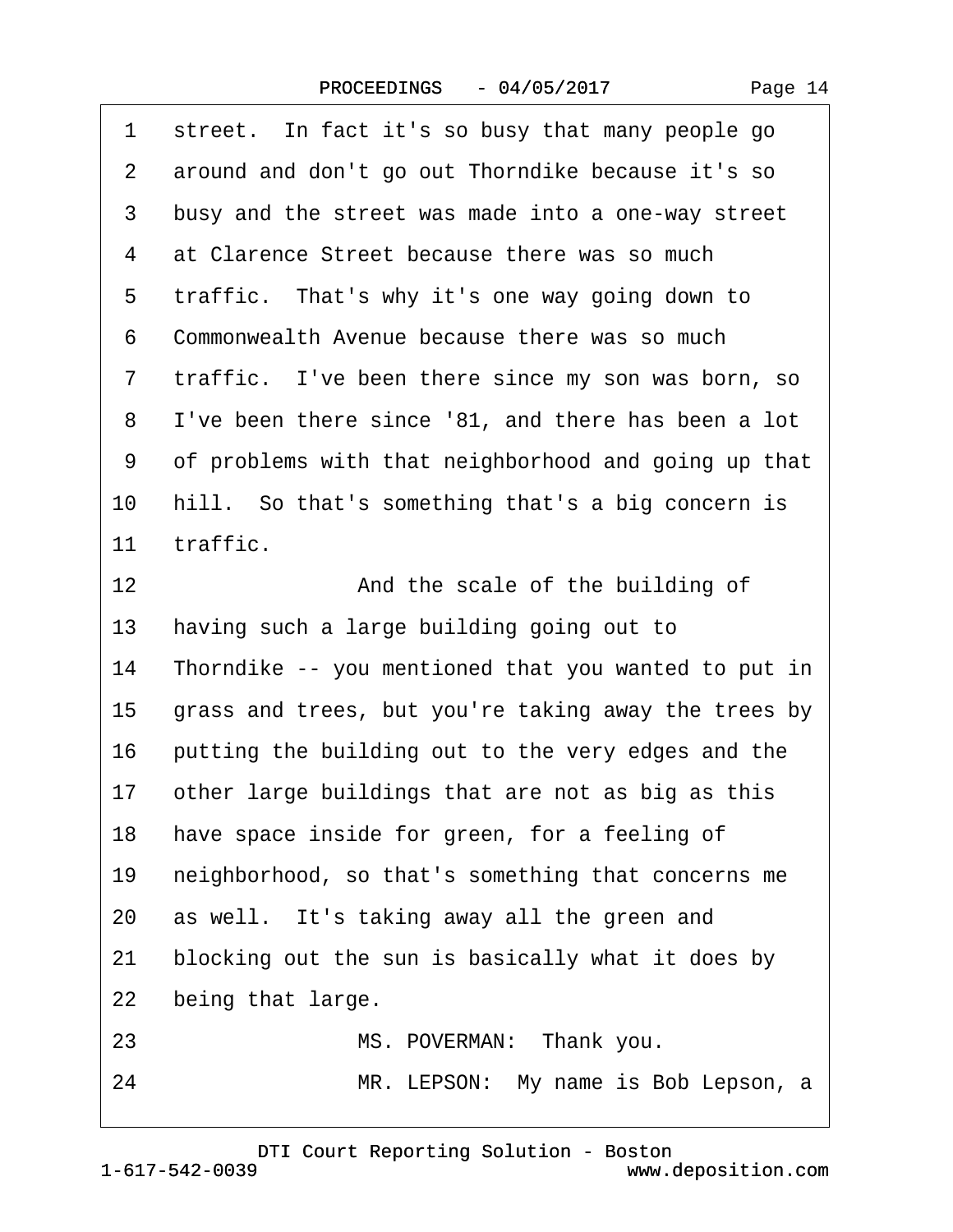|  | Page 15 |  |
|--|---------|--|
|--|---------|--|

| 1               | 36 Thorndike Street resident, which is on other side |
|-----------------|------------------------------------------------------|
| 2               | of Harvard Street but we certainly come out of       |
| 3               | Harvard Street very, very frequently. So I agree     |
| 4               | 100 percent about the issues having to do with       |
| 5               | setback, especially the issues having to do with     |
| 6               | setback with the house just behind property.         |
| $\overline{7}$  | It feels like the building is trying                 |
| 8               | to put too much into too small of a space, is what   |
| 9               | it feels like. I think that's one of the biggest     |
| 10              | issues.                                              |
| 11              | Coming out of Thorndike Street the                   |
| 12              | traffic, again, I would tend to agree. Currently     |
| 13 <sup>°</sup> | when you are coming from Thorndike Street and making |
| 14              | a right turn onto Harvard isn't such a big deal, but |
| 15              | going across Harvard, continuing onto Thorndike or   |
| 16              | trying to make a left onto Harvard towards Coolidge  |
| 17              | Corner is incredibly challenging even today when     |
| 18              | there is a wide open site line, that building there  |
| 19              | will prevent cars from seeing down towards           |
| 20              | Commonwealth Avenue and will become increasingly     |
| 21              | problematic. I've said this for years, been a        |
| 22              | resident there since 1991, that there needs to be a  |
| 23              | traffic light there. There is so much activity and   |
| 24              | so much both pedestrian and auto activity that it's  |
|                 |                                                      |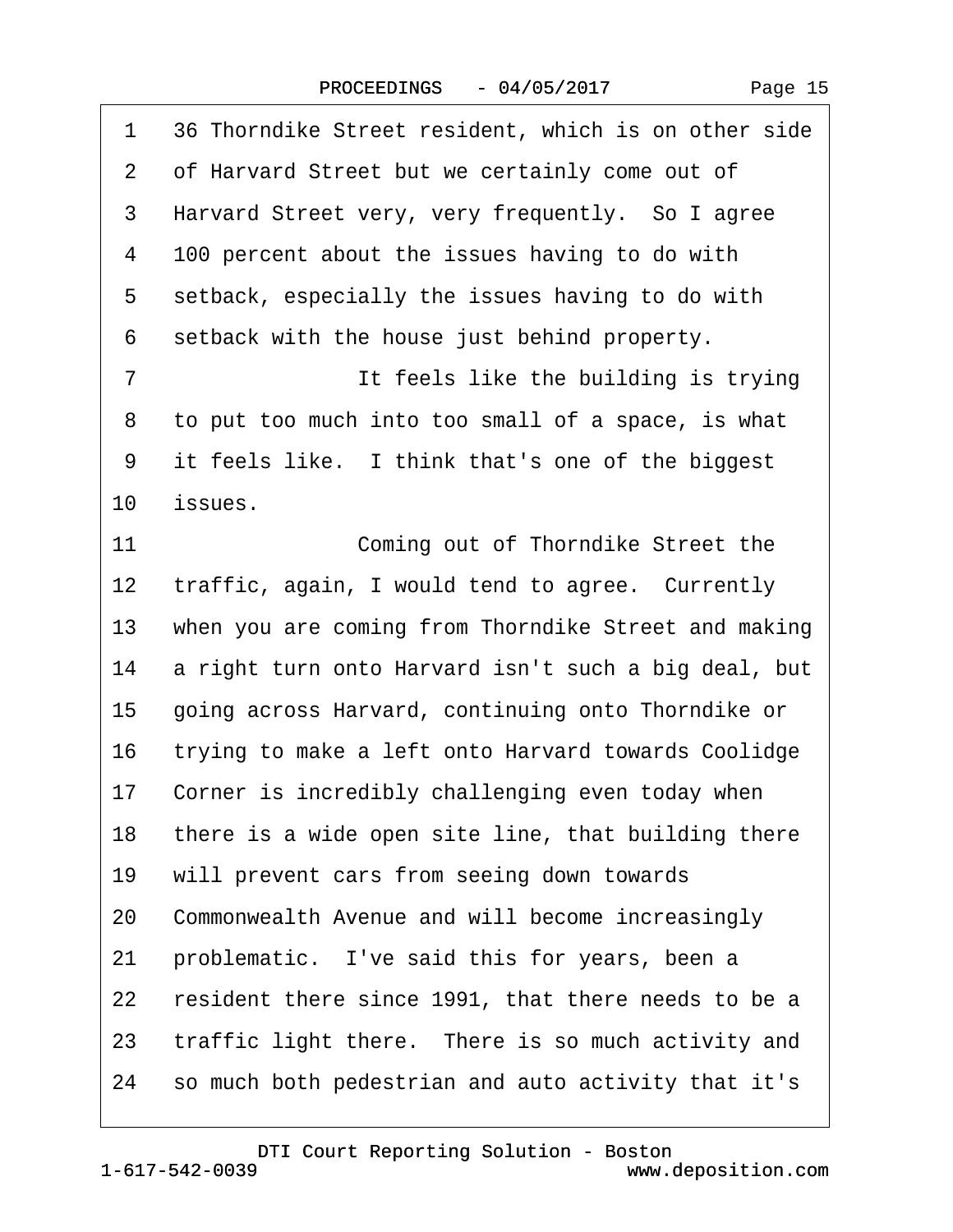| Page 16 |  |
|---------|--|
|---------|--|

| 1              | become increasingly difficult to sort of navigate.   |
|----------------|------------------------------------------------------|
| $\overline{2}$ | Another point that these folks made                  |
| 3              | last week when they were talking about not going six |
| 4              | stories and only going four and having it fit with   |
| 5              | the rest of the feeling of Harvard Street. I would   |
| 6              | fundamentally disagree with that. There is no        |
| 7              | building anywhere near that spot that looks like     |
| 8              | that. Go up to Naples so you have to pass -- that's  |
| 9              | Thorndike. Then you have Coolidge and then you have  |
| 10             | Fuller and until you get to Naples do you have       |
| 11             | buildings that are anywhere near that height.        |
| 12             | And in the other direction you have                  |
| 13             | to go down towards -- on the opposite side of the    |
| 14             | street you have go down passed Rubin's which is      |
| 15             | basically in Allston where you have buildings that   |
| 16             | are like that. It's this large entity that's kind    |
|                | 17 of stuck down and there is nothing around it. All |
| 18             | the other buildings between Thorndike and Naples are |
| 19             | one story. That's it. There is not two, not three,   |
| 20             | and certainly not four. So it's very, very out of    |
| 21             | character with the immediate surroundings. So it's   |
| 22             | really the traffic, the setback, and the fact that   |
| 23             | it is just so out of place relative to the           |
| 24             | surrounding structures. Work needs to be done in     |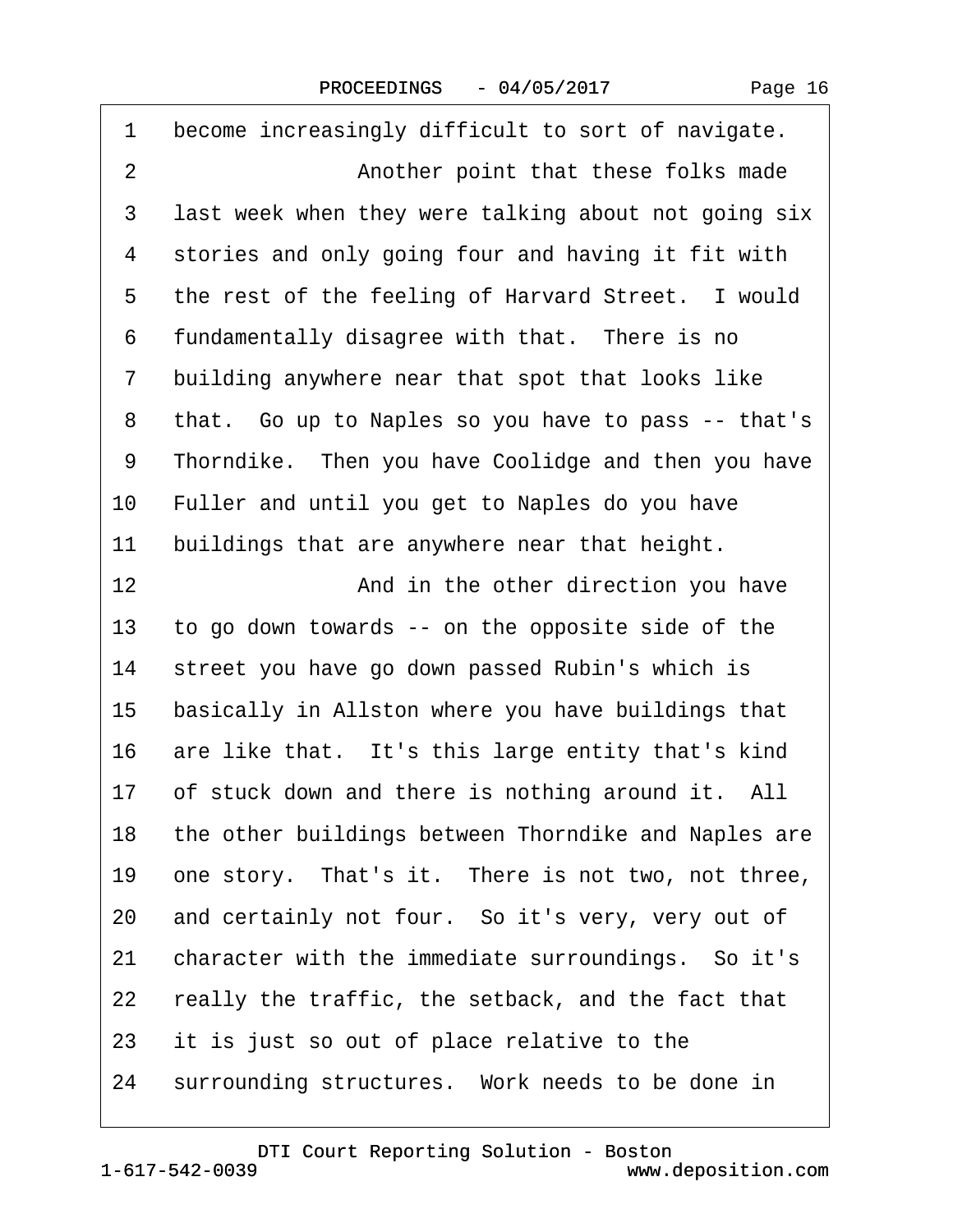| 1                         | order to -- if you have to do it, we have do it, but |
|---------------------------|------------------------------------------------------|
| $\mathbf{2}^{\mathsf{I}}$ | it can't be like this. Thank you.                    |
| 3                         | MS. POVERMAN: Thank you.                             |
| $\overline{4}$            | MS. LONGINEZ: Victoria Longinez 16                   |
| 5                         | Verndale Street. I agree with everything that's      |
| 6                         | already been said. I am completely opposed to this   |
| $\mathbf{7}$              | building, not affordable housing, but the location   |
| 8                         | and the design and scale of this building I think    |
| 9                         | are all inappropriate for this location in           |
| 10 <sup>1</sup>           | Brookline.                                           |
| 11                        | The design of the building really is                 |
| $12 \,$                   | just a generic -- it seems to me just the most basic |
| 13                        | scaled-down, generic-looking structure with no       |
| 14                        | appeal, no interest. The design is, in my mind,      |
| 15                        | very bad, basically an eyesore.                      |
| 16                        | I had hoped that the gas station                     |
| 17                        | that's currently there could be preserved as a part  |
| 18                        | of the Kennedy era in Brookline. The National Park   |
| 19                        | Service supports preserving those kinds of           |
| 20                        | structures and even has a link on its website, and   |
| 21                        | you know, I really mourn the fact that that quaint   |
| 22                        | little building is going to be bulldozed.            |
| 23                        | When the committee who designed this                 |
| 24                        | was speaking last week, they mentioned something     |

 $\Gamma$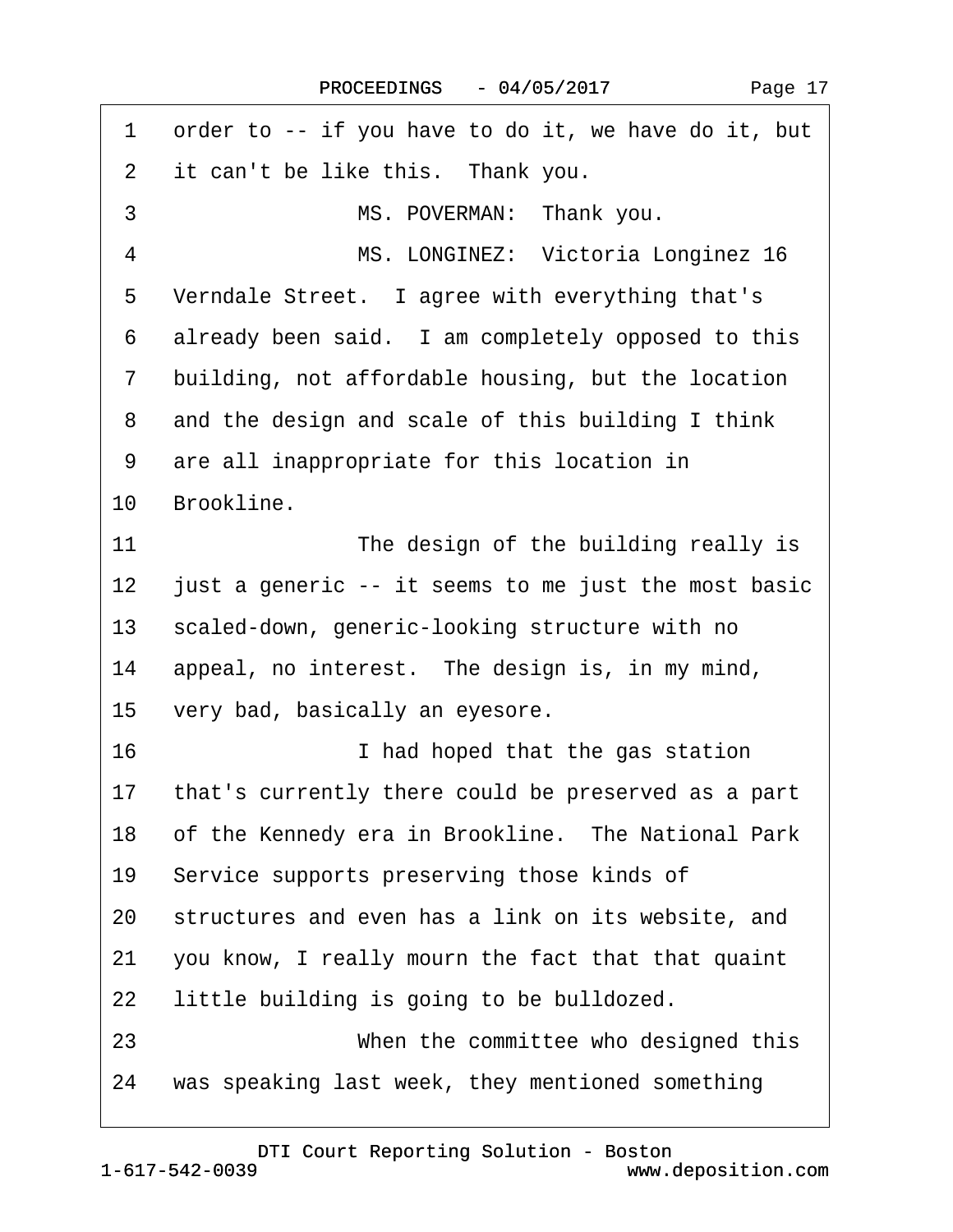| 1  | about not being able to accommodate the low income   |
|----|------------------------------------------------------|
| 2  | residents in some areas of the building, as I        |
| 3  | recall. They couldn't have access to a common area   |
| 4  | within a design of the building. Is that something   |
| 5  | I misunderstood.                                     |
| 6  | MR. ENGLER: May I approach?                          |
| 7  | MS. POVERMAN: Why don't you give us                  |
| 8  | your understanding. I'm not sure what you're         |
| 9  | talking about and maybe Mr. Engler, because I don't  |
| 10 | have the understanding consistent with what you're   |
| 11 | saying either?                                       |
| 12 | MR. ENGLER: Geoff Engler, for the                    |
| 13 | record, from SEB. Speculating perhaps there was a    |
| 14 | little bit of confusion that we had two private      |
| 15 | decks, patios, associated with two units. So         |
| 16 | technically the people that qualify for the          |
| 17 | affordable units won't have access to that but       |
| 18 | neither will all the market units that aren't any of |
| 19 | those two units, so there's is not any area of the   |
| 20 | building that are common that are not accessible to  |
| 21 | all 17 future residents. There happens to be two     |
| 22 | units that have an outdoor patio because the         |
| 23 | building is lowered in the back of the building in   |
| 24 | an effort to have it be more transitional to         |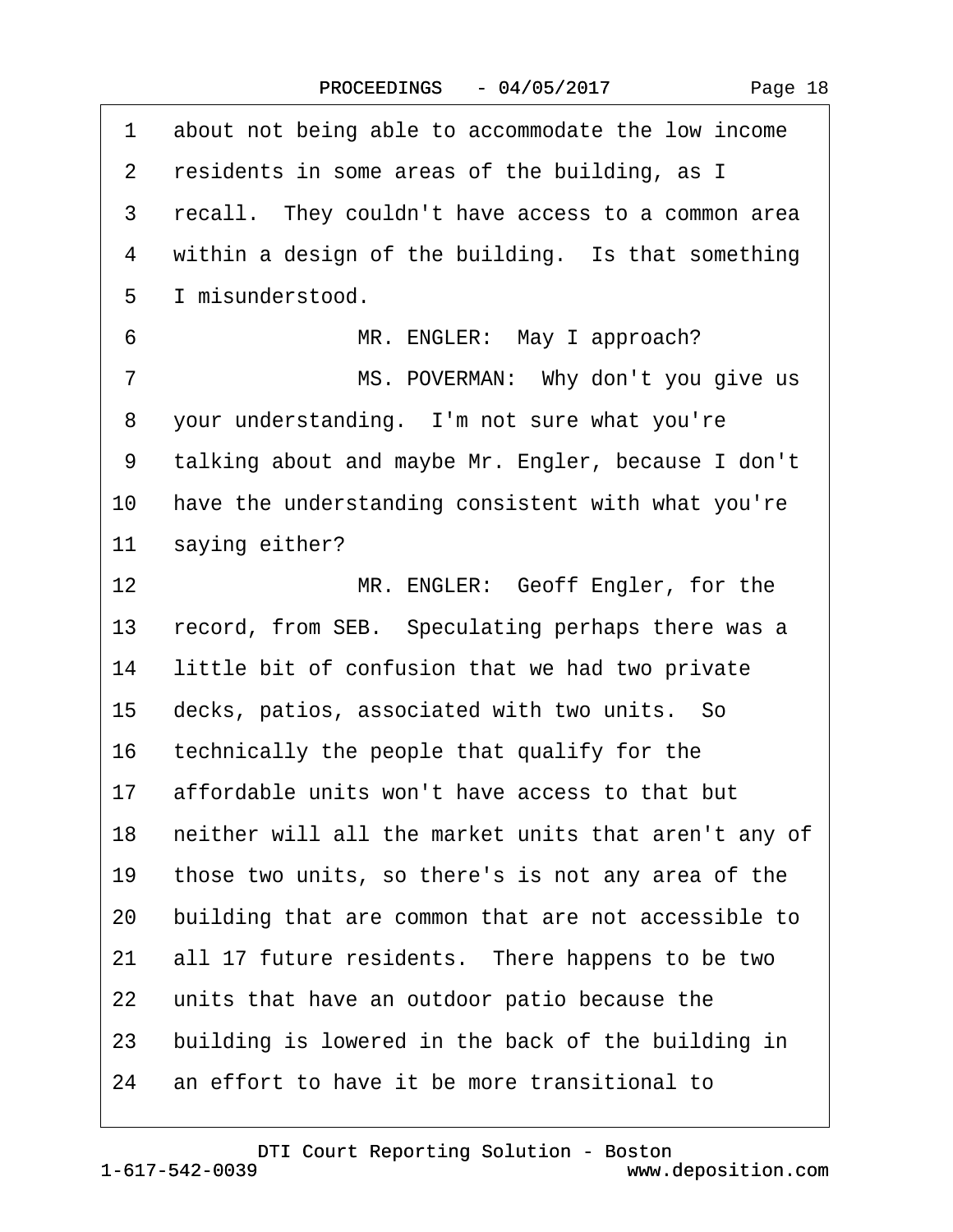| 1  | Thorndike. So I could be wrong, but I'm speculating  |
|----|------------------------------------------------------|
| 2  | that may be where the confusion came in.             |
| 3  | MS. LONGINEZ: Thank you. That's                      |
| 4  | what I was concerned about. The reason I brought it  |
| 5  | up is I didn't want this structure, if it must be    |
| 6  | built in some form, to have the corridor and the     |
| 7  | regular door aspect to it, and that set up alarm --  |
| 8  | set off alarm bells in my mind when I heard that. I  |
| 9  | wonder if there is some way that the building can be |
| 10 | redesigned so that the patios that are going to be   |
| 11 | going at market rate units could be made into some   |
| 12 | sort of shared space by all of the residents of the  |
| 13 | building with some sort of stairway, elevator        |
| 14 | access, repositioning of them so that this building  |
| 15 | really has an embrace of the market -- of the low    |
| 16 | income residents.                                    |
| 17 | I'm concerned about the loss of                      |
| 18 | trees, green space. That's something that to me is   |
| 19 | non-negotiable with any structure in Brookline. One  |
| 20 | of the reasons I moved here was because of the       |
| 21 | trees. I used to live in Allston and I looked down   |
| 22 | Harvard Street longingly at the tree-lined streets   |
| 23 | of Brookline and this has eradicated those trees.    |
| 24 | If they're not there now, they could be there and    |
|    |                                                      |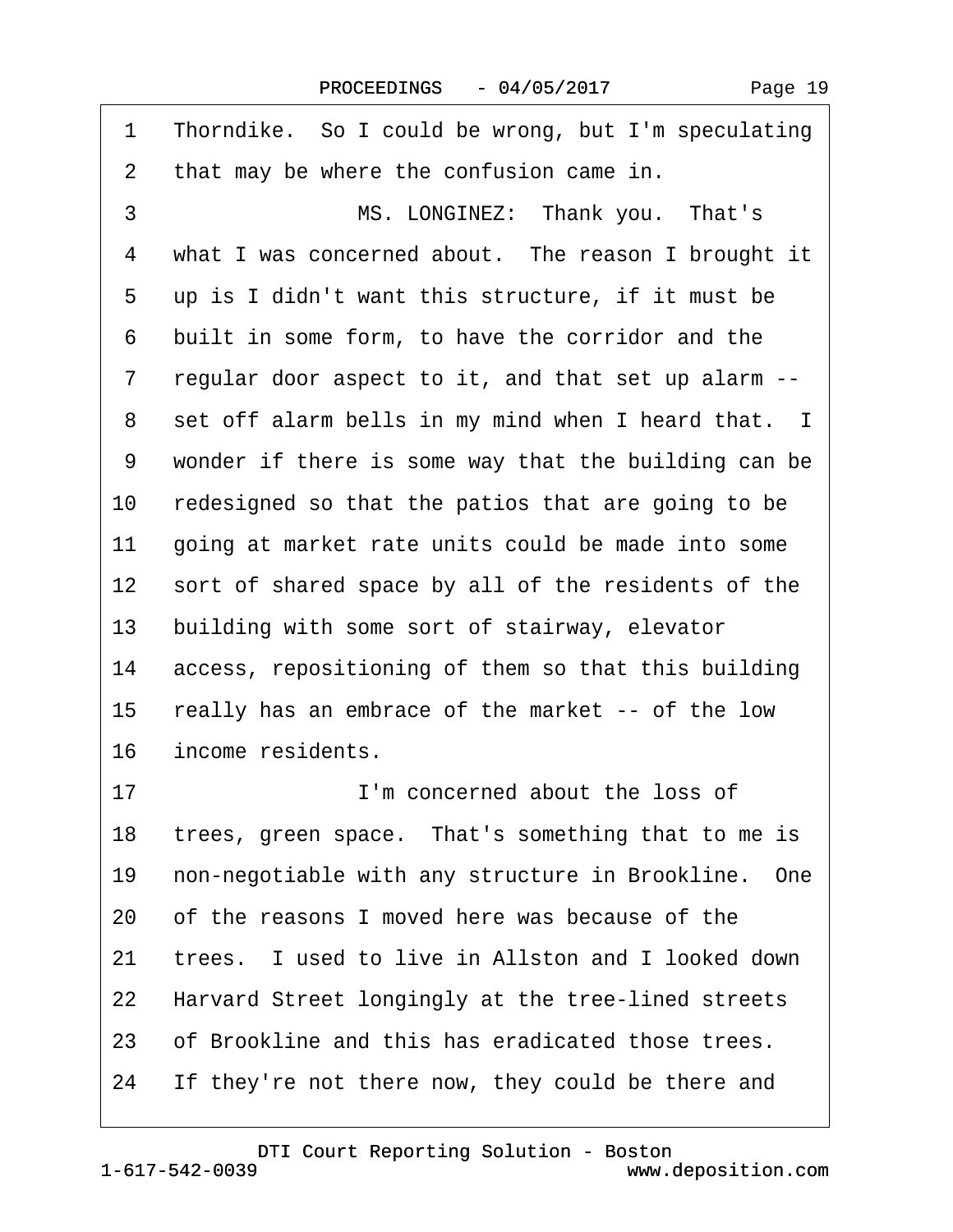1 should be there. 2 **I** had experience with stackers for 3 parking and they're dangerous, and I'm wondering if ·4· ·you're going to have an attendant to protect people 5 with the stacker spaces. 6 **I** wonder also what kind of shops and 7 retail tenants are being planned for the building 8 and how they're going to enhance the residential 9 experience in the neighborhood. 10 **I'm also wondering what kinds of low** 11 income residents you want to serve with I think one 12 bedroom apartments. 13 MS. POVERMAN: The ratio is -- it's a 14 lottery for low income tenants and there are ratios 15 specified as to three bedrooms, two bedrooms, et 16 cetera. It's not up to the applicant to decide. 17 It's a statutory determination as to percentages of 18 low income. 19 MS. LONGINEZ: As I recall, all the 20 low income units are one bedrooms. 21 MS. POVERMAN: A certain percent has 22 to be three bedroom, like ten percent? So, yeah. 23 MS. LONGINEZ: It's a mix of one, 24 two, three bedrooms?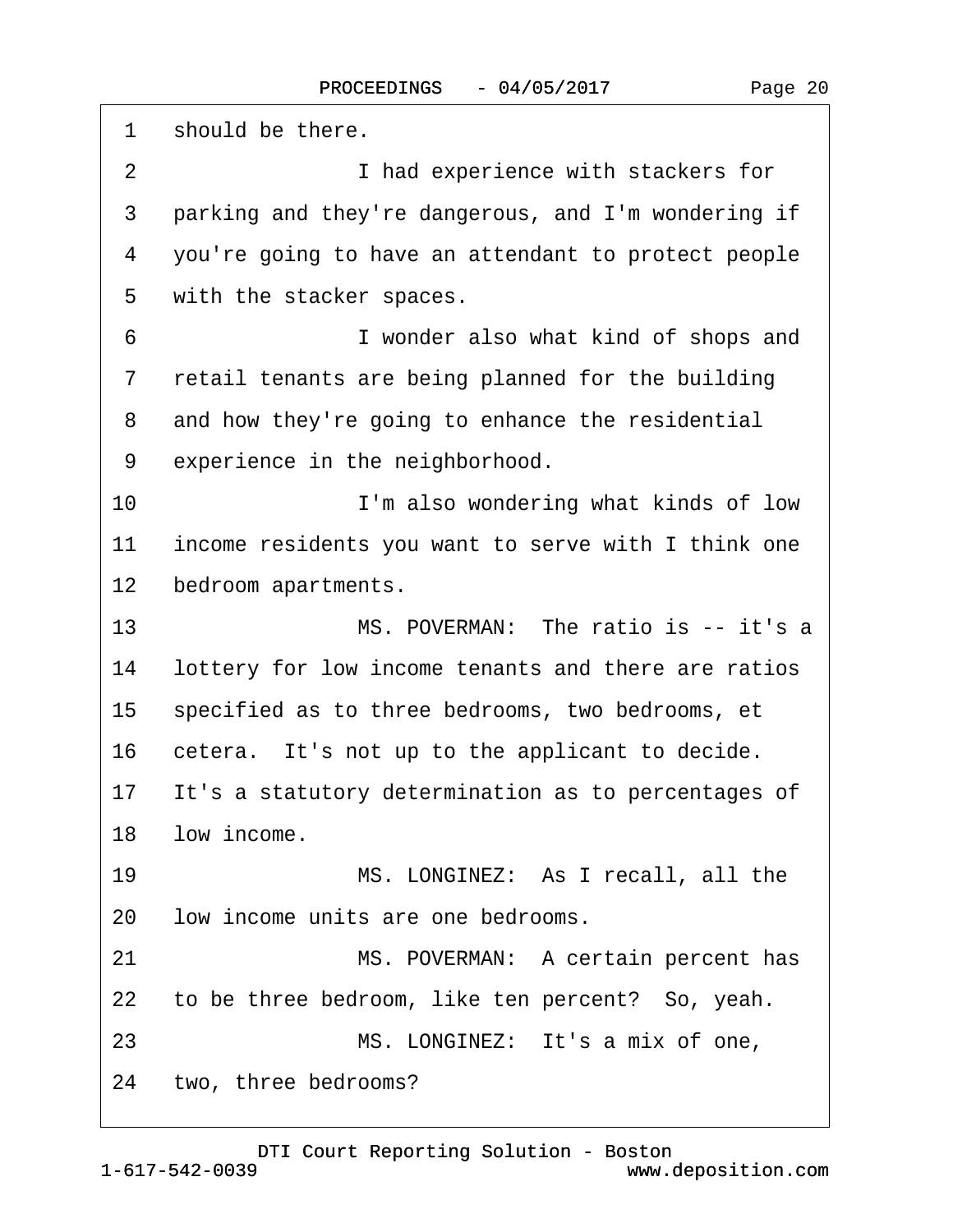| 1  | MS. POVERMAN: Yes.                                    |
|----|-------------------------------------------------------|
| 2  | MS. LONGINEZ: That didn't come                        |
| 3  | across to me last week. I have a lot of other         |
| 4  | concerns but I'll finish.                             |
| 5  | MS. POVERMAN: I did read your letter                  |
| 6  | and I can't remember if you were the person.          |
| 7  | Someone was concerned that because this was one of    |
| 8  | the smaller 40Bs in town that it might get less       |
| 9  | attention. That's the not case. It will get just      |
|    | 10 as much attention as the bigger 40Bs. We take them |
|    | 11 all very seriously.                                |
| 12 | MS. LONGINEZ: That wasn't one of my                   |
| 13 | concerns, but it certainly is. I hope this will       |
| 14 | become an even smaller 40B.                           |
| 15 | MS. POVERMAN: Thank you. If you can                   |
| 16 | hold off on your applause. I know everyone gets       |
|    | 17 enthusiastic but it probably will best not to      |
| 18 | applaud. Thank you.                                   |
| 19 | MS. VANDERKAY: I'm Judith Vanderkay.                  |
| 20 | I live at 16 Columbia Street which is across Harvard  |
| 21 | Street. I'm the second house in. I'm a town           |
| 22 | meeting member in Precinct 9 and a library trustee    |
| 23 | and I agree with everything that's been said so far.  |
| 24 | I am monumentally opposed to this building as being   |
|    |                                                       |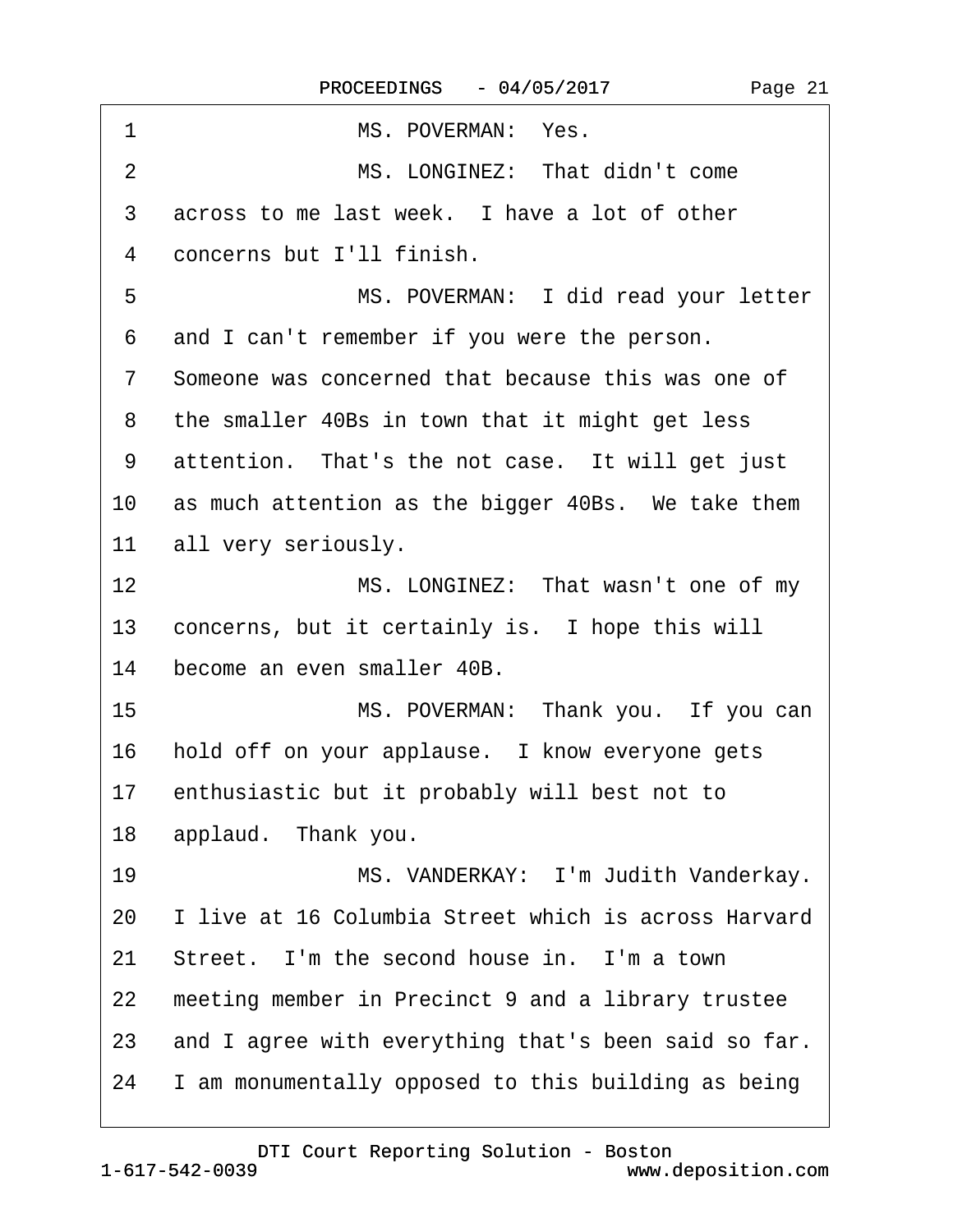| 1               | wildly oversized and inappropriate.                  |
|-----------------|------------------------------------------------------|
| $\overline{2}$  | I'm also actually rather attached to                 |
| 3               | that little building. I've lived in the              |
| 4               | neighborhood for 34 years now, and it's really been  |
| 5               | improved. I think it got a Preservation Commission   |
| 6               | award when it was first rehabbed for the Be Good     |
| 7               | Restaurant, and I think it's been pretty well        |
| 8               | maintained since then except for the unfortunate,    |
| 9               | partially constructed shed and the container that    |
| 10              | has been allowed to sit there on the lot.            |
| 11              | But more importantly this little                     |
| 12              | building doesn't stick its thumb in your eye. It     |
| 13 <sup>°</sup> | just lets you enjoy the sky, the vista, lets you see |
| 14              | around the corner. The proposed building will set    |
| 15              | the sky out of the lives of the abutters who are     |
| 16              | present now, I see. And I think that is a terrible   |
| 17              | thing to do to the residents of this neighborhood.   |
| 18              | I will have my sky sucked out but I                  |
| 19              | will have it made smaller. I will be able to see     |
| 20              | less sky and whatever from my upstairs windows and   |
| 21              | my backyard not to mention enjoying the additional   |
| 22              | traffic that the residents and the deliveries and so |
| 23              | on will bring to my neighborhood.                    |
| 24              | And I would also like to pose a                      |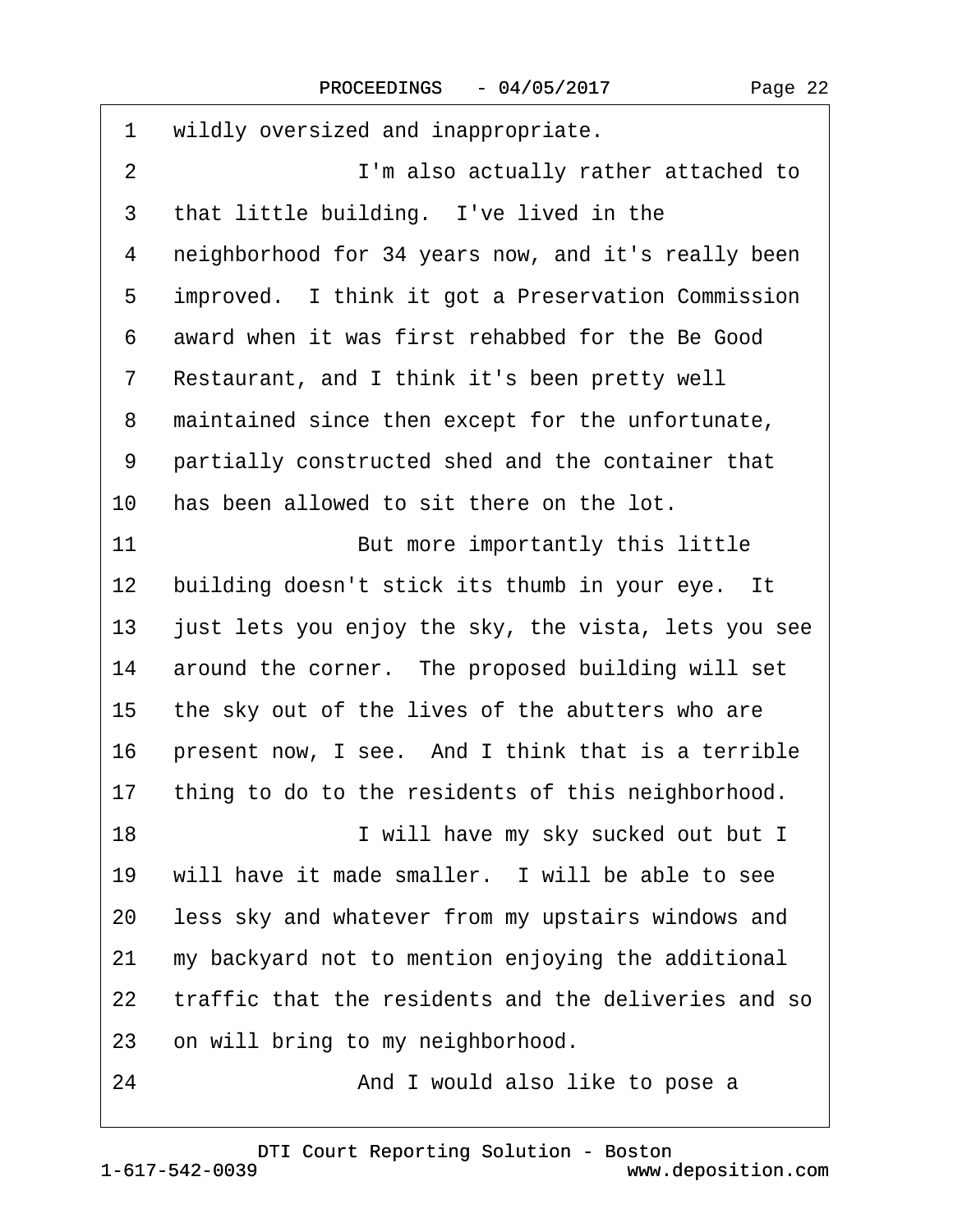| 1               | question: What if Shumone, who owns the gas station  |
|-----------------|------------------------------------------------------|
| 2               | on the other corner of Thorndike and Harvard         |
| 3               | there -- what if he decides to develop his property  |
| 4               | as I believe he might be thinking? What happens to   |
| 5               | the traffic then?                                    |
| 6               | Right now you exit the gas station                   |
| 7               | pretty much opposite where you would enter or exit   |
| 8               | this building, and I think that's really asking for  |
| 9               | trouble if there are too many cars trying to get in  |
| 10              | and out of two small spaces as presumably there      |
| 11              | would be if there were another gargantuan building   |
| 12 <sup>1</sup> | on the corner opposite. I have a lot more to say     |
| 13              | but I'll write you letter too. Thank you.            |
| 14              | MS. POVERMAN: Thank you                              |
| 15              | MR. GROSSMAN: My name is Richard                     |
| 16              | Grossman. I live at 122 Thorndike Street, and my     |
|                 | 17 wife and I bought that house 37 years ago, so we  |
| 18              | raised all four of our children there.               |
| 19              | I have to say the building from my                   |
| 20              | perspective, from my aesthetic perspective is just   |
| 21              | completely inappropriate in this neighborhood that I |
| 22              | have so enjoyed for basically my whole adult life.   |
| 23              | I just can't even imagine walking down the street    |
| 24              | and seeing something as plain and whatever as this   |
|                 |                                                      |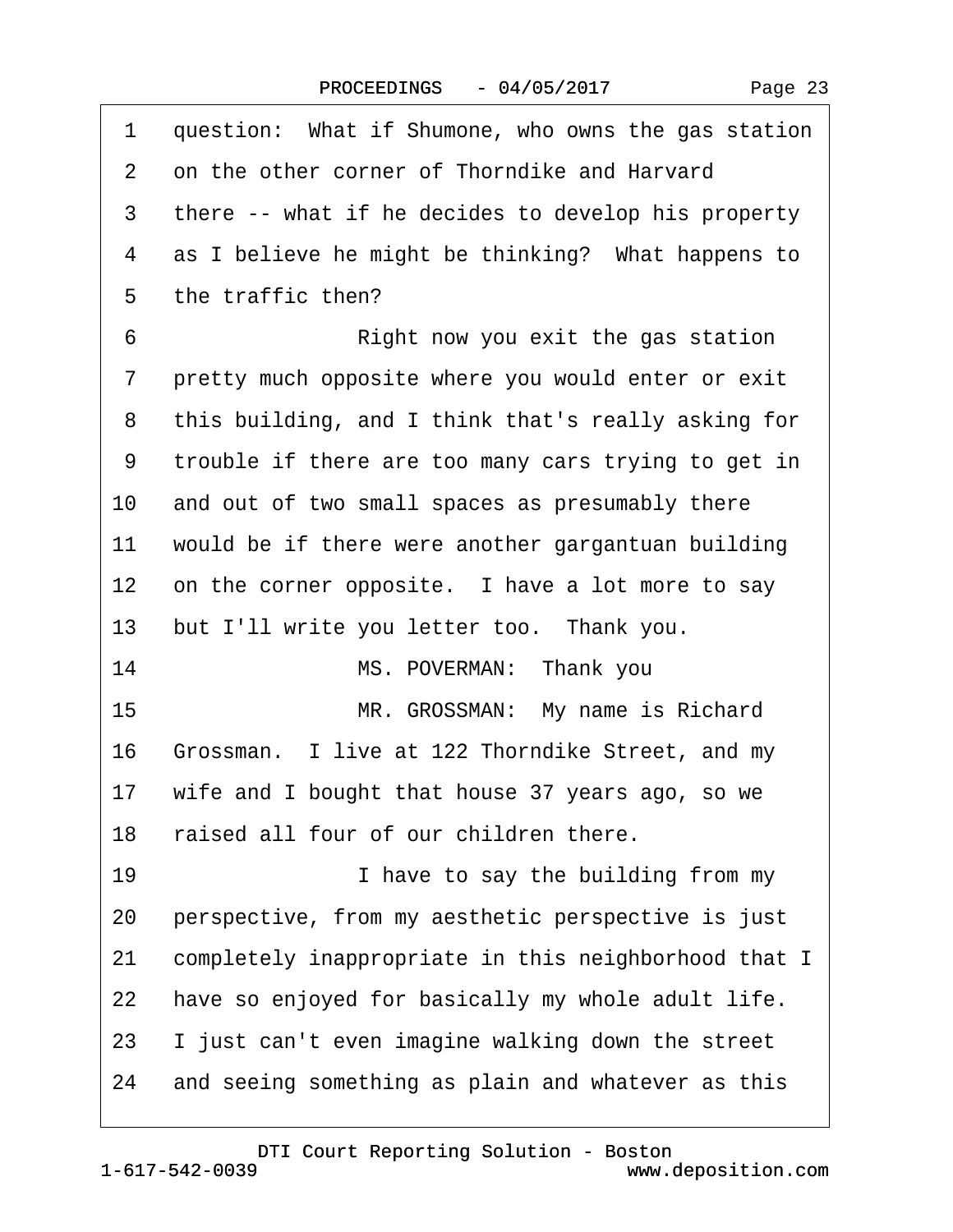| 1               | building. I knew the previous gas station people     |
|-----------------|------------------------------------------------------|
| 2               | that owned the place, but the main reason that I     |
| 3               | want to -- because, you know, those are my own       |
| 4               | views. I share the views of all the people that      |
| 5               | have spoken so far.                                  |
| 6               | The main reason that I want to talk                  |
| 7               | about this, however, is I have been traversing that  |
| 8               | intersection for 37 years, and that intersection, as |
| 9               | has been spoken before, is not save as it is now. I  |
| 10              | avoid it. My wife avoids it. My children when        |
| 11              | they're driving through avoid it, and I can tell you |
| $12 \,$         | probably 20 years ago I was driving on Harvard       |
| 13 <sup>°</sup> | Street from the north heading south, and I was going |
| 14              | to drive to Coolidge Street to make a left turn so I |
| 15              | can get to my house, and somebody came through that  |
| 16              | intersection, obviously did not see me, and          |
| 17              | broadsided me. She got a -- obviously the police     |
| 18              | came and she got a ticket and all of that kind of    |
| 19              | stuff because she was supposed to stop at the stop   |
| 20              | sign there.                                          |
| 21              | But there have been so many near                     |
| 22              | misses in my lifetime living in this neighborhood.   |
| 23              | The way that it is now, if you block vision even     |
| 24              | more, as this will do, it's going to be an           |
|                 |                                                      |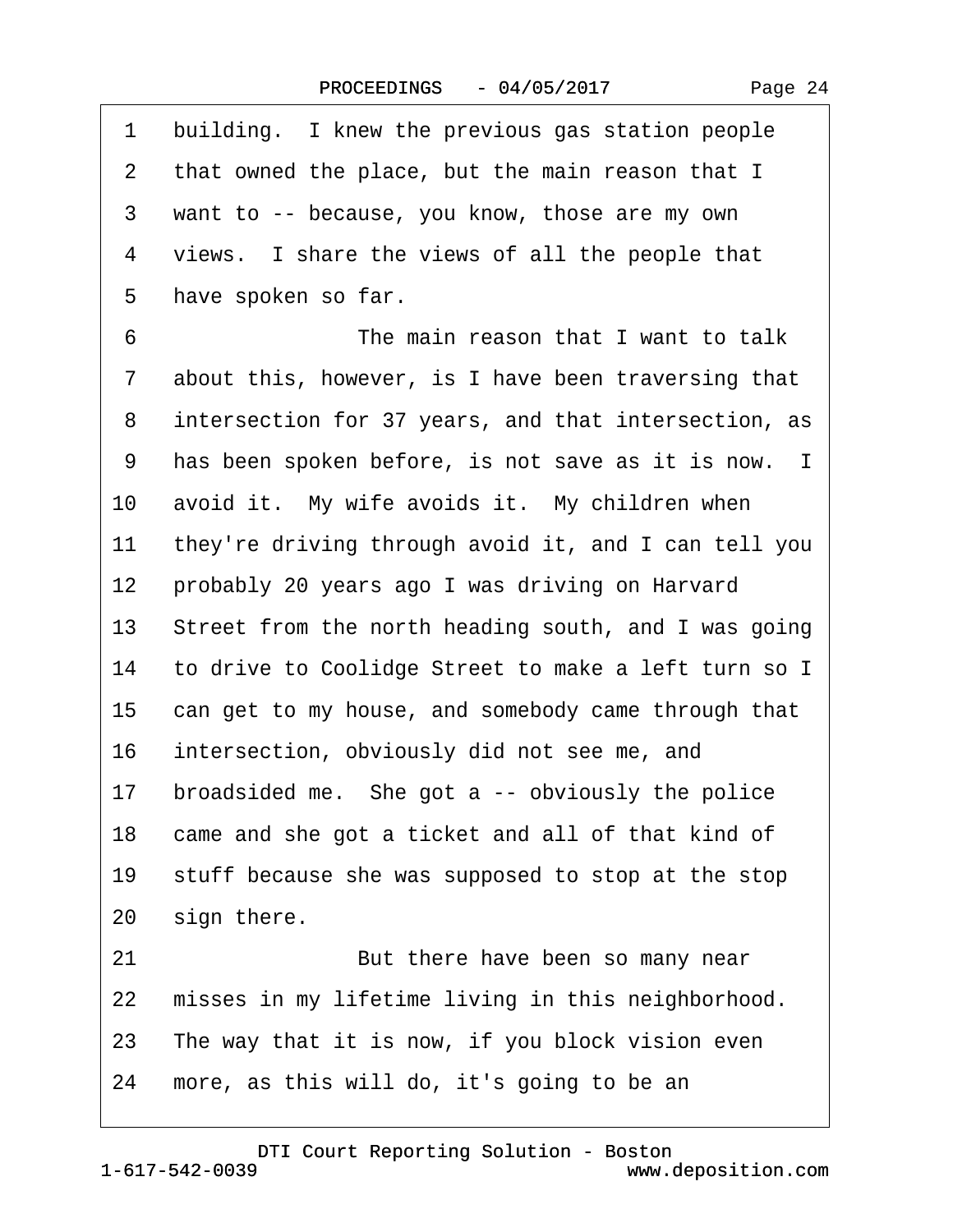| 1               | impossible intersection. So I just want to -- from    |
|-----------------|-------------------------------------------------------|
| $\overline{2}$  | a safety perspective, I just want to point out it's   |
| 3               | no longer going to be a viable intersection for       |
| 4               | those of us who live on the street and who traverse   |
| 5               | that intersection all the time. That's all I need     |
| 6               | to say. Thank you.                                    |
| $\overline{7}$  | MS. POVERMAN: Thank you.                              |
| 8               | MS. HARRIS: My name is Marion                         |
| 9               | Harris. I live at 82 Thorndike Street, so I'm one     |
| 10              | house away from this proposed development, and I'm    |
| 11              | very concerned about the building as it's currently   |
|                 | 12 described. I have a few different concerns. One is |
|                 | 13 just the scale. I think it's massive and too big   |
|                 | 14 for the neighborhood. It affects the view from my  |
| 15 <sup>1</sup> | third floor window. I can't imagine what it would     |
|                 | 16 do to the immediate neighbors where the proposed   |
| 17              | building is five feet away from their property line.  |
| 18              | I think a 35-foot shear wall right next to your       |
| 19              | house is too much burden for sort of one individual   |
| 20              | family to bear for a 40B. So that's one concern       |
| 21              | that I have.                                          |
| 22              | I'm concerned about the traffic. I                    |
| 23              | agree with everything that's been said so far about   |
| 24              | traffic. This intersection isn't safe as it is. I     |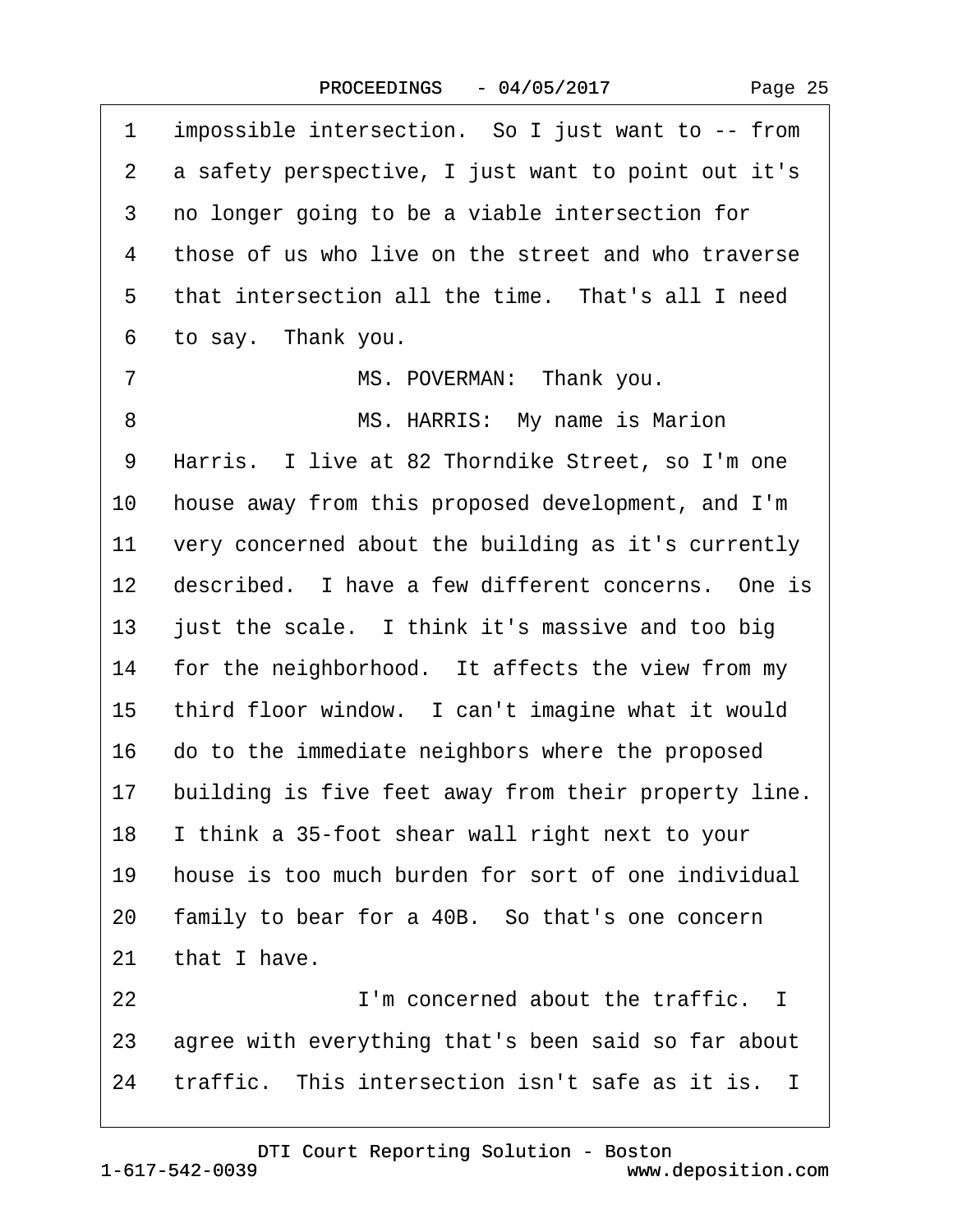| Page 26 |  |
|---------|--|
|---------|--|

| 1               | have two small children. I know there are many       |
|-----------------|------------------------------------------------------|
| 2               | other small children on the street. Some other       |
| 3               | mothers about to talk. So I'm concerned about        |
| 4               | crossing that intersection. There are cars already   |
| 5               | that come very quickly down Thorndike Street to come |
| 6               | to the gas station, many from the car dealerships    |
| 7               | but they come very quickly down Thorndike Street and |
| 8               | adding to that traffic I think would be a detriment  |
| 9               | to the safety of the street.                         |
| 10              | And I'm concerned about the sight                    |
| 11              | lines for turning onto Harvard Street. I'm           |
| 12 <sup>1</sup> | concerned about the sight lines, actually, of the    |
| 13              | cars coming in and out of the parking structure, so  |
| 14              | it was discussed last week that it doesn't take a    |
| 15              | pedestrian very long to stop, which is true, but if  |
| 16              | you're a small child and not paying attention, I     |
| 17              | think that's an issue that needs to be considered    |
| 18              | with increasing cars coming in and out of that       |
| 19              | building whether they can really see what's going on |
| 20              | and whether they're sort of required to slow down    |
| 21              | and look at what they're doing.                      |
| 22              | And I'm concerned about the noise                    |
| 23              | that the potential parking stackers may make in the  |
| 24              | neighborhood. I guess that sort of sums up most of   |
|                 |                                                      |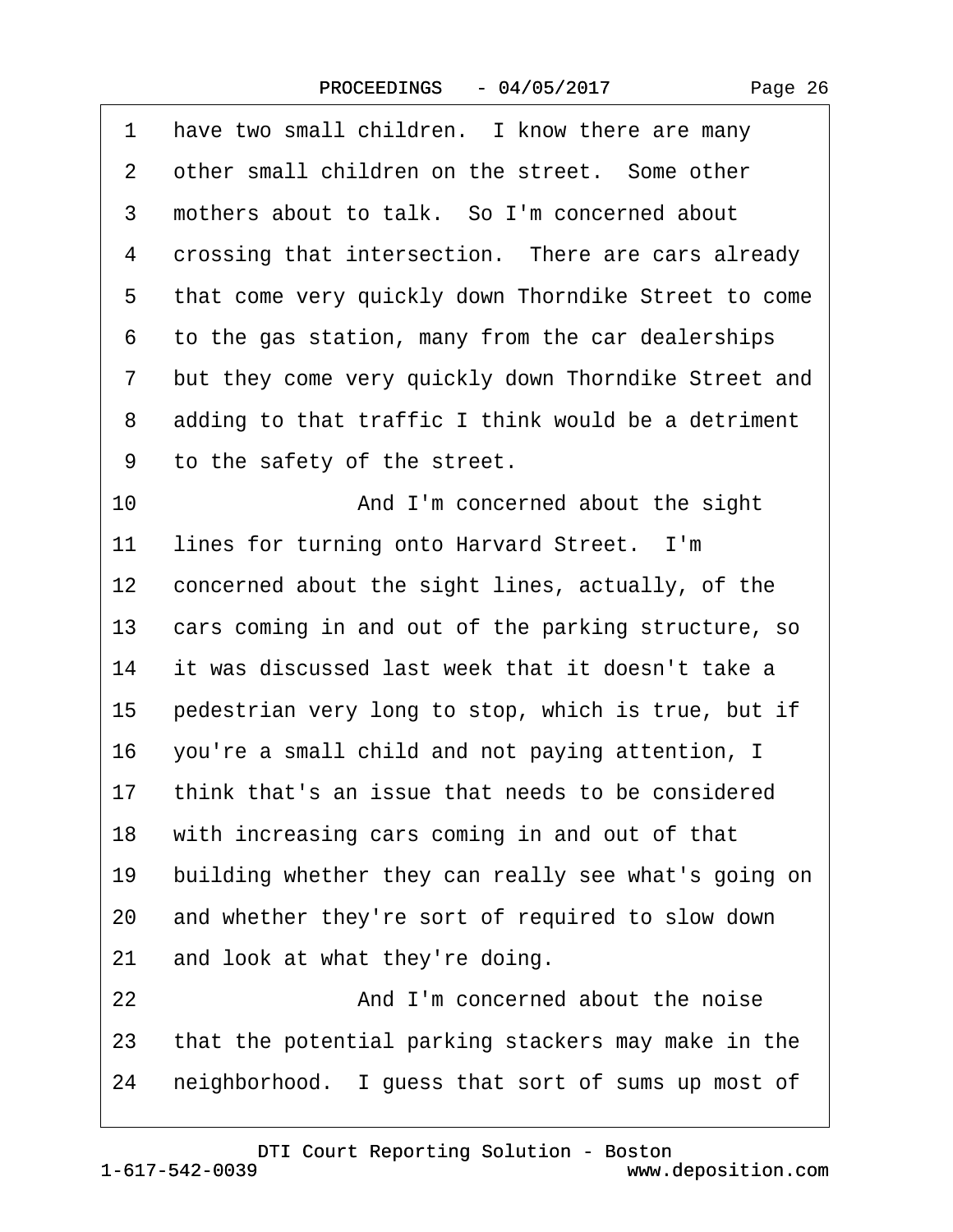| 1               | my concerns. I'll leave it to other people to carry     |
|-----------------|---------------------------------------------------------|
| 2               | on. Thank you.                                          |
| 3               | MS. SCHLADDER: My name is Tonya                         |
| 4               | Schladder of 121 Thorndike Street. I've lived there     |
| 5               | for a little over 16 years with my husband. We have     |
| 6               | two children.                                           |
| 7               | I wrote a letter when I first heard                     |
| 8               | about this project. It's dated November 17, 2016.       |
| 9               | I addressed it to Ms. Morelli and it hasn't been        |
| 10              | posted on the site so I brought a copy of it with me    |
| 11              | today because I see that others have written            |
| 12 <sub>2</sub> | letters, which is awesome, and they have been           |
| 13              | posted. This one has not.                               |
| 14              | My concerns really fall into two                        |
| 15              | primary categories. Number one, is as you can see       |
| 16              | clearly from this picture but you can't really          |
|                 | 17 experience the way that I experience it every day is |
| 18              | that a primary characteristic of this intersection      |
| 19              | in this neighborhood that's called JFK Crossing,        |
| 20              | it's got a personality and a primary characteristic     |
| 21              | of that personality is this one-story storefront,       |
| 22              | was a row of one-story storefronts, all of these        |
| 23              | Victorian homes. You can see the tops of them over      |
| 24              | these buildings, and it's a very nice feeling to the    |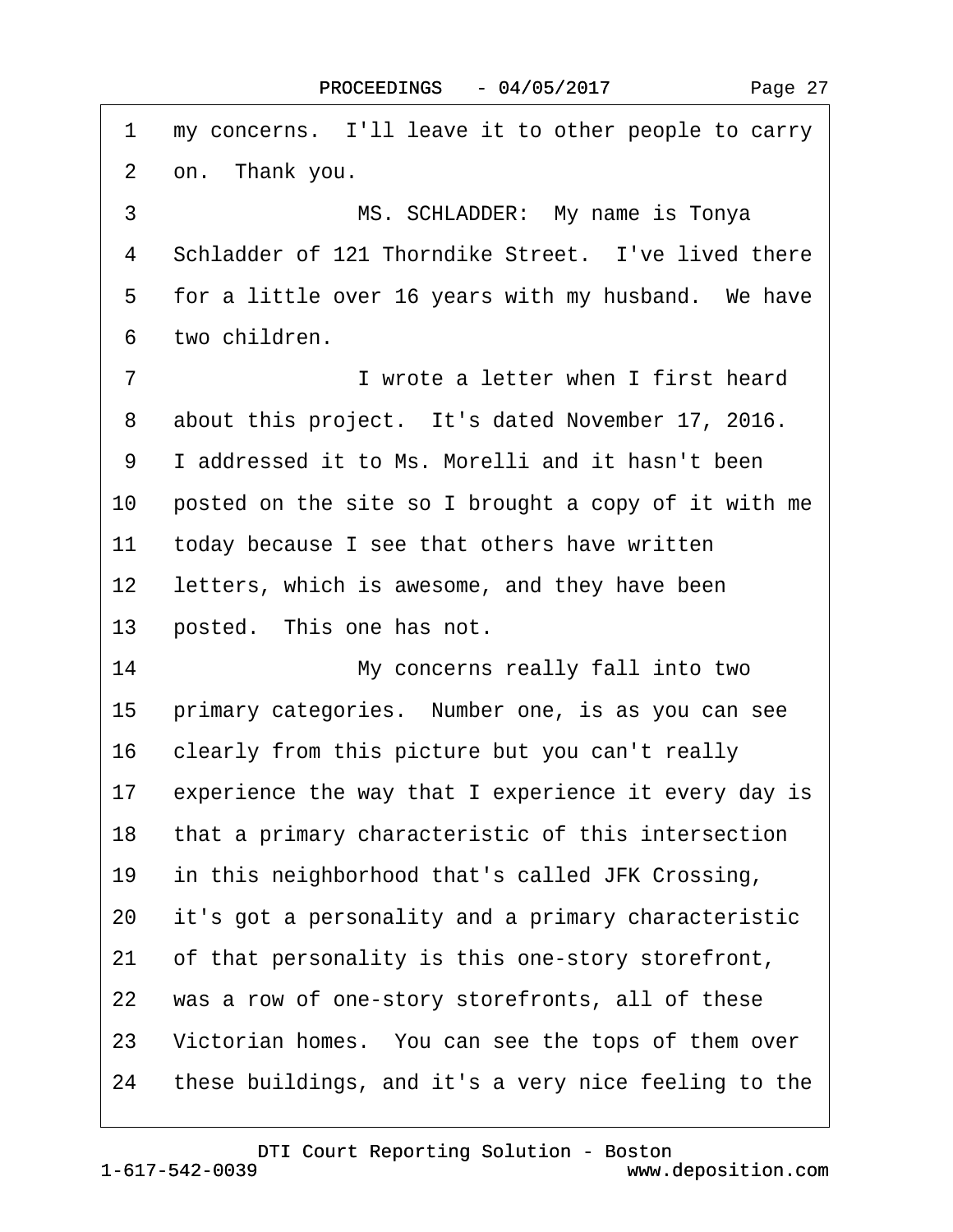Page 28

1 neighborhood as I go up Thorndike Street many times 2 a day. You go from this beautiful neighborhood and ·3· ·you can see along up the street, you can see up the 4 hill, Summit Hill, and having these storefronts be 5 one story is a primary characteristic of the flavor 6 of this neighborhood. 7 **· · · · · · So obviously a four-story building is** 8 going to interfere with that. So aesthetically it's ·9· ·too tall.· As others have noticed, it's a very 10 ordinary building. It has no character. It has no 11 design thought. It's offensive really to all of us 12 who take care of our property. We maintain these 13 historic homes. We care about the aesthetics of the 14 neighborhood. We plant things. We water things. 15 Our children scooter along these streets and we 16 deserve a better building. 17 **• The other primary problem that** 18 affects me multiple times a day, as other people 19 stated, is the traffic. It is extremely difficult. 20 I encourage all of you to drive any time of the day 21 up Thorndike Street as I do and try to get across 22 Harvard Street. It is challenging. It's 23 challenging if you're going straight. It's 24 challenging if you're turning, and obviously this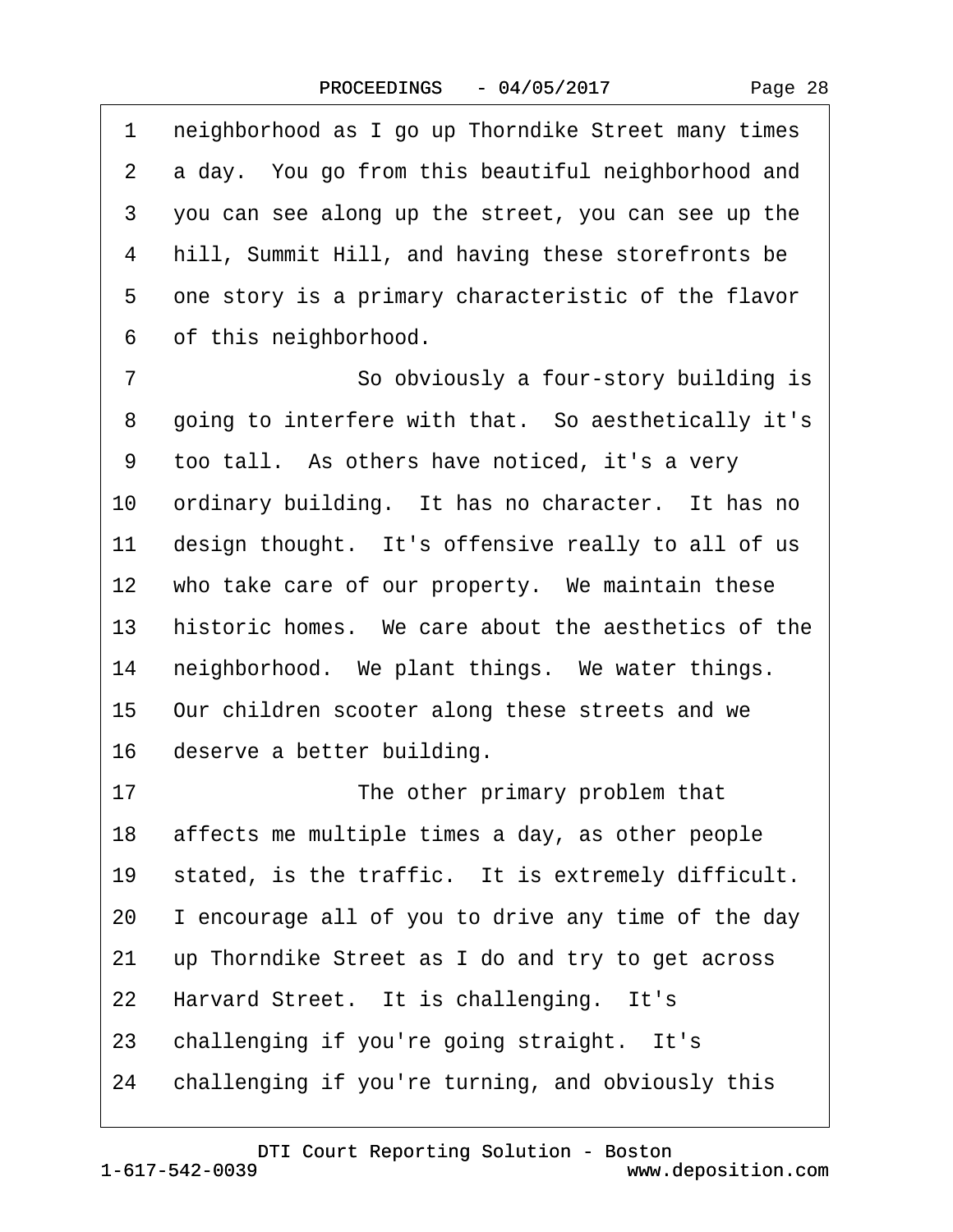| 1               | would add to the traffic and the congestion in the    |
|-----------------|-------------------------------------------------------|
| 2               | area. It's just -- there is no benefit. Thank         |
| 3               | you.                                                  |
| $\overline{4}$  | MS. POVERMAN: Thank you.                              |
| 5               | MS. SCHLADDER: Is there someone I                     |
| 6               | can give my letter to?                                |
| 7               | MS. POVERMAN: Polly?                                  |
| 8               | MS. SELKOE: Just hand it to her and                   |
| 9               | she can -- thank you.                                 |
| 10              | MS. COBB: My name is Christina Cobb                   |
| 11              | and I live at 91 Thorndike Street with my husband     |
| 12 <sup>1</sup> | and two children. We are a few houses up on the       |
| 13              | opposite side. We're kind of diagonally across from   |
| 14              | the proposed building.                                |
| 15              | So I first of all say thank you for                   |
| 16              | hearing our thoughts tonight, and I think that one    |
|                 | 17 of the amazing things about living in Brookline is |
| 18              | the diversity, the cultural diversity, the            |
| 19              | socioeconomic diversity. So although I see the        |
| 20              | value of the 40B program, I think that this building  |
| 21              | does not take into account the rest of the needs of   |
| 22              | the neighborhood.                                     |
| 23              | I agree with everybody about the                      |
| 24              | aesthetics of the building. I think it's not in       |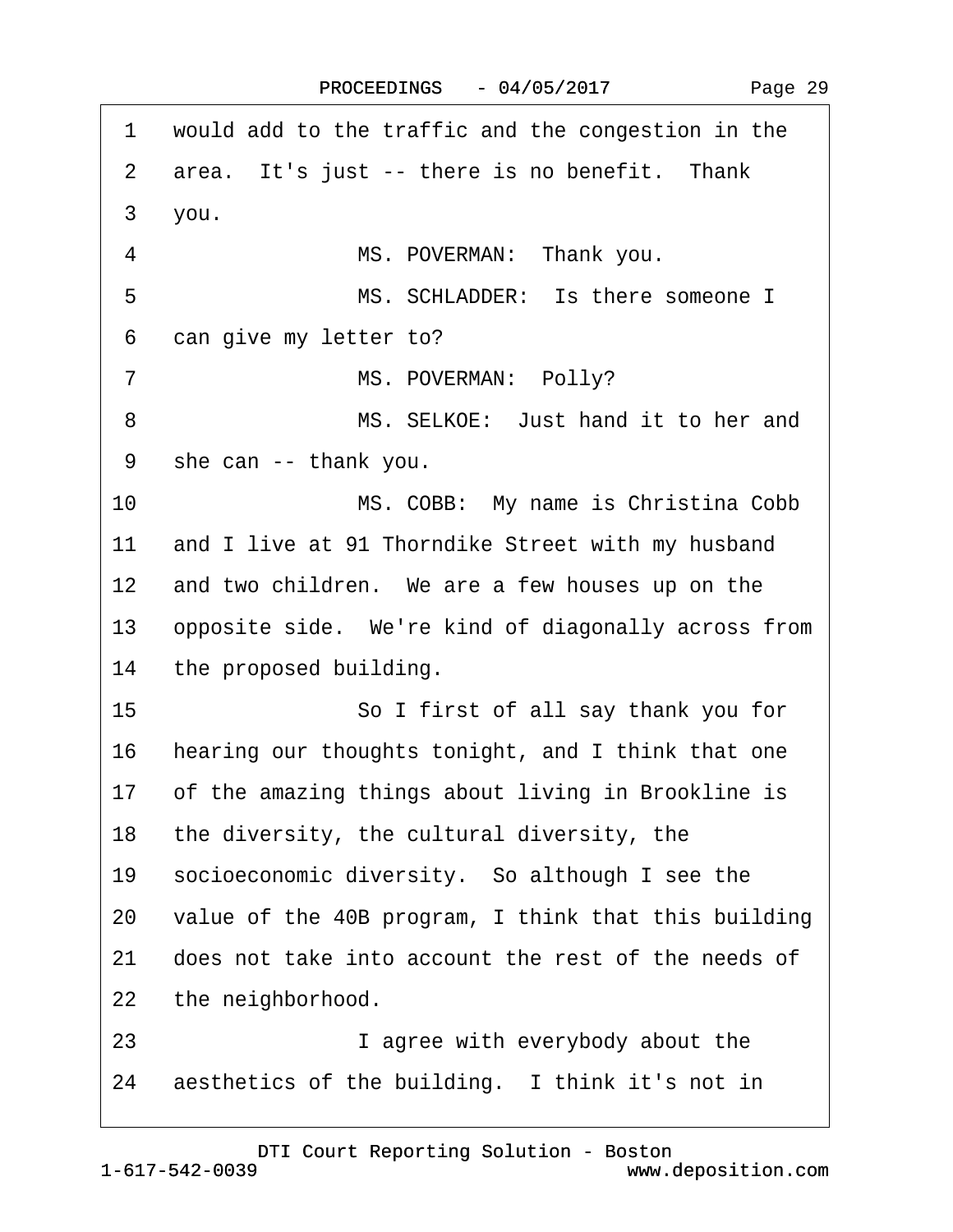| 1               | keeping with the rest of the neighborhood, but I        |
|-----------------|---------------------------------------------------------|
| 2               | would like to focus mostly on the safety.               |
| 3               | As everyone else has said, this                         |
| 4               | intersection is already extremely dangerous. There      |
| 5               | is a gas station on not one corner but two corners.     |
| 6               | There is a lot of traffic coming in and out. There      |
| 7               | are two entrances to each of those gas stations, so     |
| 8               | that's already kind of two entrances on the             |
| 9               | intersection. There are then in four entrances --       |
| 10              | there's the four-way stop. There is those entrances     |
| 11              | and then we're proposing adding another entrance        |
| 12 <sub>2</sub> | into this one area.                                     |
| 13              | As it is when you drive up Thorndike                    |
| 14              | Street to Harvard, there is often a traffic jam at      |
| 15              | the end because there are cars trying to exit the       |
| 16              | gas station. When there are cars parked on the left     |
|                 | 17 side of the street, on my side of the street, coming |
| 18              | up there is not enough room for two cars to pass.       |
| 19              | Usually one has to pull over and one has to get by,     |
| 20              | so constantly you're pulling over at the top of the     |
| 21              | street and waiting for cars to come so you can get      |
| 22              | down the street.                                        |
| 23              | There is really not enough room for                     |
|                 |                                                         |

24 two cars to pass. I don't know how having cars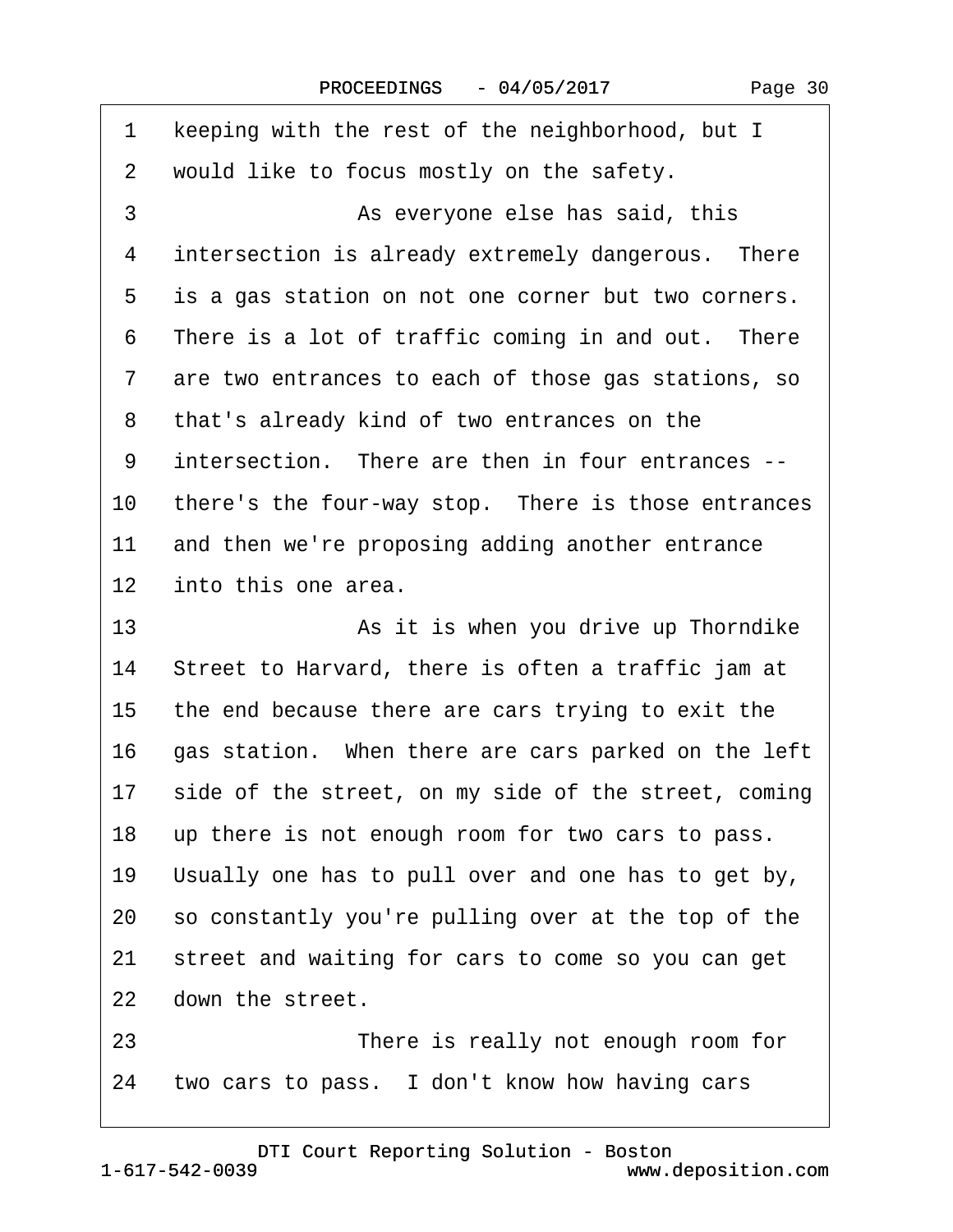1 enter in on the other side of the street is going to 2 work. It seems like there is going to be more of a 3 traffic jam. ·4· · · · · · · · · And in addition, it's busy.· You 5 can't cross there in your car. It's extremely 6 difficult to get across. I usually go around the 7 light at Fuller Street if I need to get across, and 8 I don't let my children cross there. It's extremely 9 dangerous. I tell them never ever cross there. 10 There's been a lot of near misses at that 11 intersection and I tell them to walk up the street 12 toward a safer intersection. 13 **I guess that's it.** I hope that the 14 safety concerns especially will be taken into 15 account as well as the aesthetics. Thank you. 16 **· · · · · MS. POVERMAN: Thank you.** 17 MR. LEPSON: Sorry for the coming 18 back. Bob Lepson, 36 Thorndike. One additional 19 thought I forgot to mention before has to do with 20 the affordable aspect of 40B projects which I'm in 21 favor of. I think affordable housing is critical in 22 this town. We need more of it, so no issues there. 23 My understanding of 40B though is 24 that these units in terms of their affordability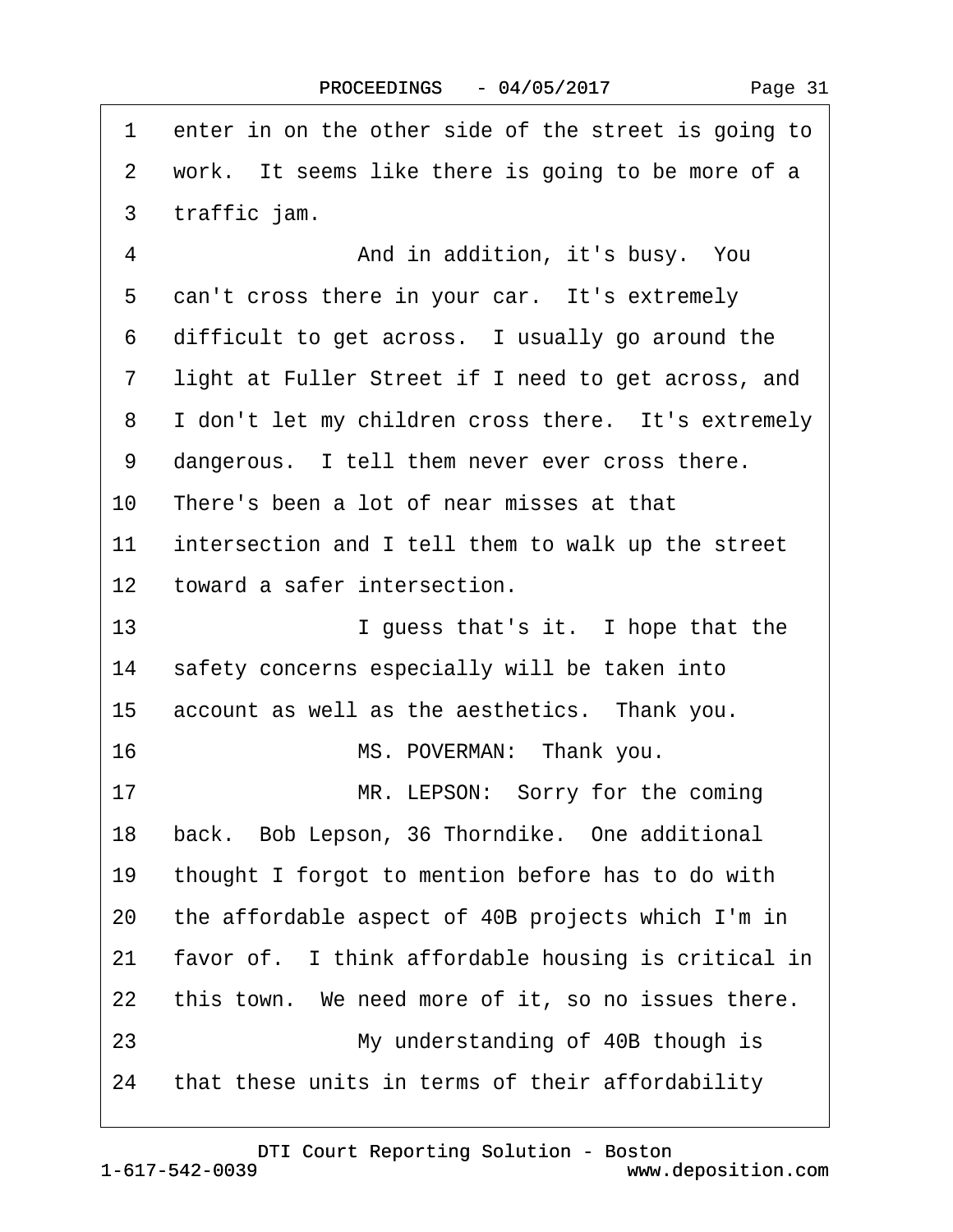| 1               | have an expiration date. Four, five years,           |
|-----------------|------------------------------------------------------|
| $\mathbf{2}$    | something along those lines?                         |
| 3               | MS. POVERMAN: The Town requires                      |
| 4               | them.                                                |
|                 |                                                      |
| 5               | MR. LEPSON: Not all 40Bs are like                    |
| 6               | that, but this one in particular.                    |
| $\overline{7}$  | MS. POVERMAN: The Town requires they                 |
| 8               | all be in perpetuity.                                |
| 9               | MR. LEPSON: Great. Thank you.                        |
| 10              | MR. SHAW: My name is Jesse Shaw. My                  |
| 11              | family has lived on 88 Thorndike Street which is two |
| 12 <sub>2</sub> | houses over from the apartment complex that's going  |
| 13              | to built. I agree with the rest of what everyone     |
| 14              | said about traffic. Traffic to me is -- you know,    |
| 15              | growing up in that neighborhood it's like everyone   |
| 16              | said, it's very, very congested. Sometimes I         |
| 17              | usually go to Abbottsford Road to cross over because |
| 18              | Thorndike is so hectic.                              |
| 19              | My main two concerns are really the                  |
| 20              | noise pollution and then also the devaluation of     |
| 21              | what it's going to do to every home that's in that   |
| 22              | proximity. For instance, the Campbells who live      |
| 23              | right behind the house, we have a big wall. No       |
| 24              | one -- people are less inclined -- it brings down    |
|                 |                                                      |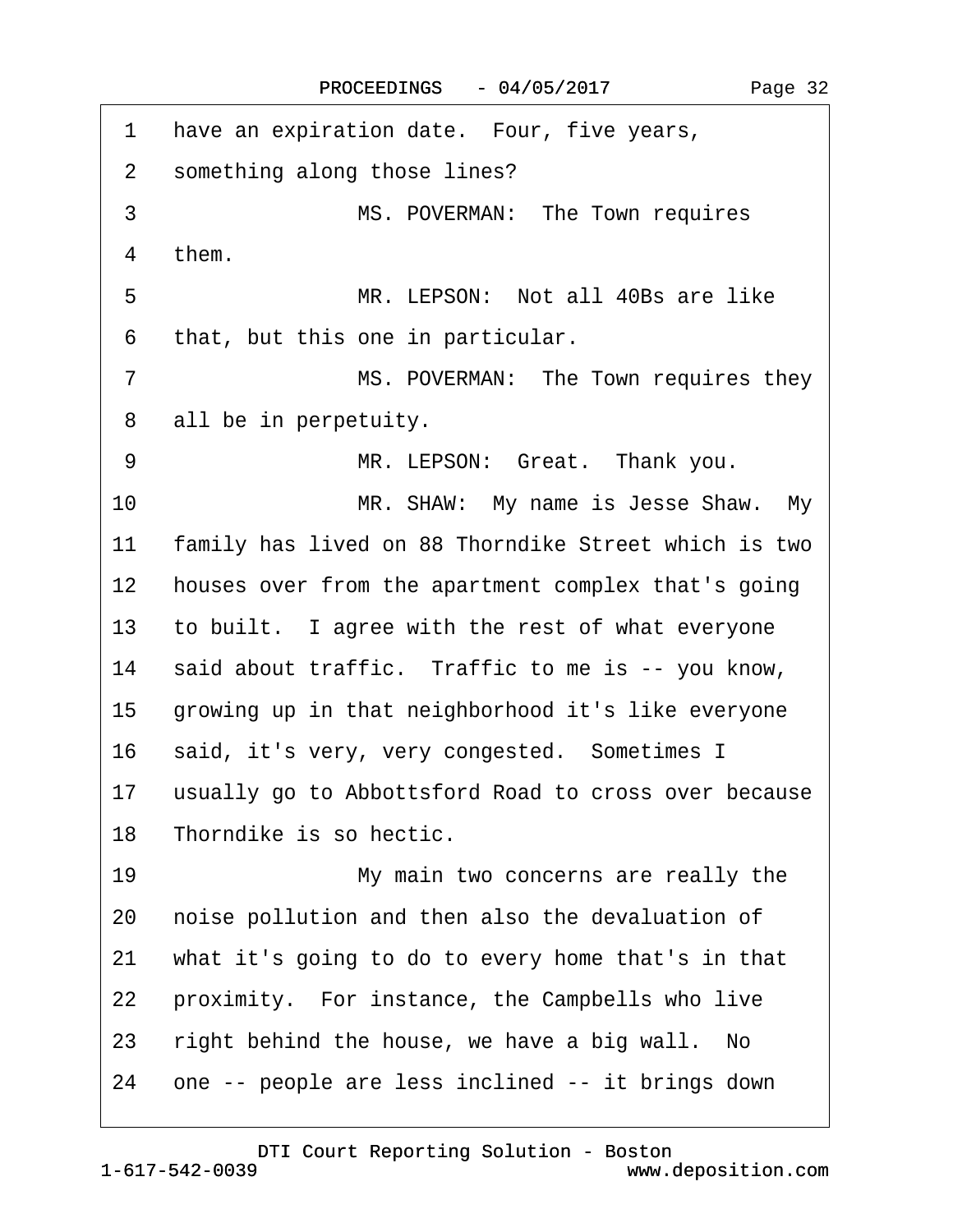| 1  | the value of your home. And every house on           |
|----|------------------------------------------------------|
| 2  | Thorndike has some type of architectural features    |
| 3  | like Dorian and Corinthian pillars, stained glass,   |
| 4  | so when the house -- when the neighborhood was       |
| 5  | originally made, it came together with this intent   |
| 6  | of having architectural features throughout the      |
| 7  | neighborhood, and that's why people are drawn to     |
| 8  | that neighborhood to live in a historic community, a |
| 9  | historic neighborhood.                               |
| 10 | And my concern with the house like                   |
| 11 | this -- with an apartment complex like this one is,  |
| 12 | it's just way too big. It's too tall and it blocks   |
| 13 | the light from our house. It looks like it's going   |
| 14 | to.                                                  |
| 15 | Also having -- Brookline is known for                |
| 16 | having those beautiful storefronts that are just     |
| 17 | small and quaint, and then like somebody else said   |
| 18 | you can see the Victorian homes across which is      |
| 19 | really aesthetically pleasing. So my issue with the  |
| 20 | home -- with the apartment is if it's going to be    |
| 21 | built, I think the four stories is just too          |
| 22 | excessive and unnecessary.                           |
| 23 | So like everybody said, it seems like                |
| 24 | this inflated building that doesn't have any         |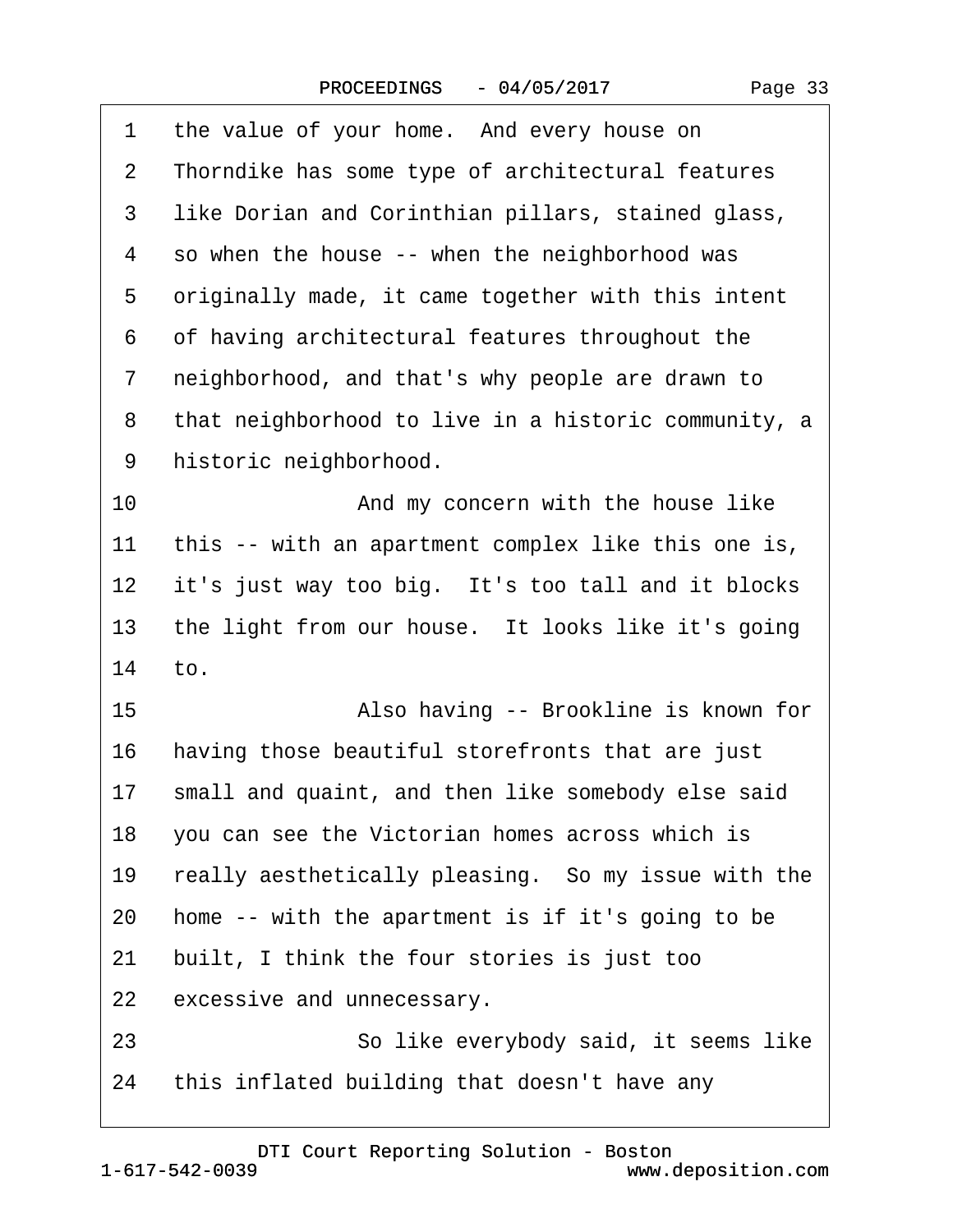|     | 3 feel like if somebody is building an apartment      |
|-----|-------------------------------------------------------|
|     | 4 complex, you guys are going to be making a lot of   |
|     | 5 money doing that, but everybody else around that is |
|     | 6 going to lose money and no one in the community     |
|     | 7 really is for this building.                        |
| 8   | So I'm curious why it has to be so                    |
| 9   | large, and if it can be toned down so it can work     |
|     | 10 with the community and then the community can      |
| 11  | support it. Those are my concerns.                    |
| 12. | MS POVERMAN: Thank you Would                          |

12 MS. POVERMAN: Thank you. Would 13 anyone else like to say anything? Board members, 14 would you like to start discussing issues, making 15 comments?

1 character, and so being that neighborhood just

2 lowers the quality of the rest of the homes, and I

- 16 **What I would like to do by the end of**
- 17 this meeting is to let the applicant know what we
- 18 think are the most serious things that we would like
- 19 work on because I'm finding in some of them the 40B
- 20 things we've been working on, there have been
- 21 reports from the peer reviewer, then it's like,
- 22 Yeah, this is what we really care about. And it's
- 23 almost likely to get the cart before the horse.
- 24 · · · · · So if possible, we could say our true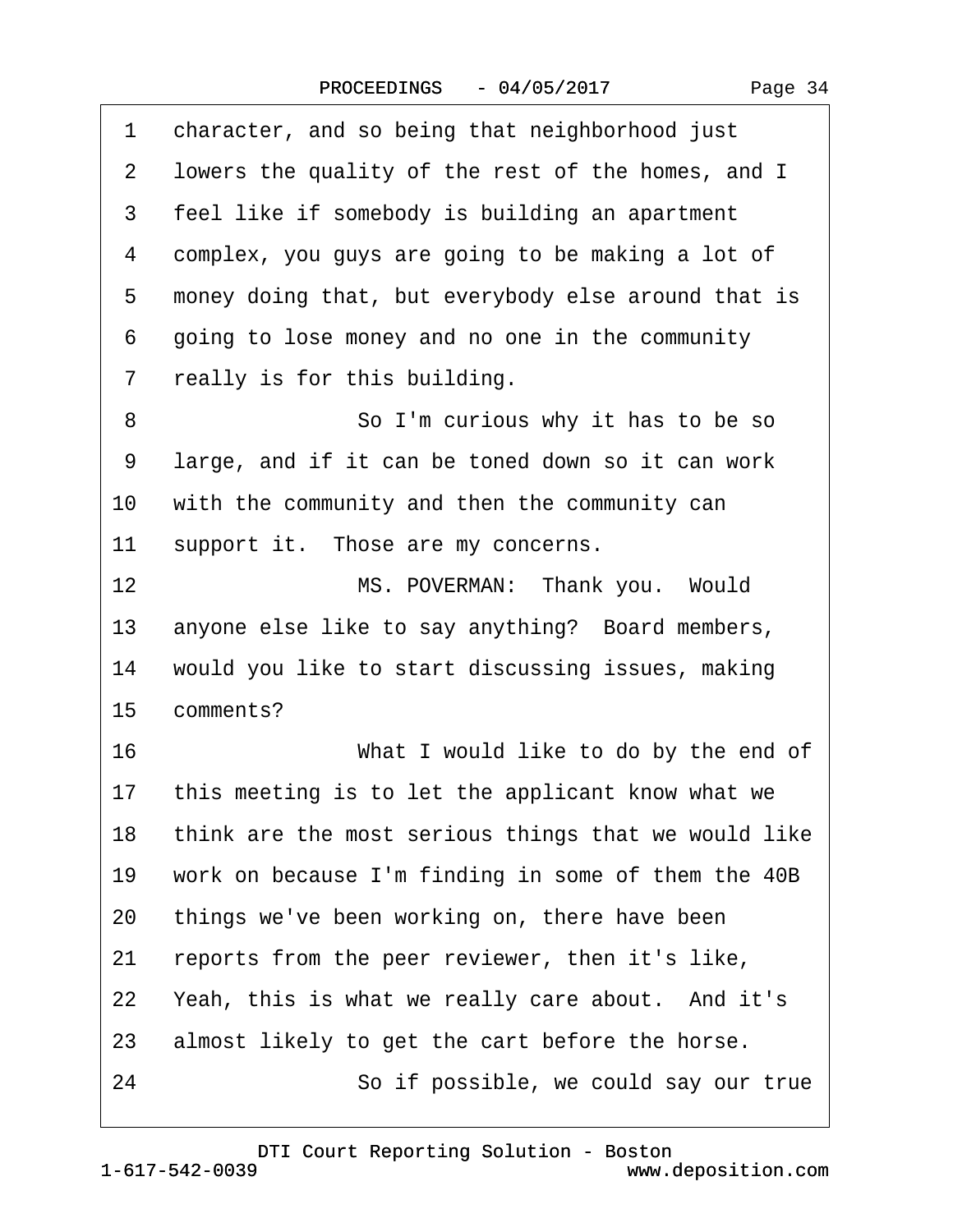|  | Page 35 |
|--|---------|
|--|---------|

| 1              | feelings about things and emphasize what we care    |
|----------------|-----------------------------------------------------|
| $\overline{2}$ | about most, and I do not mean leaving out details   |
| 3              | but at the end sort of wrap up. The biggest charge  |
| 4              | is we want to send the applicant away with and to   |
| 5              | focus on and a peer reviewer will know that too.    |
| 6              | MS. POLERMO: I have a question. We                  |
| 7              | complete this hearing and the next one -- have we   |
| 8              | scheduled the next one?                             |
| 9              | MS. SELKOE: Well, you'll have at the                |
| 10             | end of this hearing, you have to continue this      |
| 11             | hearing and we're suggesting you continue to May 15 |
| 12             | in order to give the peer reviewers time to prepare |
| 13             | the reports and present them at that meeting.       |
| 14             | MS. POLERMO: That's what I want to                  |
| 15             | know. So the next meeting will be the               |
| 16             | presentation.                                       |
| 17             | MS. SELKOE: There is also a site                    |
|                | 18 visit.                                           |
| 19             | MS. POLERMO: I know that, right.                    |
| 20             | But the next meeting here will involve getting the  |
| 21             | report from the peer reviewers.                     |
| 22             | MS. SELKOE: That's correct.                         |
| 23             | MS. POLERMO: I guess I wanted to                    |
| 24             | know that because I really do value the peer        |
|                |                                                     |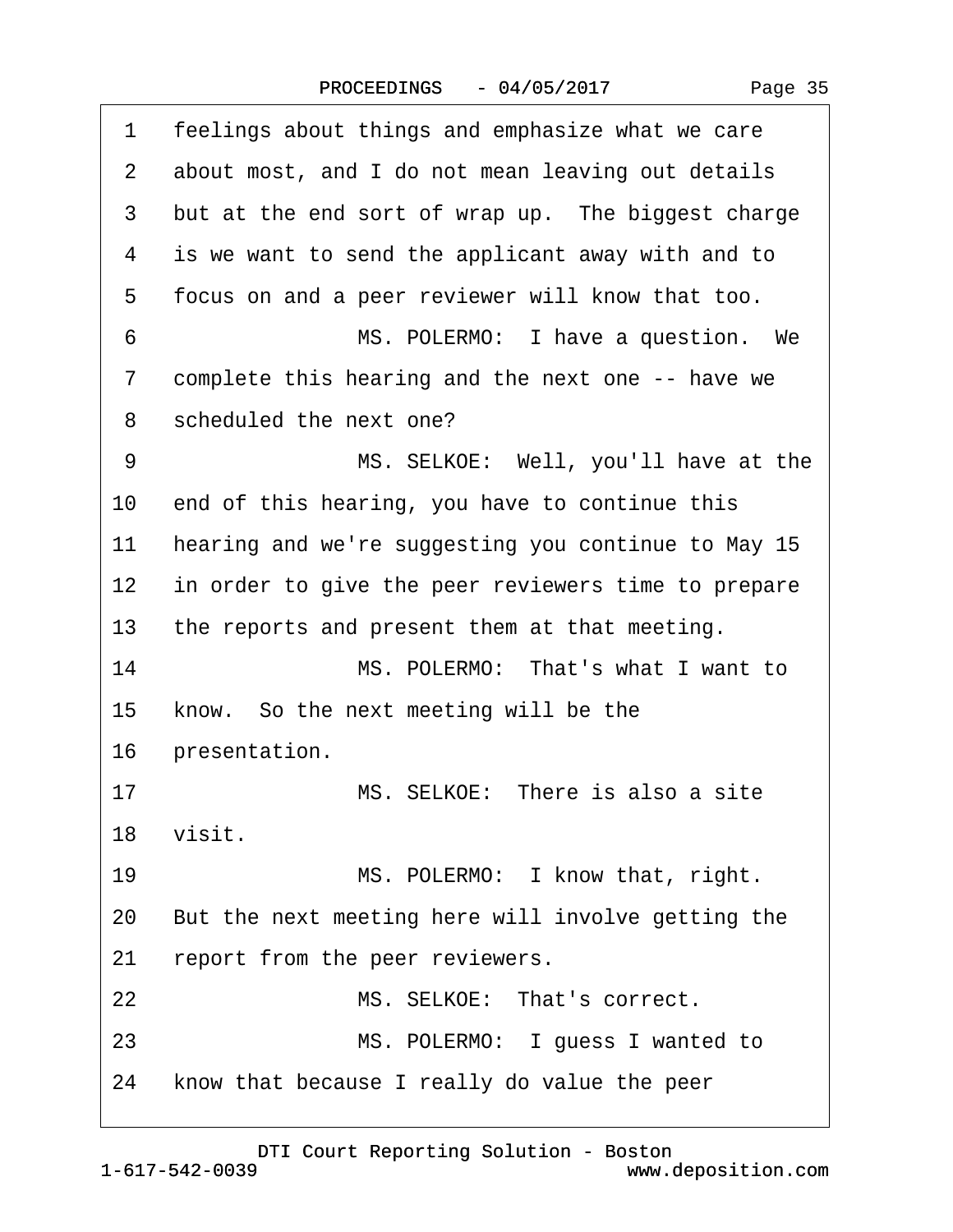| 1              | reviewers' opinions and they help me focus on what   |
|----------------|------------------------------------------------------|
| $\overline{2}$ | issues we should pay close attention to. I'm not     |
| 3              | sure that the developer is -- I mean, we can         |
| 4              | certainly ask if they would undertake any sort       |
| 5              | general design suggestions at this point. I don't    |
| 6              | know.                                                |
| $\overline{7}$ | MS. POVERMAN: I'm not saying, you                    |
| 8              | know, do this before the site developer looks at     |
| 9              | something -- or rather peer reviewers, but rather    |
| 10             | let them know these are big concerns so that the     |
| 11             | peer reviewers knows what they're looking at. So     |
| 12             | I'm going to jump out there and say the project is   |
| 13             | too close to that house on Thorndike. That's         |
| 14             | something, for example, I think is very important    |
| 15             | that the peer reviewer and the developer knows. So   |
| 16             | if we didn't theoretically mention that, I didn't    |
| 17             | want us to come up in four months and all of a       |
| 18             | sudden say, We care about that setback, and there    |
| 19             | has to be a whole lot of scrambling because we       |
| 20             | didn't say it before.                                |
| 21             | MR. HUSSEY: My tendency is to wait                   |
| <u>22</u>      | for the peer reviewers. I think the immediate        |
| 23             | concerns that come to mind is clearly the traffic in |
| 24             | that area and whether you can -- what the sight      |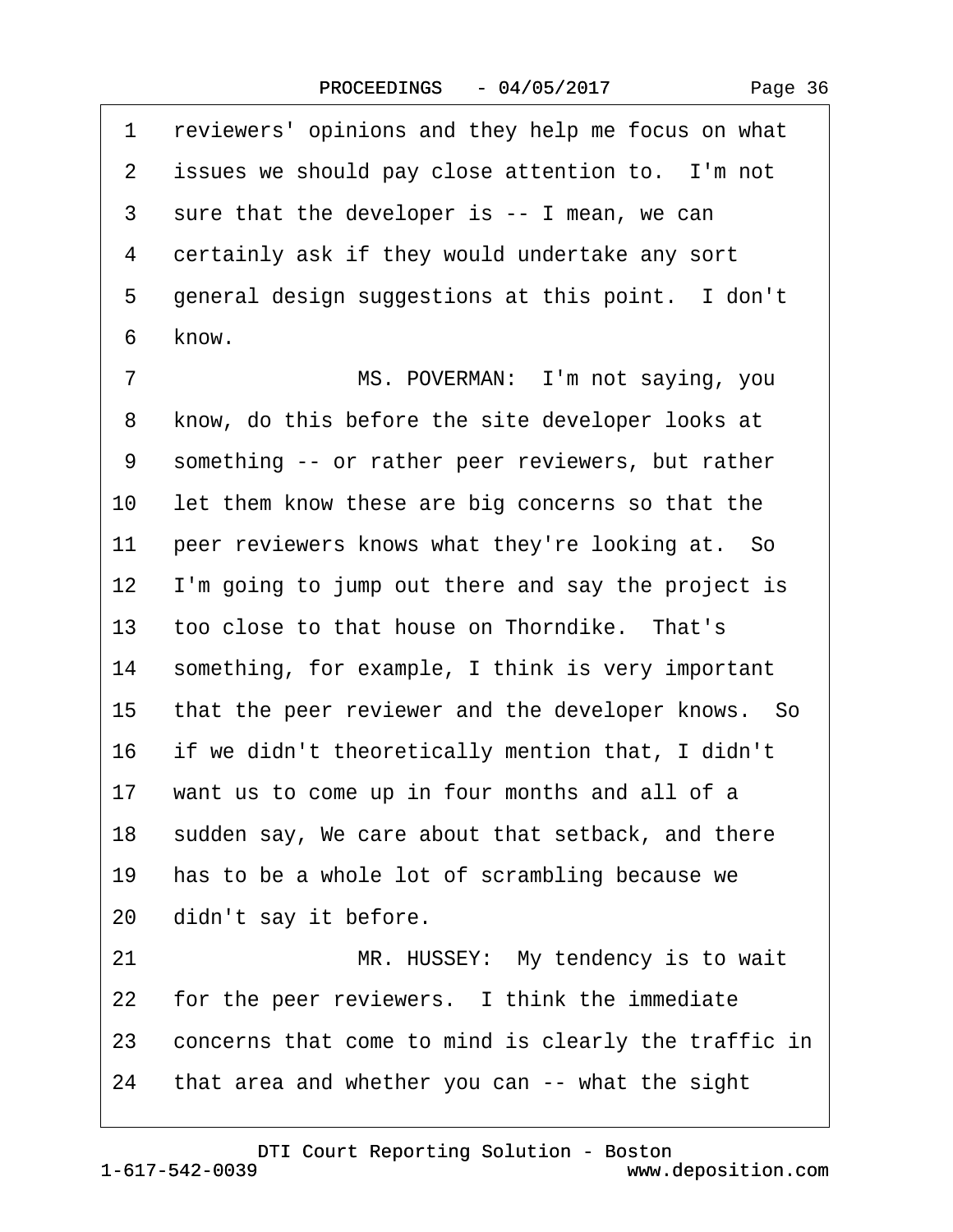<span id="page-36-0"></span>

| 1  | lines are going to be not only from the garage       |
|----|------------------------------------------------------|
| 2  | coming in and out but the sight lines from Harvard   |
| 3  | Street up Thorndike Street. I think those issues     |
| 4  | need to be looked at by the traffic peer reviewer.   |
| 5  | And I do feel that -- I think a little bit more      |
| 6  | setback probably to get some landscaping would be    |
| 7  | good to do, especially between the back of the       |
| 8  | building and adjacent to the house.                  |
| 9  | MS. POVERMAN: So what I would like                   |
| 10 | to do is just go through and talk among ourselves    |
| 11 | some of the issues and ask questions.                |
| 12 | MR. HUSSEY: Ask questions of who?                    |
| 13 | MS. POVERMAN: Of the developer or                    |
| 14 | talk amongst ourselves. And so say things like       |
| 15 | that, but end up hopefully with a little bit of      |
| 16 | direction. Not making any -- let's just talk and     |
| 17 | see where we get.                                    |
| 18 | MS. POLERMO: I guess, Kate, Chris                    |
| 19 | and I may have the same perspective. I'm very        |
| 20 | pragmatic and what I mean by that is we can sit here |
| 21 | and talk but what is the point because unless the    |
| 22 | developer is prepared to start making changes, and   |
| 23 | if we're not informed enough without the peer        |
| 24 | reviewers and we send them in the wrong direction,   |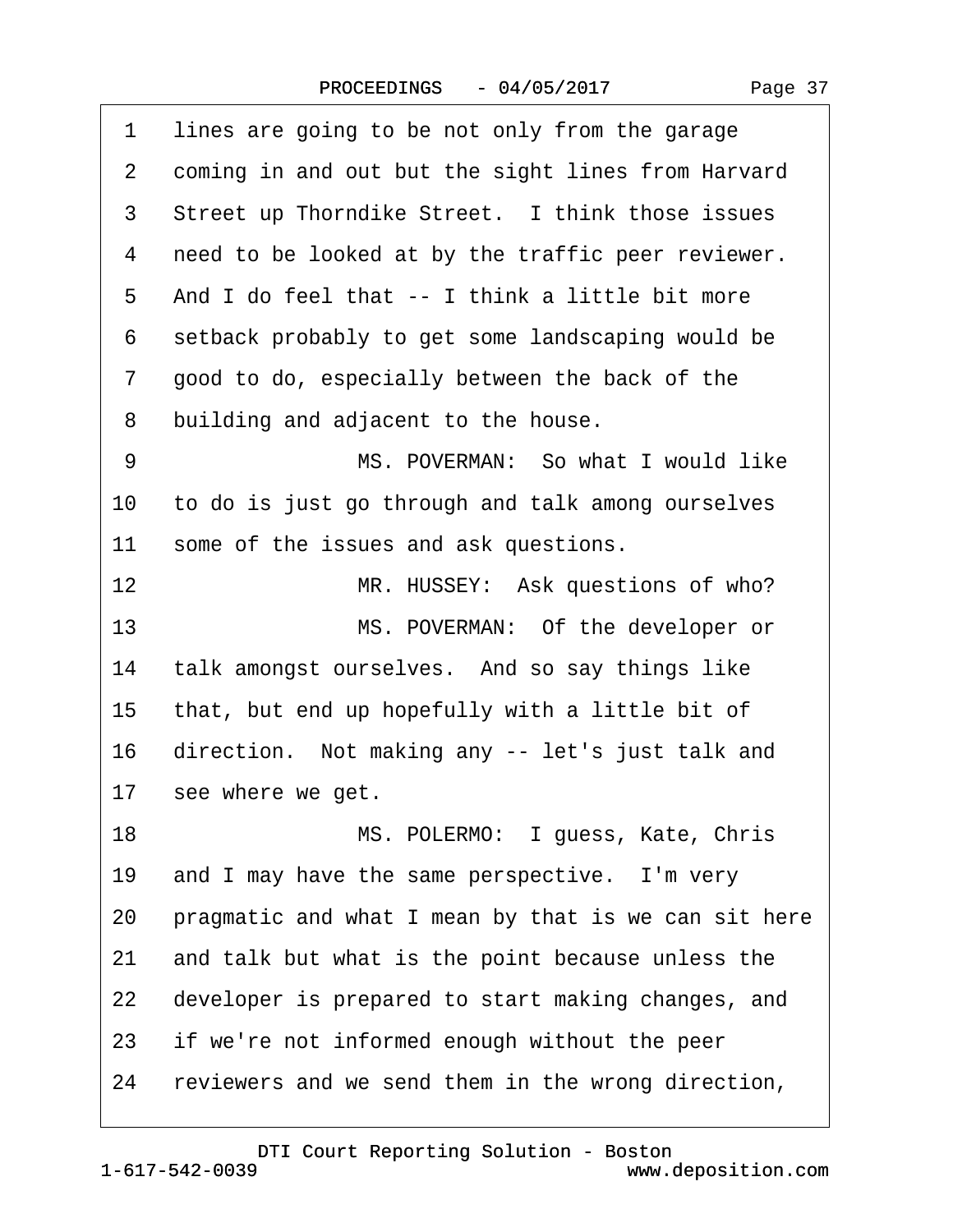|  | Page 38 |
|--|---------|
|--|---------|

<span id="page-37-0"></span>

| 1              | what are we accomplishing if we just talk right now? |
|----------------|------------------------------------------------------|
| $\overline{2}$ | Of course you can ask whatever questions you have.   |
| 3              | MS. POVERMAN: Take, for example,                     |
| 4              | colleagues, what do you think about the five-foot    |
| 5              | setback, the border of the house with --             |
| 6              | MS. POLERMO: My take on these                        |
| 7              | projects is to look at the big picture first and to  |
| 8              | understand what the developer did and why and take   |
| 9              | it in a whole context.                               |
| 10             | To give you a very specific example,                 |
| 11             | Chris pointed out at the last meeting and a number   |
| $12 \,$        | of people here have also pointed this out, this is   |
| 13             | clearly going to impact the ability for people to    |
| 14             | see, and when they're in their cars driving down the |
| 15             | street, obviously that's an issue. How that issue    |
| 16             | is addressed could impact other setbacks. It's like  |
| 17             | a puzzle and I guess I feel it's premature for me to |
| 18             | give any direction without a little more guidance    |
| 19             | from our peer reviewers and without a little better  |
| 20             | understanding of how we got to where we are today.   |
| 21             | That would be my approach, but again                 |
| 22             | of course, if you have questions, you know           |
| 23             | MR. HUSSEY: The only other issue                     |
| 24             | that I've got is there is a question. We're going    |
|                |                                                      |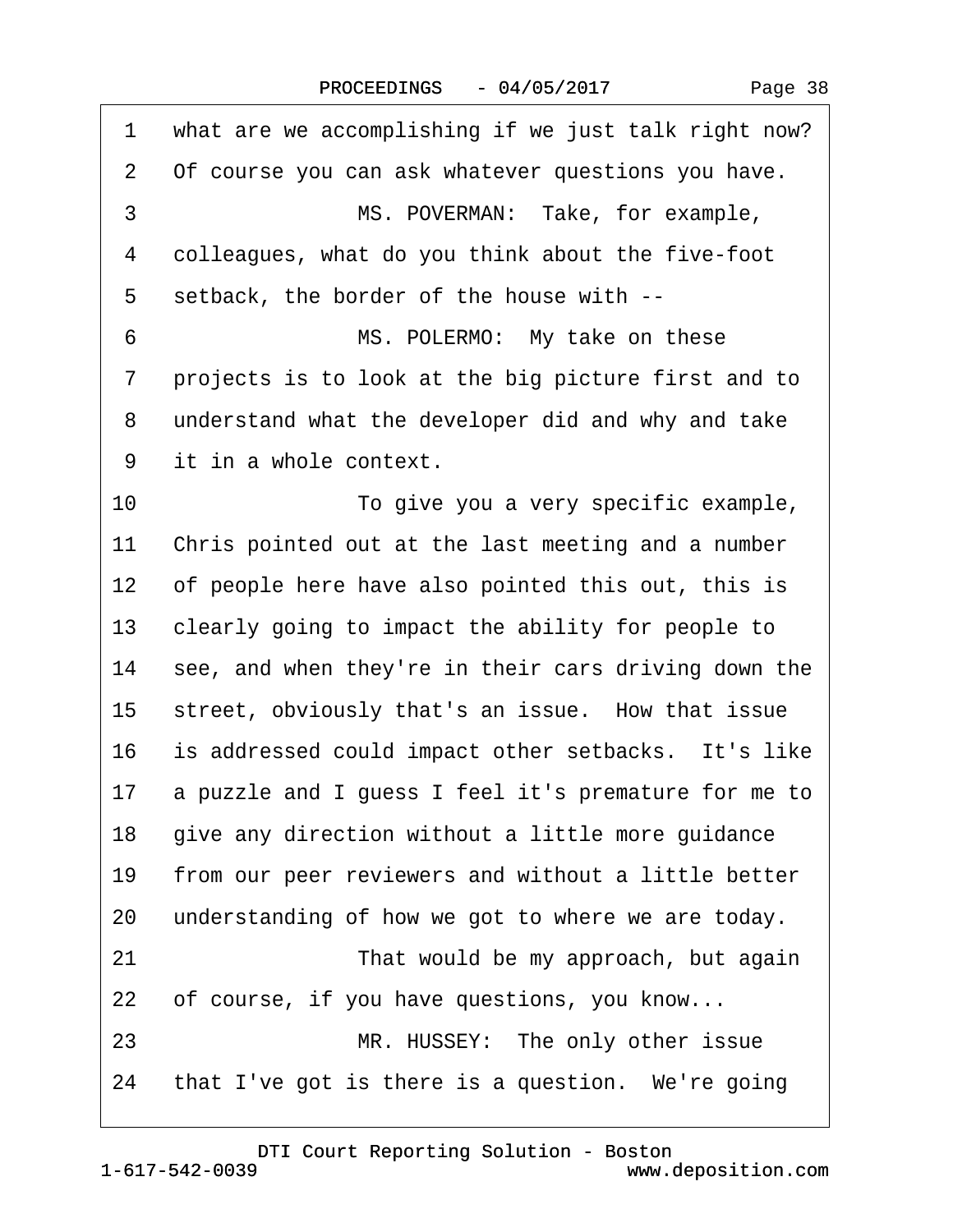<span id="page-38-0"></span>1 to hear from the Building Department at some 2 point. 3 MS. SELKOE: Typically if you have 4 questions for the Building Department, especially 5 about building code issues, I'm sure they would be ·6· ·happy to come and address them, but we hadn't 7 planned to. 8 MR. HUSSEY: I think the one question 9 I have is when you're that close to the lot line, 10 not on the public side but on the private side, 11 there are building code limitations on how you 12 treat -- what the materials are and how you treat 13 the windows because of fire protection. I would be 14 curious to see what their take is on that. 15 **MS. SELKOE:** I do know that if it's 16 five feet away, there may be certain things that 17 they have to do, but those things can be done, what 18 have to be done to meet the state building code. 19 Their 40B project is not exempt from the state 20 building code, but I certainly could get that 21 information for you as well. 22 MR. HUSSEY: I think I would like to 23 know about that because it affects the fenestration. 24 The design issues that a lot of people brought up is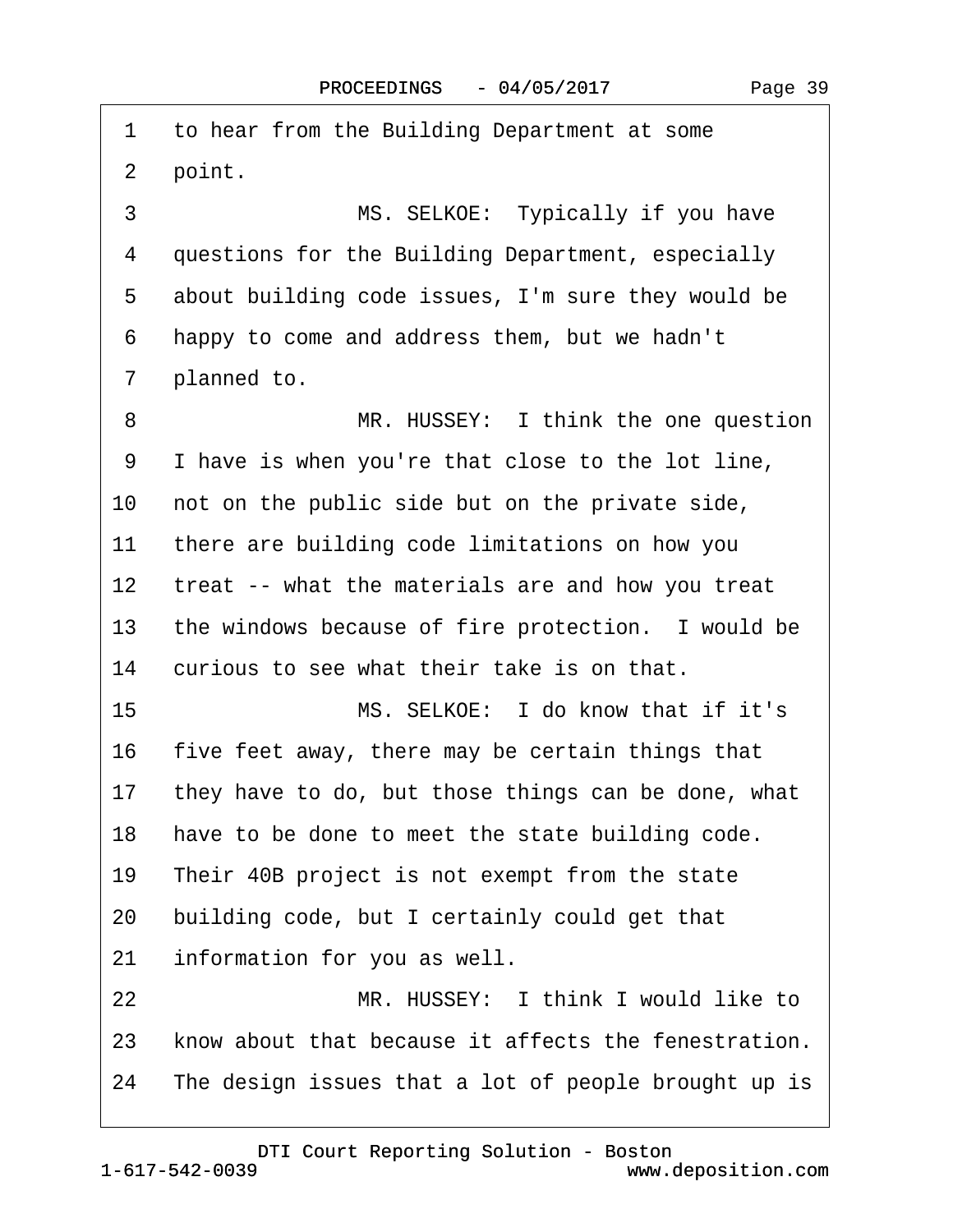<span id="page-39-0"></span>

| 1  | very personal, and the developer could make changes  |
|----|------------------------------------------------------|
| 2  | or not and still there are going to be people that   |
| 3  | are going to be unhappy with the materials and the   |
| 4  | style of the architecture and what have you. So I    |
| 5  | think that's a tough one. Again, I would like to     |
| 6  | hear what the peer reviewer has to say about the     |
| 7  | materials and the general aesthetic of the           |
| 8  | project.                                             |
| 9  | MS. POVERMAN: Lark?                                  |
| 10 | MS. POLERMO: Again, I'm really                       |
| 11 | dependant on the expertise of the peer reviewers and |
| 12 | incorporating what the residents have identified as  |
| 13 | their issues into what the peer reviewer can give us |
| 14 | as sort of an objective analysis of how to deal with |
| 15 | these issues, is the step I need before I'm ready to |
| 16 | go too much farther.                                 |
| 17 | The only question I have is one of                   |
| 18 | the residents suggested that the developer has had   |
| 19 | no meetings in the community, and I would ask why    |
| 20 | and whether something like that could take place     |
| 21 | between now and our next meeting because that is a   |
| 22 | surprise. That's highly unusual that there have      |
| 23 | been no meetings with the community.                 |
| 24 | MS. POVERMAN: I think Geoff has his                  |

Page 40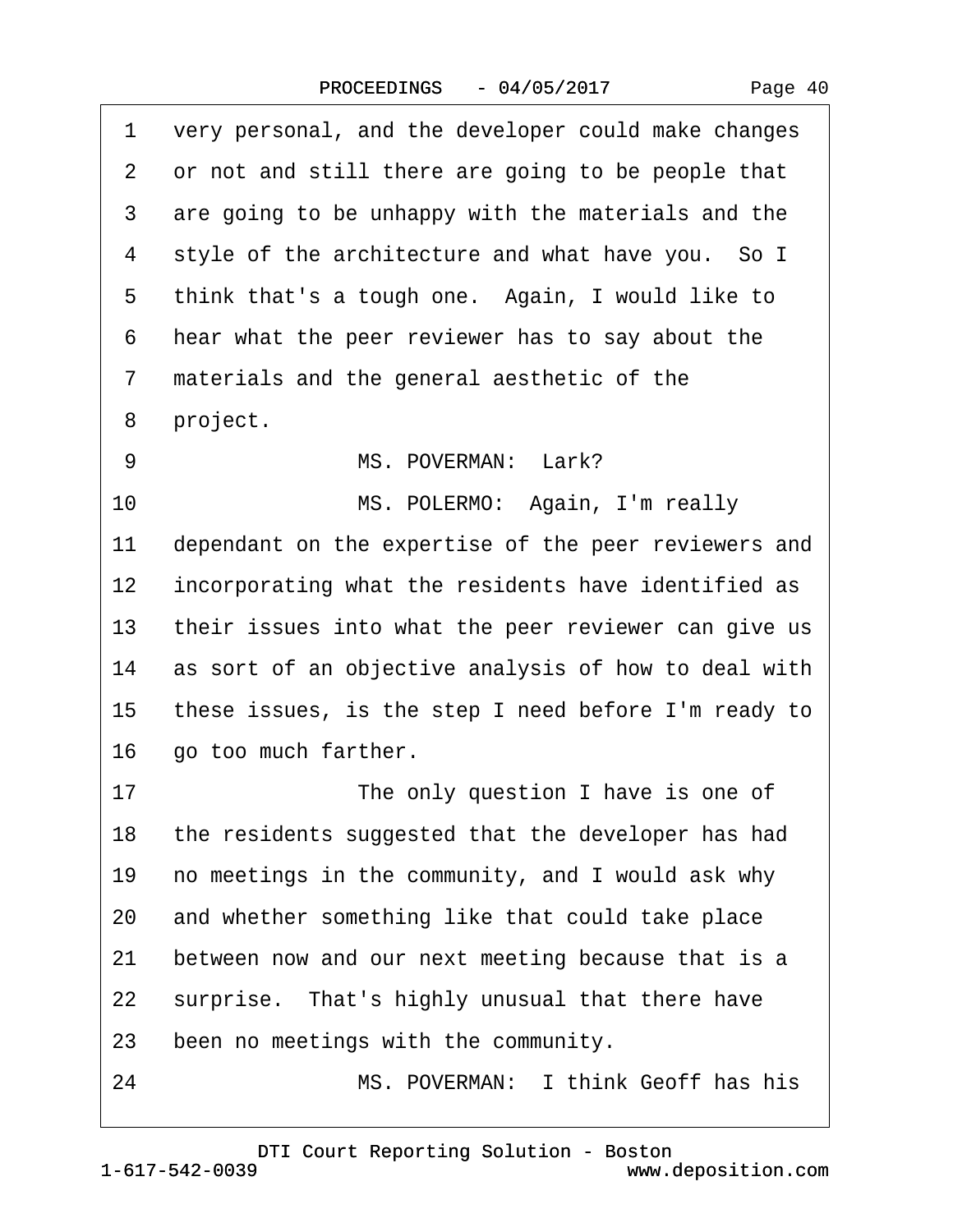<span id="page-40-0"></span>1 hand up. Maybe we can hear from them whether they 2 have had previous meetings. 3 **IDENGLER:** For the record, Geoff 4 Engler from SEB. I'll address that and a couple 5 other points. For one, absolutely what I would 6 suggest is if the neighborhood designate one point 7 of contact, I'll be happy to give my card and then 8 maybe we can coordinate a time that would work for 9 the neighbors and identify a location and would be 10 happy to coordinate that meeting, and we'll do that 11 immediately. Definitely I think before May 15 is 12 very realistic if that is when the next public 13 hearing will be. 14 **Two, a couple points tonight.** I 15 think it's advisable to wait, as you're suggesting, 16 to get the benefit of the peer review to provide us 17 with guidance collectively from the peer reviewers, 18 from the Board. We have the benefit of the 19 neighbors from -- the benefit of the letters, excuse 20 me, from the Planning Board and from the Historic 21 and then start to synthesize all that information as 22 we move forward to the next iteration. 23 **I** think it's premature for us to 24 start making changes before we hear what the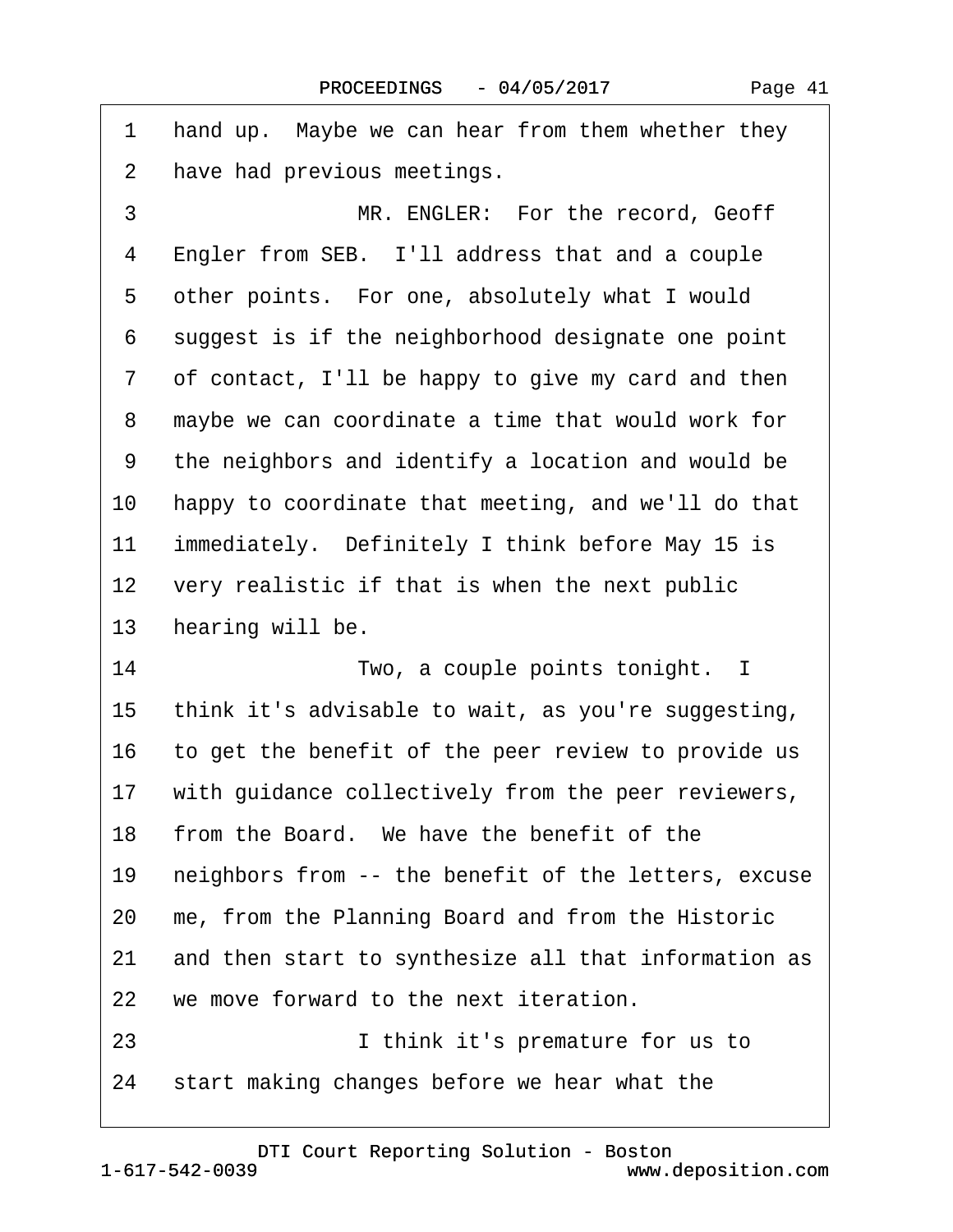<span id="page-41-0"></span>

| 1              | professionals have to say that the Town is paying   |
|----------------|-----------------------------------------------------|
| $\overline{2}$ | for and respecting that opinion and I think it's    |
| 3              | been a valuable exercise on the other 40Bs.         |
| 4              | I don't want to go into all the                     |
| 5              | comments we've heard. One I take great sensitivity  |
| 6              | to, because it's my business and my firm has been   |
| 7              | involved in 15,000 units of affordable housing, and |
| 8              | there is not one study anywhere that shows mixed    |
| 9              | income housing devalues property anywhere. It's not |
| 10             | under consideration under 40B. It can't be looked   |
| 11             | at by the courts and is frankly untrue.             |
| 12             | MS. POVERMAN: Wait, wait. We're not                 |
| 13             | going to get into that, and frankly even if it did, |
| 14             | it would not be something we would consider here.   |
| 15             | It's not under consideration. It is not our         |
| 16             | discussion. No use to going into it here.           |
| 17             | MS. POLERMO: I actually don't think                 |
| 18             | that anyone accused them of that. I think that the  |
| 19             | issue was the design of the building, and its       |
| 20             | proximity to the house. It had nothing to do with   |
| 21             | affordable housing. That's what I heard.            |
| 22             | MR. ENGLER: I think the gentleman                   |
| 23             | from 88 Thorndike had a different characterization. |
| 24             | MS. POVERMAN: That's enough. Thank                  |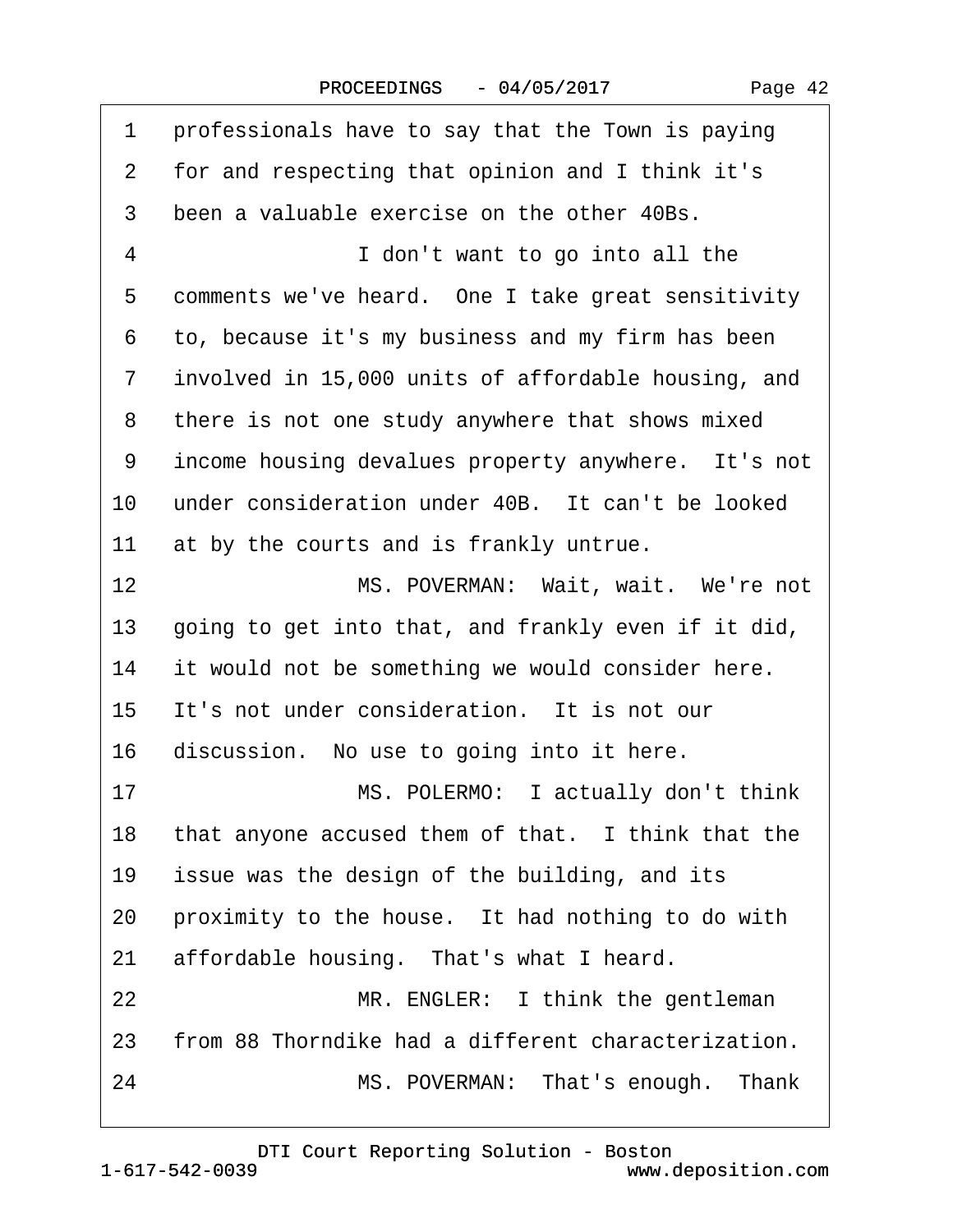<span id="page-42-0"></span>

| 1              | you.                                                 |
|----------------|------------------------------------------------------|
| $\overline{2}$ | MR. ENGLER: With regardS to traffic,                 |
| 3              | I think it's important to understand a couple        |
| 4              | things. One, under 40B, it's not the responsibility  |
| 5              | of the applicant to solve existing traffic problems. |
| 6              | We certainly will take very seriously the peer       |
| 7              | reviewer and things that we can do to help with the  |
| 8              | situation. I think it's important to understand the  |
| 9              | context of what we're talking about here relative to |
| 10             | traffic. We're talking about 12 parking spaces.      |
| 11             | I'm not a traffic engineer but I've sat through      |
| 12             | enough of these. That basically equates to on        |
| 13             | average, let's say 60 vehicle trips a day. There is  |
| 14             | a restaurant there that's operating that I don't     |
| 15             | know this, but I would suggest it's probably close   |
| 16             | to that. Moreover, my clients by right could do a    |
| 17             | gas station that would have 500 vehicle trips a day. |
| 18             | So the proposed use here relative                    |
| 19             | from a volume standpoint is going to be less than    |
| 20             | what could be done as of right, so if we want to     |
| 21             | talk about the pedestrian safety and signage and     |
| 22             | other things that can help improve the situation,    |
| 23             | we're all ears and we're happy to help, but to       |
| 24             | characterize this project as having this huge influx |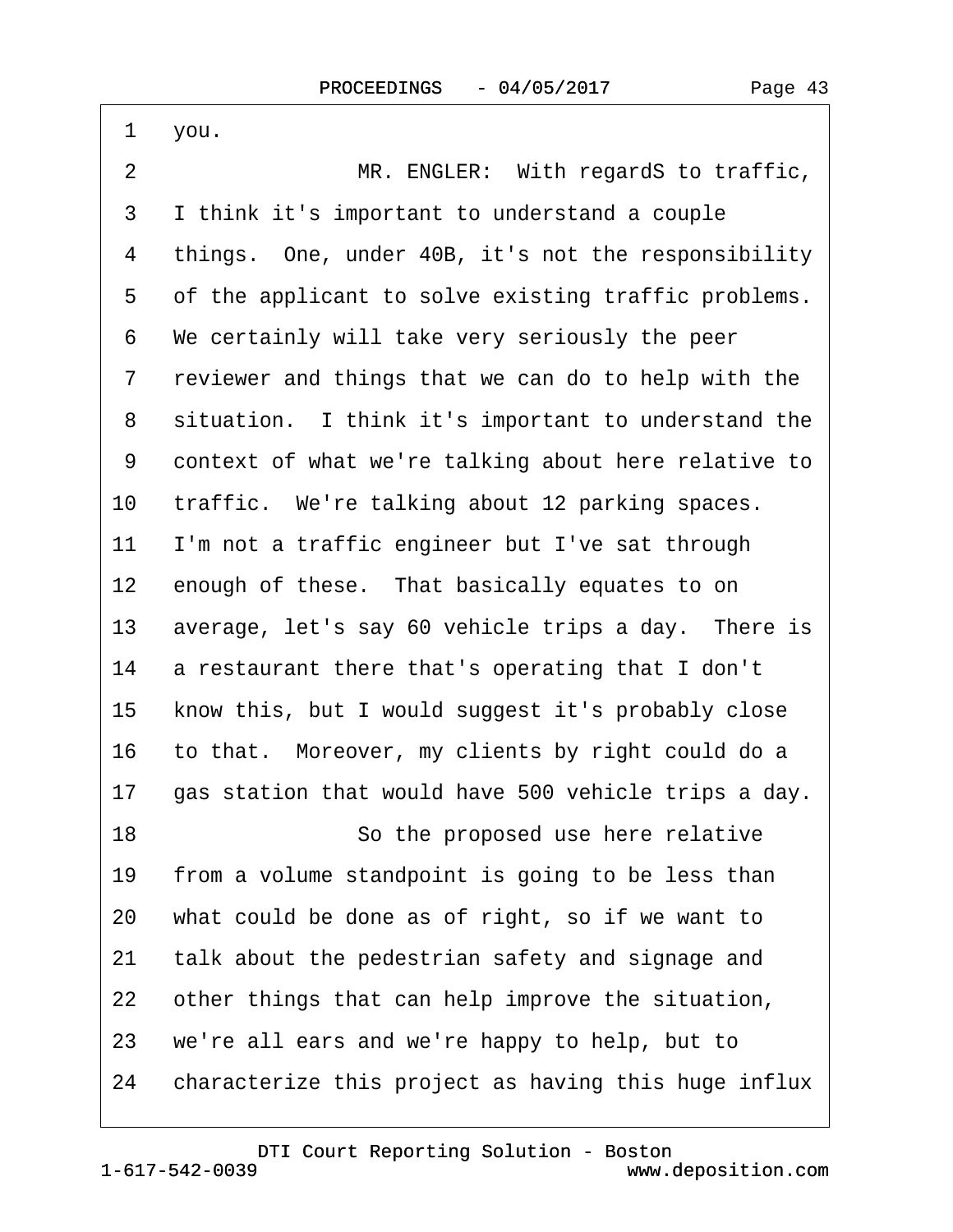|  | Page 44 |  |
|--|---------|--|
|--|---------|--|

<span id="page-43-0"></span>

| 1                 | of traffic that's going to negatively impact the     |
|-------------------|------------------------------------------------------|
| 2                 | area, it's just not true, but don't take my word for |
| 3                 | it because the Town has a peer reviewer that will do |
| 4                 | that analysis, but I can pretty much feel confident  |
| 5                 | saying that is going to be part of the -- it will be |
| 6                 | indicated as much.                                   |
| $\overline{7}$    | Architecture is subjective. I                        |
| 8                 | understand people feel strongly about architecture   |
| 9                 | in this neighborhood and what makes Brookline great  |
| 10                | is people are passionate about their neighborhood.   |
| 11                | They should be. We're open to ideas and suggestions  |
| $12 \overline{ }$ | as we move through. To suggest, and he can defend    |
| 13                | himself, but Cube3 is one of the most respected      |
| 14                | multi-family architects in Massachusetts. They've    |
| 15                | done a lot of things. So I understand some people    |
| 16                | aren't thrilled with it, but I feel very confident   |
| 17                | saying that we will, as on other 40Bs which he's     |
| 18                | been involved in Brookline recently, we will be open |
| 19                | to Mr. Bulmer's suggestions and other people's       |
| 20                | suggestions on architecture as we move forward.      |
| 21                | So this is early in the process. I                   |
| 22                | think the neighborhood meeting will be productive.   |
|                   | 23 We are receptive to comments as you all know. We  |
| 24                | look forward to having the peer review on            |
|                   |                                                      |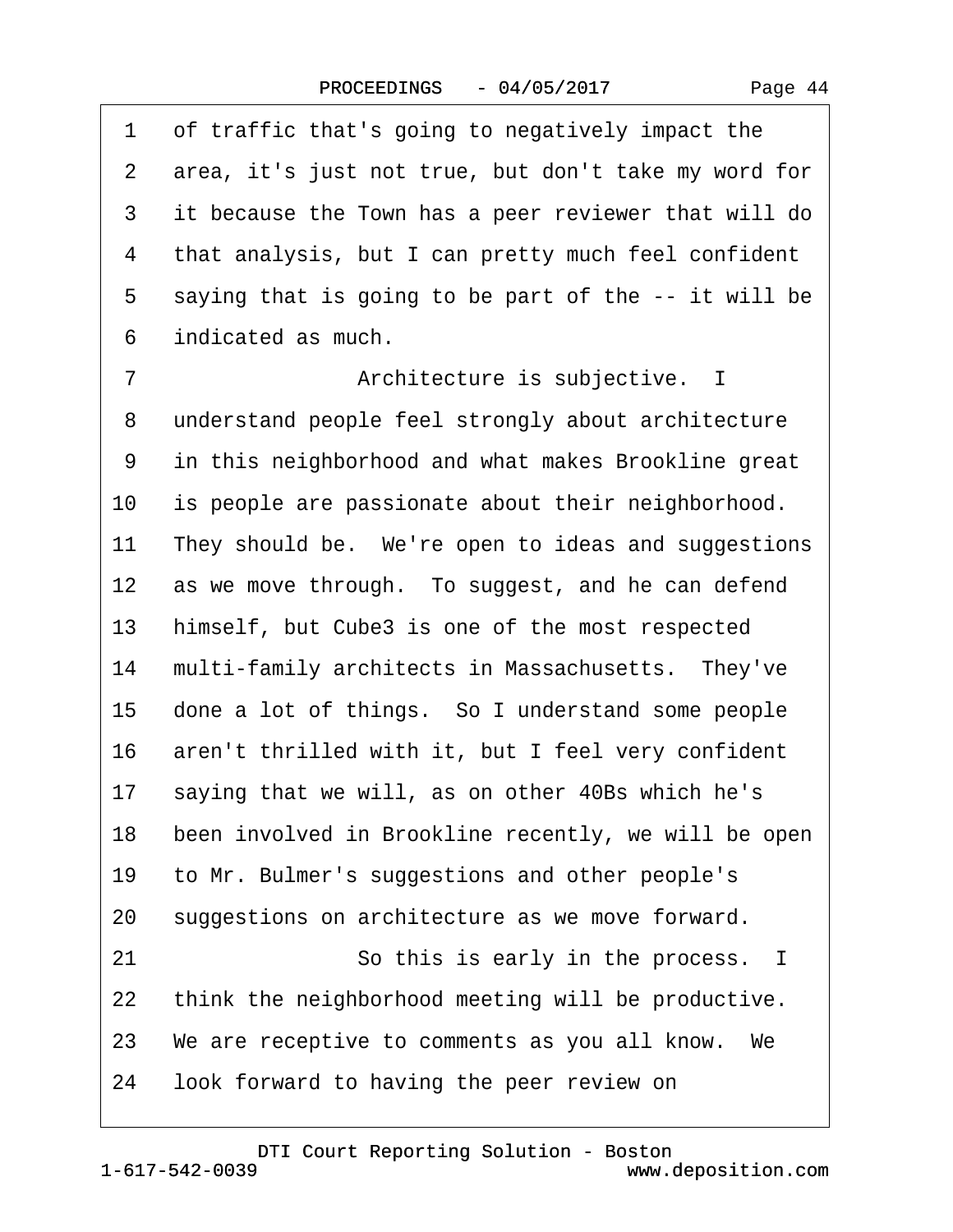|  | Page 45 |  |
|--|---------|--|
|--|---------|--|

<span id="page-44-0"></span>

| 1              | multi-disciplines as we move forward and improving  |
|----------------|-----------------------------------------------------|
| $\overline{2}$ | the project because there are things that warrant   |
| 3              | scrutiny and additional consideration and analysis  |
| 4              | and that's part of the 40B process and we look      |
| 5              | forward to that and hopefully by May 15 we have had |
| 6              | the benefit of the review and if some people get it |
| 7              | in early, hopefully we can come on the 15th with    |
| 8              | some of our thoughts or changes that we've heard    |
| 9              | from, whether it's the traffic engineer or          |
| 10             | Mr. Bulmer or Mr. Ditto or whoever it is. We look   |
| 11             | forward to that as we move forward in the process.  |
| 12             | Thank you.                                          |
| 13             | MS. POVERMAN: Thank you,                            |
| 14             | Mr. Engler.                                         |
| 15             | MR. HUSSEY: I have a question to                    |
| 16             | Polly. Do you think we'll be able to get those peer |
| 17             | reviews in before the 15th of May?                  |
| 18             | MS. SELKOE: Well, I hope we can.                    |
| 19             | There is no guarantee. What we've done, you know,   |
| 20             | even if we got in one or two of them, it might be   |
| 21             | worth having a meeting. We can decide that when     |
| 22             | we've gotten them. If we, say, don't have them,     |
| 23             | what we can do is that evening two members of this  |
| 24             | Board can come and continue the hearing to a later  |
|                |                                                     |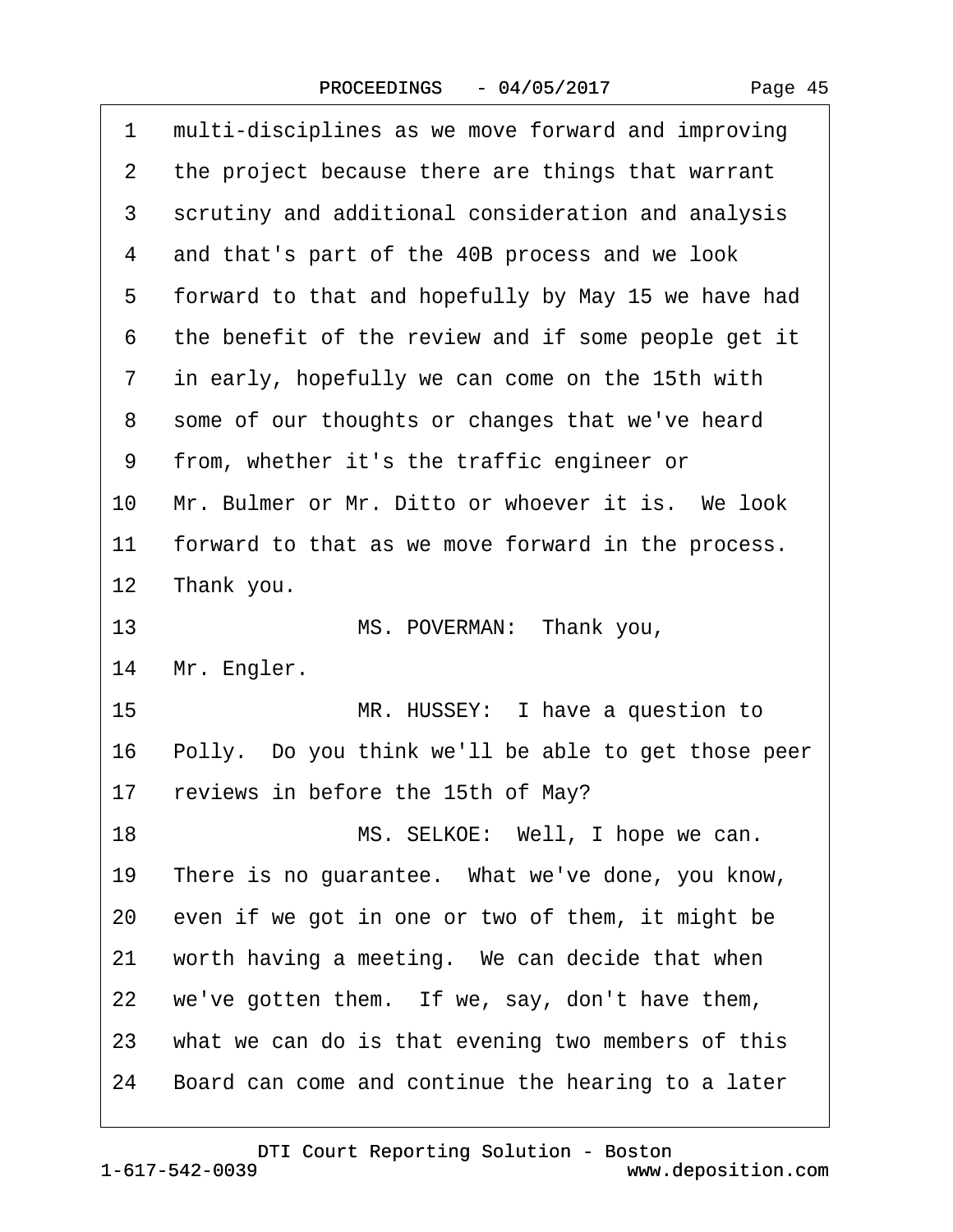<span id="page-45-0"></span>

| 1      | date so that we're not wasting your time or the      |
|--------|------------------------------------------------------|
| 2      | public's.                                            |
| 3      | MS. POVERMAN: You mean set up a                      |
| 4      | meeting in April? I'm not sure.                      |
| 5      | MS. POLERMO: Suggesting for May                      |
| 6      | 15.                                                  |
| 7      | MS. SELKOE: If by May 15 that we                     |
| 8      | don't have any reports, we meet on May 15 and say    |
| 9      | unfortunately we don't have -- of course we'll       |
| 10     | continue the hearing, but I'm hopeful we can have    |
| 11     | the design.                                          |
| 12     | MS. POVERMAN: Let's leave that aside                 |
| 13     | for one minute. Certainly that's something to shoot  |
| 14     | for. Alison, do you know, has the Transportation     |
| $15\,$ | Department done any analysis of the intersection of  |
|        | 16 Thorndike and Harvard recently?                   |
| 17     | MS. STEINFIELD: I don't know. We                     |
|        | 18 can certainly check.                              |
| 19     | MS. POVERMAN: It's a problem.                        |
| 20     | Anyone who tries to go around there knows there is   |
| 21     | because that would be something to check on.         |
| 22     | Mr. Engler certainly is right that what we have to   |
| 23     | analyze in the context of any 40B is the incremental |
| 24     |                                                      |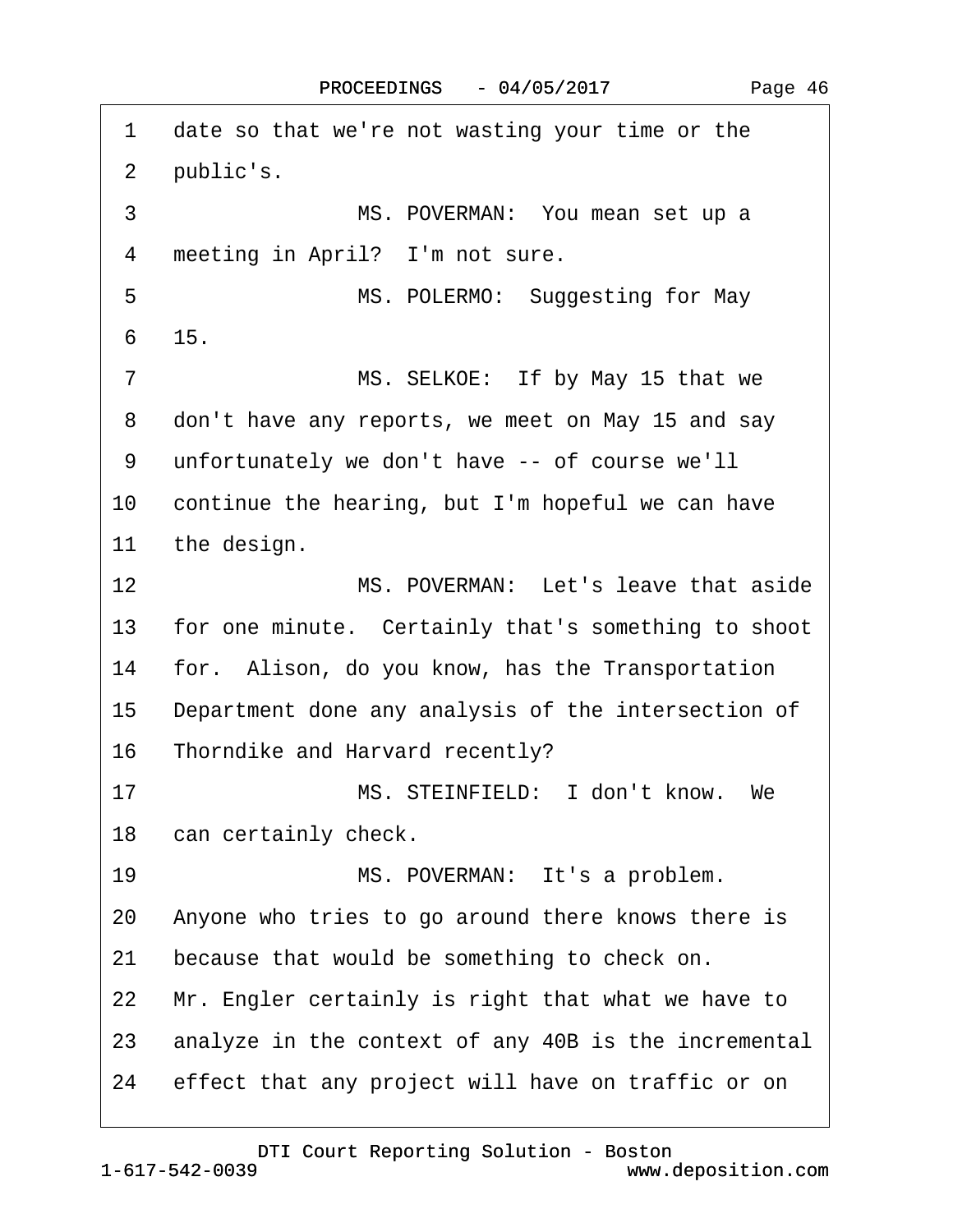| Page 47 |  |
|---------|--|
|---------|--|

<span id="page-46-0"></span>

| 1               | an existing -- on a situation. So obviously a 300      |  |  |  |  |
|-----------------|--------------------------------------------------------|--|--|--|--|
| $\overline{2}$  | unit apartment will have a greater effect than a 12    |  |  |  |  |
| 3               | unit apartment, and that is what traffic analyses      |  |  |  |  |
| 4               | generally look at.                                     |  |  |  |  |
| 5               | Another thing we need to keep in mind                  |  |  |  |  |
| 6               | in looking at this project is by right the applicant   |  |  |  |  |
| 7               | could build a four-story building. So that is          |  |  |  |  |
| 8               | correct, isn't it?                                     |  |  |  |  |
| 9               | THE ARCHITECT: Yes.                                    |  |  |  |  |
| 10              | MR. HUSSEY: Forty feet.                                |  |  |  |  |
| 11              | MS. POVERMAN: So that is something                     |  |  |  |  |
| 12 <sub>2</sub> | we need to keep in mind in looking at all of this      |  |  |  |  |
| 13              | and looking at what's possible and what's not. Mr.     |  |  |  |  |
| 14              | Danesh, do you want to say something? Get up if you    |  |  |  |  |
| 15              | want to say something? Please introduce yourself       |  |  |  |  |
| 16              | and everyone stay calm.                                |  |  |  |  |
| 17              | MR. DANESH: My name is David Danesh.                   |  |  |  |  |
|                 | 18 I'm part of the development team. You said the four |  |  |  |  |
|                 | 19 stories was also something that you -- with the     |  |  |  |  |
| 20              | zoning allows us to have zero setback in the           |  |  |  |  |
| 21              | front.                                                 |  |  |  |  |
| 22              | MS. POVERMAN: On Harvard Street.                       |  |  |  |  |
| 23              | MR. DANESH: Yes.                                       |  |  |  |  |
| 24              | MR. HUSSEY: I have a question.                         |  |  |  |  |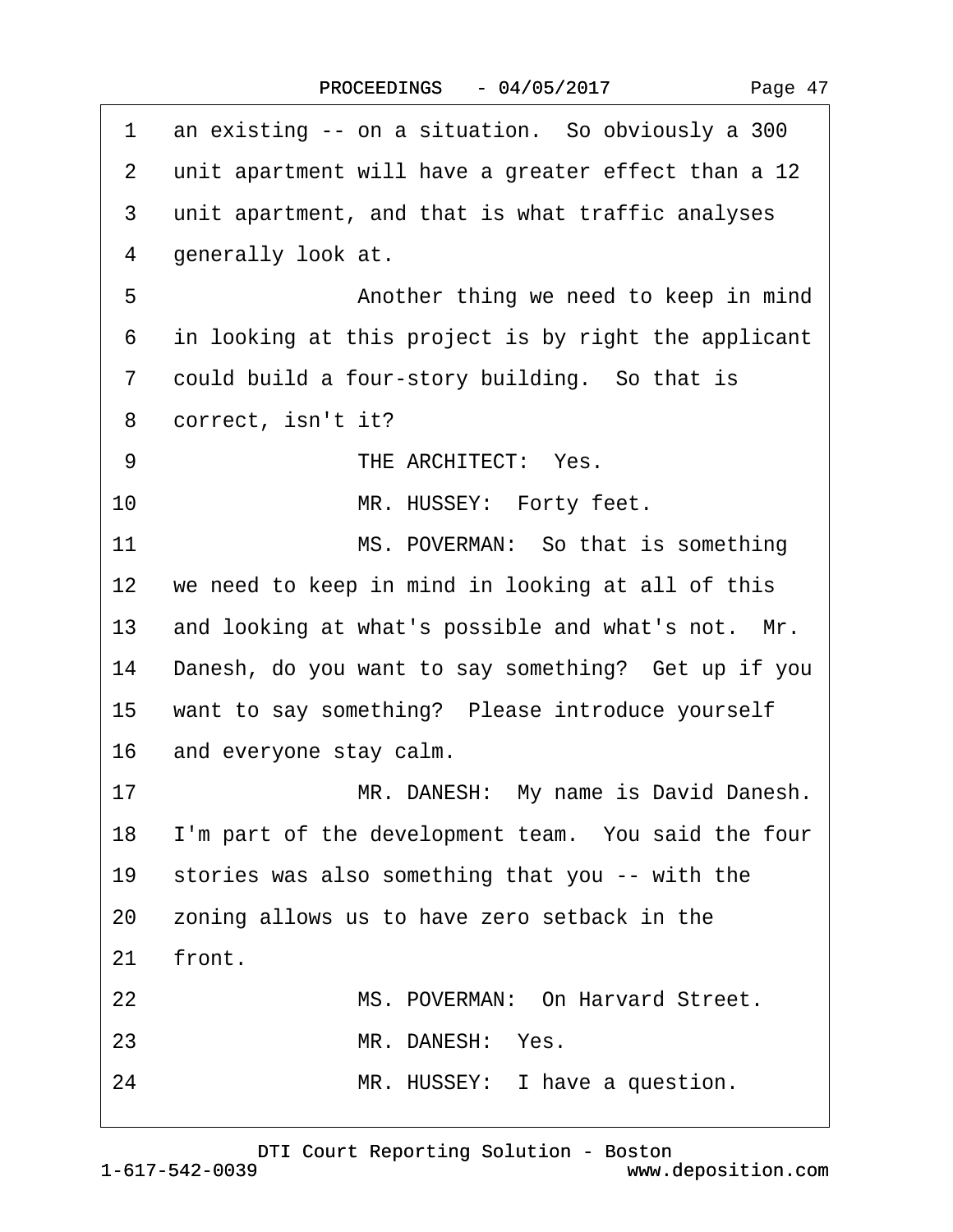| 1               | MS. POVERMAN: Mr. Danesh, if you                     |  |  |  |
|-----------------|------------------------------------------------------|--|--|--|
| 2               | could go back up.                                    |  |  |  |
| 3               | MR. HUSSEY: One more question. At                    |  |  |  |
| 4               | the last hearing there was some question as to       |  |  |  |
| 5               | whether there were going to 12 or 18 parking spaces. |  |  |  |
| 6               | It was dependant upon stackers, I believe. Has that  |  |  |  |
| $\overline{7}$  | been resolved in the team's mind or is that still    |  |  |  |
| 8               | open?                                                |  |  |  |
| 9               | MR. DANESH: it's somewhat been                       |  |  |  |
| 10 <sup>°</sup> | resolved.                                            |  |  |  |
| 11              | MS. SELKOE: We had a meeting today                   |  |  |  |
| 12              | and they told me it is resolved. There will be 12    |  |  |  |
| 13              | spaces.                                              |  |  |  |
| 14              | MR. DANESH: Plus one handicap.                       |  |  |  |
| 15              | MS. POVERMAN: Before you go there                    |  |  |  |
| 16              | was something that I was thinking about traffic-wise |  |  |  |
| 17 <sup>1</sup> | which may be a little too out of the box, but you    |  |  |  |
| 18              | had talked about leasing some space over at the      |  |  |  |
| 19              | Sonoco station across the street, and one of the     |  |  |  |
| 20              | concerns raised was where retail patrons would park  |  |  |  |
| 21              | when they came considering the tight space. Would    |  |  |  |
| 22              | it be at all possible to consider leasing the space  |  |  |  |
| 23              | as standing customers of 455 Harvard only or         |  |  |  |
| 24              | something like that for tenants or customers?        |  |  |  |

<span id="page-47-0"></span> $\Gamma$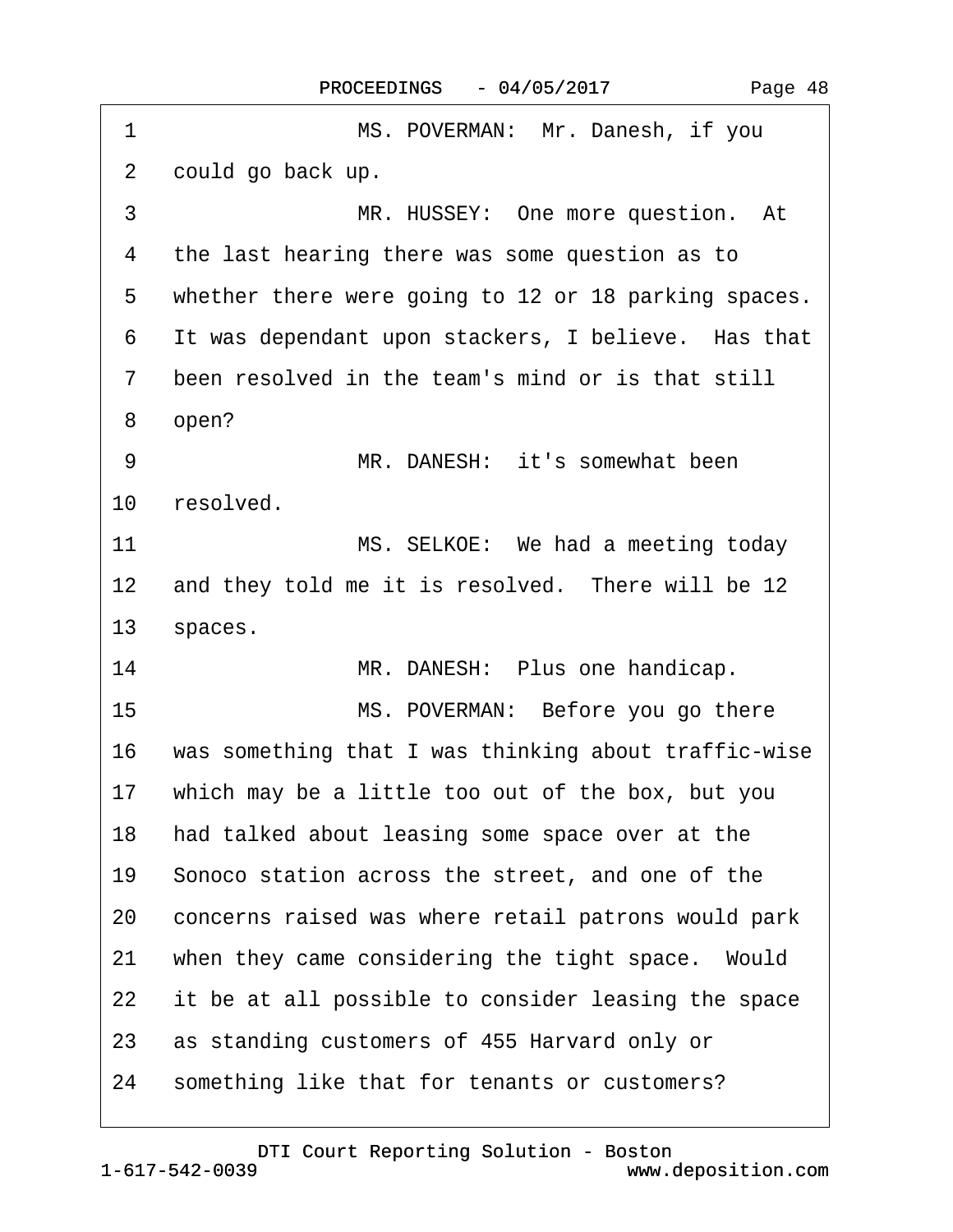<span id="page-48-0"></span>

| 1              | MR. DANESH: Well, one of the things                  |
|----------------|------------------------------------------------------|
| 2              | that we did was we gave you a curbcut currently.     |
| 3              | MS. POVERMAN: I'm sorry?                             |
| 4              | MR. DANESH: Curbcut on Harvard                       |
| 5              | Street and we were proposing to give that back to    |
| 6              | the Town which is equivalent to two parking spots.   |
| $\overline{7}$ | MS. POVERMAN: Okay. I remember when                  |
| 8              | they went away. I remember they used to be there.    |
| 9              | MS. SELKOE: No, because it's curb.                   |
| 10             | MR. DANESH: It was a curb but it                     |
| 11             | enters into Harvard.                                 |
| 12             | MS. POVERMAN: Okay. Anyway so there                  |
| 13             | will be two more.                                    |
| 14             | MS. SELKOE: Two additional spaces.                   |
| 15             | MS. POVERMAN: I'm just throwing that                 |
| 16             | out there in a way to increase parking. What sort    |
| 17             | of retail business is being considered?              |
| 18             | MR. DANESH: We haven't gone that far                 |
| 19             | yet to know, but it's probably going to be something |
| 20             | similar to the rest of the retail spaces in the      |
| 21             | street.                                              |
| 22             | MS. POVERMAN: You mentioned room for                 |
| 23             | seating outside under the canopies. Under what       |
| 24             | scenario is that envisioned and how does that affect |
|                |                                                      |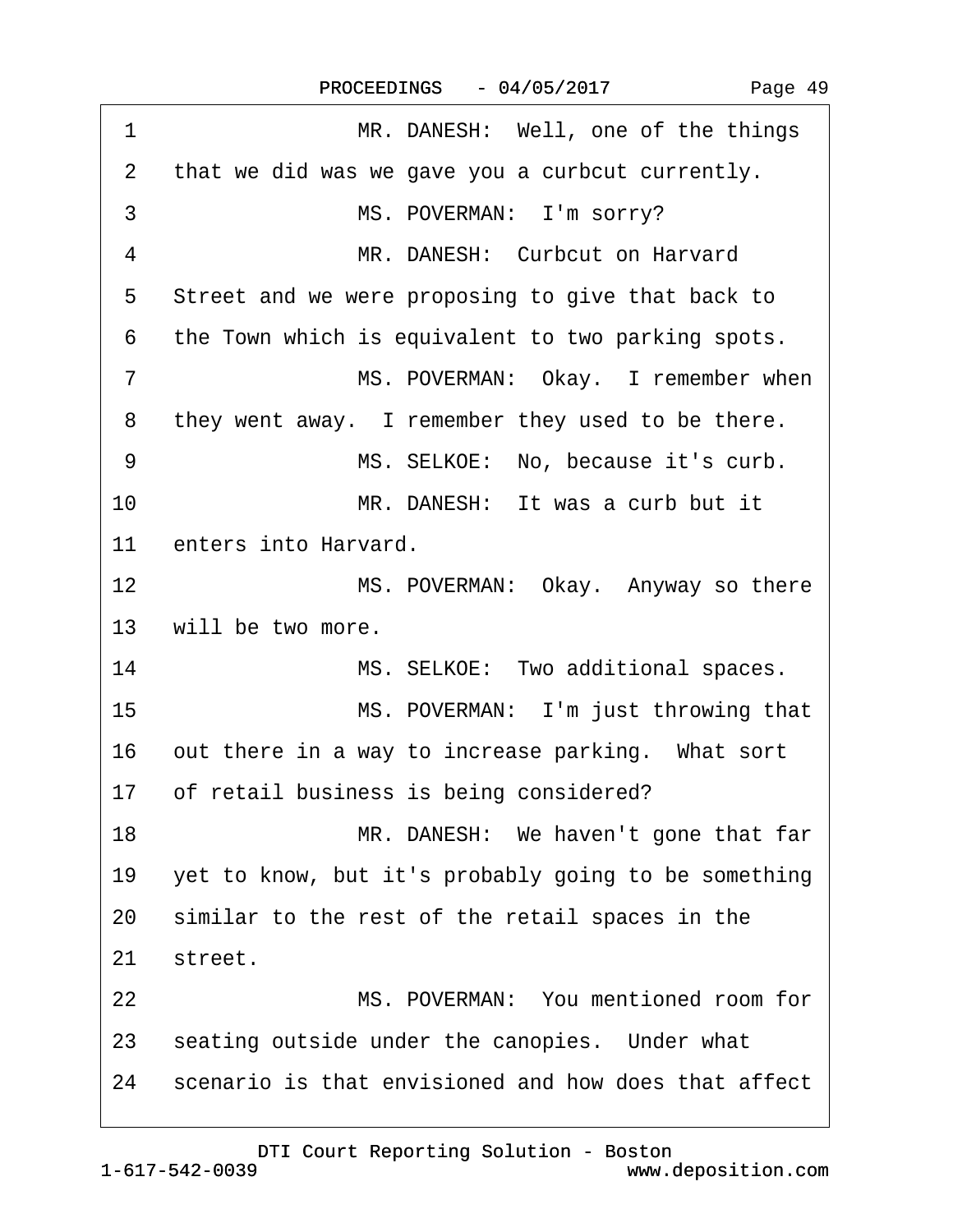<span id="page-49-0"></span>

| 1             | a zero setback? Would that mean you would be on --   |
|---------------|------------------------------------------------------|
| 2             | MR. DANESH: I'll talk to Peter more                  |
| 3             | about that.                                          |
| 4             | MS. SELKOE: We do permit if we get                   |
| 5             | permission from DPW to have public seating on the    |
| 6             | sidewalks if the sidewalks are wide enough to still  |
| $\mathcal{I}$ | allow for handicap accessibility and people to get   |
| 8             | by, but they would have to ask for permission of     |
| 9             | that.                                                |
| 10            | MS. POVERMAN. Okay. Yes, Peter.                      |
| 11            | MR. BARTASH: Peter Bartash of Cube3                  |
|               | 12 Studio. To clarify in that issue, the zero plot   |
| 13            | line setback is to the outer most face of the piers  |
| 14            | or columns indicated at the ground level. The        |
| 15            | storefront is set back.                              |
| 16            | MS. POVERMAN: Can you get more                       |
| 17            | closer so it's more clear?                           |
| 18            | MR. BARTASH: So if we look at that                   |
| 19            | plan, you see these dark rectangles here along the   |
| 20            | sidewalk? So the outer face of these rectangles is   |
| 21            | set against the property line and the actual         |
| 22            | storefront blazing is set back between two and a     |
| 23            | half and three feet from the property line. We are   |
| 24            | suggesting that a single table with two chairs would |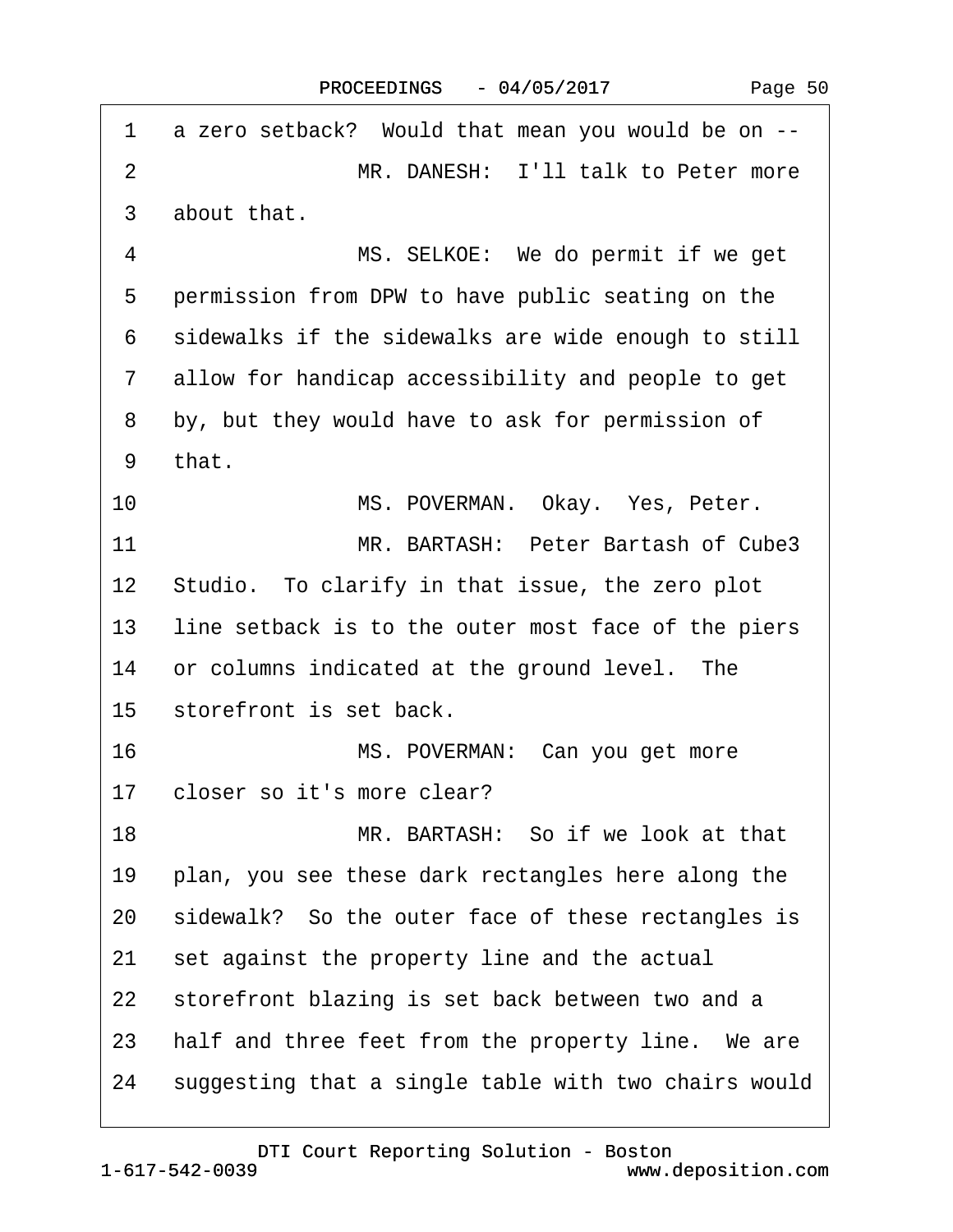<span id="page-50-0"></span>

| 1               | fit within that space. That would be beyond the      |  |  |  |
|-----------------|------------------------------------------------------|--|--|--|
| 2               | project's property. So though if there is a          |  |  |  |
| 3               | scenario where the seating or any of that provision  |  |  |  |
| 4               | would extend past the property line, we will be      |  |  |  |
| 5               | speaking with the Town about how that works.         |  |  |  |
| 6               | MS. POVERMAN: So you would go for                    |  |  |  |
| 7               | the Parisian Cafe?                                   |  |  |  |
| 8               | MR. BARTASH: Yes.                                    |  |  |  |
| 9               | MS. POVERMAN: I have a bunch of                      |  |  |  |
| 10              | questions which is usual for me. Polly hasn't        |  |  |  |
| 11              | experienced this. Just settling in.                  |  |  |  |
| 12              | Just to confirm, we do have under the                |  |  |  |
| 13              | guidelines for approaching 40B design reviews, it is |  |  |  |
| 14              | appropriate for us to make comments and changes and  |  |  |  |
| 15              | try to make, in my view, the Thorndike side more     |  |  |  |
| 16              | complementary of what is going on, and it was done   |  |  |  |
| 17 <sup>1</sup> | in the JFK project, sort of fit in more of what is   |  |  |  |
| 18              | going on on the Thorndike side sort of a segue of    |  |  |  |
| 19              | two different types of buildings. It's not           |  |  |  |
| 20              | something to decide now but it's something that will |  |  |  |
| 21              | be worked out in the future.                         |  |  |  |
| 22              | One of the questions -- so this is                   |  |  |  |
| 23              | going to be all over the place because of the way my |  |  |  |
| 24              | notes are. The building, one of the things we need   |  |  |  |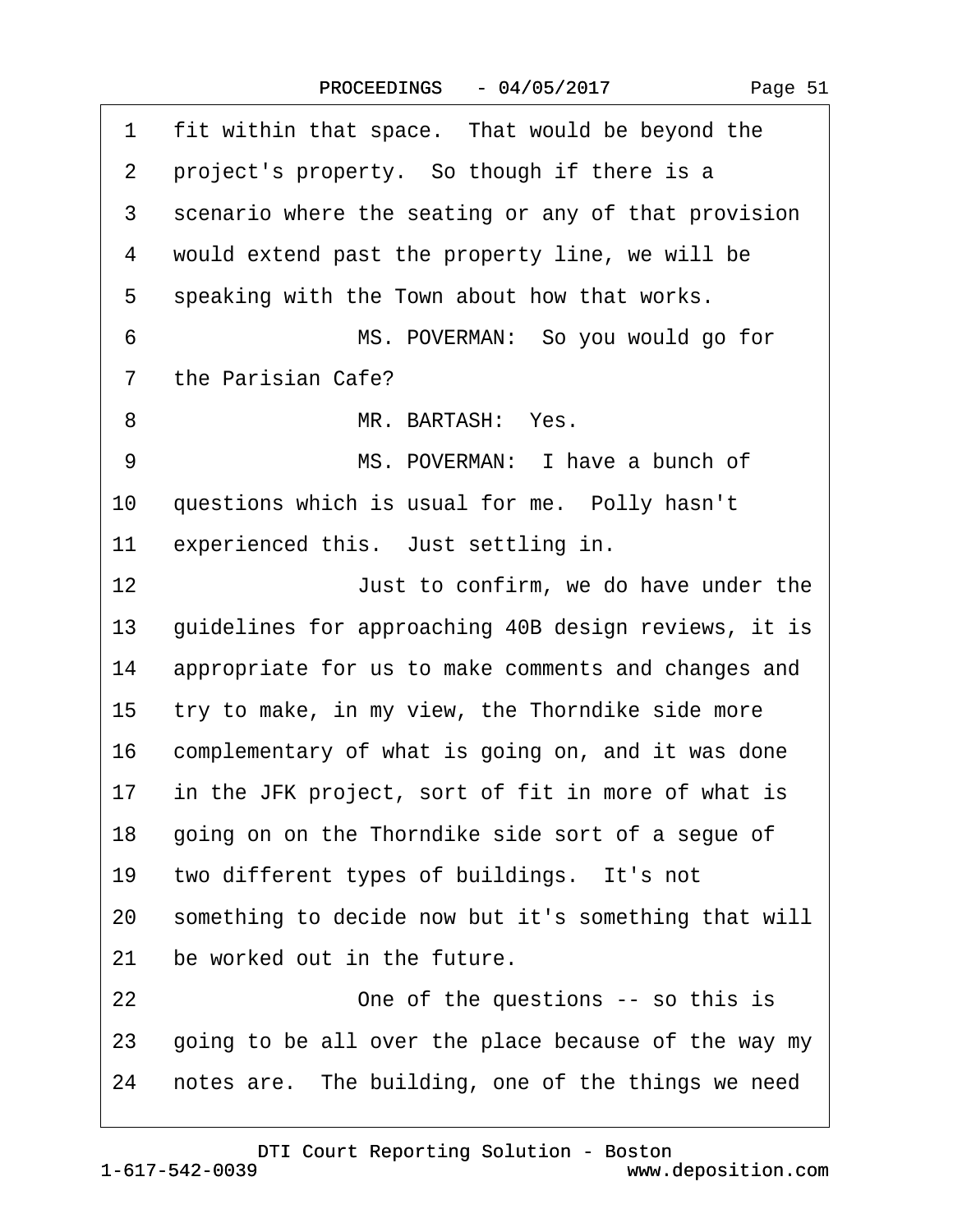|  | Page 52 |  |
|--|---------|--|
|--|---------|--|

<span id="page-51-0"></span>

| 1  | which we talked about is more information about the    |  |  |  |
|----|--------------------------------------------------------|--|--|--|
| 2  | stacker system and which particular one you're going   |  |  |  |
| 3  | to use. Do you have any particular one in mind?        |  |  |  |
| 4  | Who wants to answer my questions to begin with?        |  |  |  |
| 5  | MR. BARTASH: I'll try to answer as                     |  |  |  |
| 6  | many as I can. We do have a particular system in       |  |  |  |
| 7  | mind. We have extensive amount of literature about     |  |  |  |
| 8  | this system and we'll be submitting all that           |  |  |  |
| 9  | information for review by the peer reviewer            |  |  |  |
| 10 | specifically the parking consultant who will be        |  |  |  |
| 11 | reviewing that system.                                 |  |  |  |
| 12 | MS. POVERMAN: Great. And one thing                     |  |  |  |
| 13 | which concerns me is the noise that would be caused    |  |  |  |
| 14 | by the roll up garage door. Can you address that       |  |  |  |
| 15 | because that can be very annoying for residents?       |  |  |  |
| 16 | MR. BARTASH: We haven't specified or                   |  |  |  |
| 17 | decided on what type of door that might be and         |  |  |  |
|    | 18 that's something we'll keep in mind as we look      |  |  |  |
| 19 | further into that issue.                               |  |  |  |
| 20 | MS. POVERMAN: Mr. Danesh?                              |  |  |  |
| 21 | MR. DANESH: Tell her about the door                    |  |  |  |
| 22 | we had at Marion.                                      |  |  |  |
| 23 | MR. BARTASH: The door at 45 Marion                     |  |  |  |
|    | 24 Street is similar to the type of door that would be |  |  |  |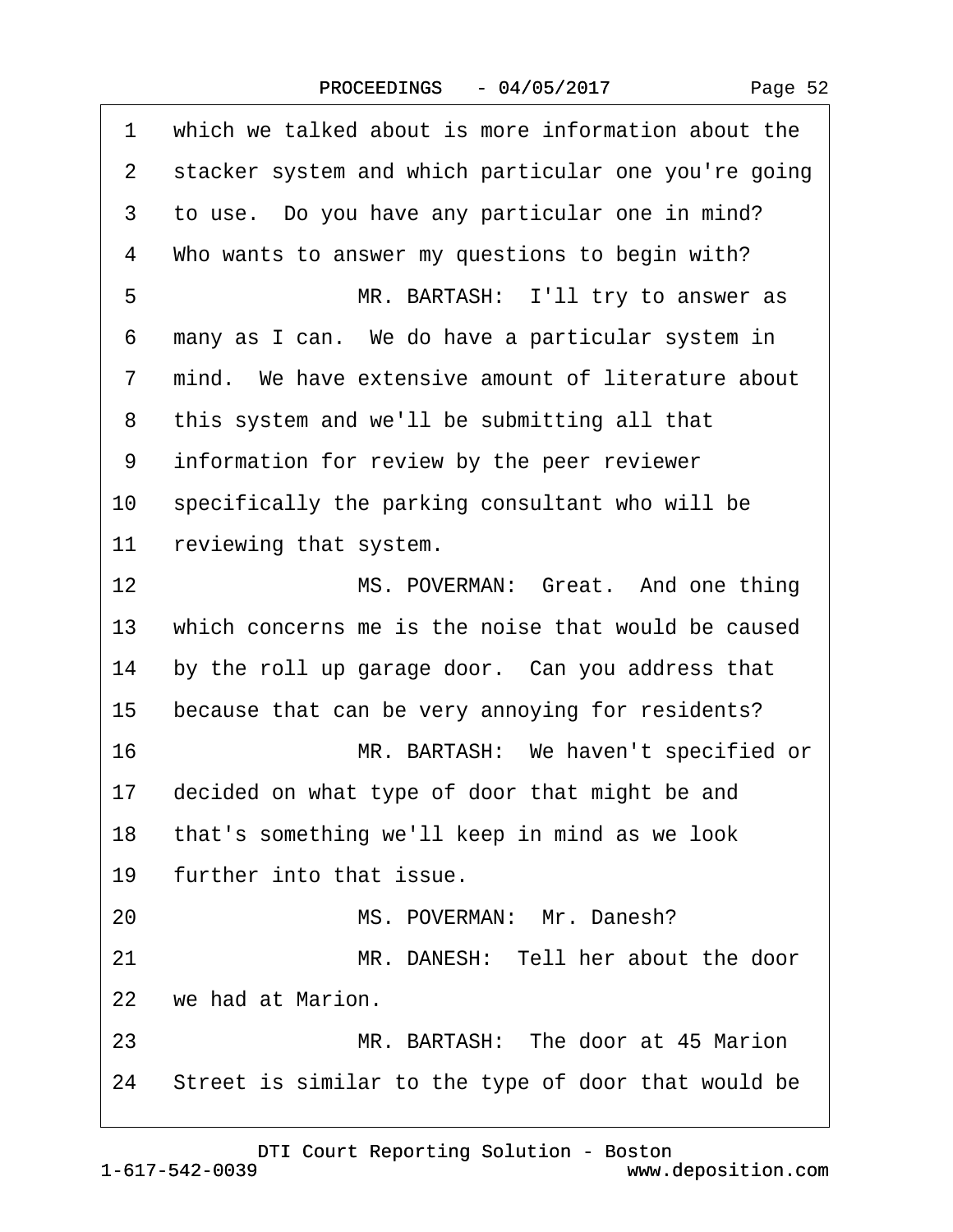<span id="page-52-0"></span>

| 1                 | used here. We have information about that that we    |  |  |  |
|-------------------|------------------------------------------------------|--|--|--|
| 2                 | can pull together and submit as well.                |  |  |  |
| 3                 | MS. POVERMAN: So I'm looking at the                  |  |  |  |
| 4                 | first floor plan. It seems like the space for        |  |  |  |
| 5                 | bicycles is as large as the space for the trash and  |  |  |  |
| 6                 | compacting and I'm wondering why are you expecting   |  |  |  |
| 7                 | so many bicycles for one thing. Thirty-five?         |  |  |  |
| 8                 | MR. BARTASH: That's a good question.                 |  |  |  |
| 9                 | Part of that is making sure that we are providing as |  |  |  |
| 10                | many bicycle spaces that we can within the           |  |  |  |
| 11                | footprint, and the flip side of that is in designing |  |  |  |
| $12 \overline{ }$ | the ground floor layout, there is space that was not |  |  |  |
| 13                | readily usable by the trash equipment or by other    |  |  |  |
| 14                | uses within the garage footprint and rather than     |  |  |  |
| 15                | leaving that space unused, it seemed appropriate to  |  |  |  |
| 16                | augment the parking to whatever degree we could      |  |  |  |
| 17                | within that location.                                |  |  |  |
| 18                | MS. POVERMAN: Have you sort of                       |  |  |  |
| 19                | written out a trash or rubbish narrative. With one   |  |  |  |
| 20                | of the projects we sort of got to it the last minute |  |  |  |
| 21                | and then we were all scrambling trying to figure out |  |  |  |
| 22                | if the space was big enough.                         |  |  |  |
| 23                | MR. BARTASH: We have not done that                   |  |  |  |
| 24                | at this time, but it is something we are planning to |  |  |  |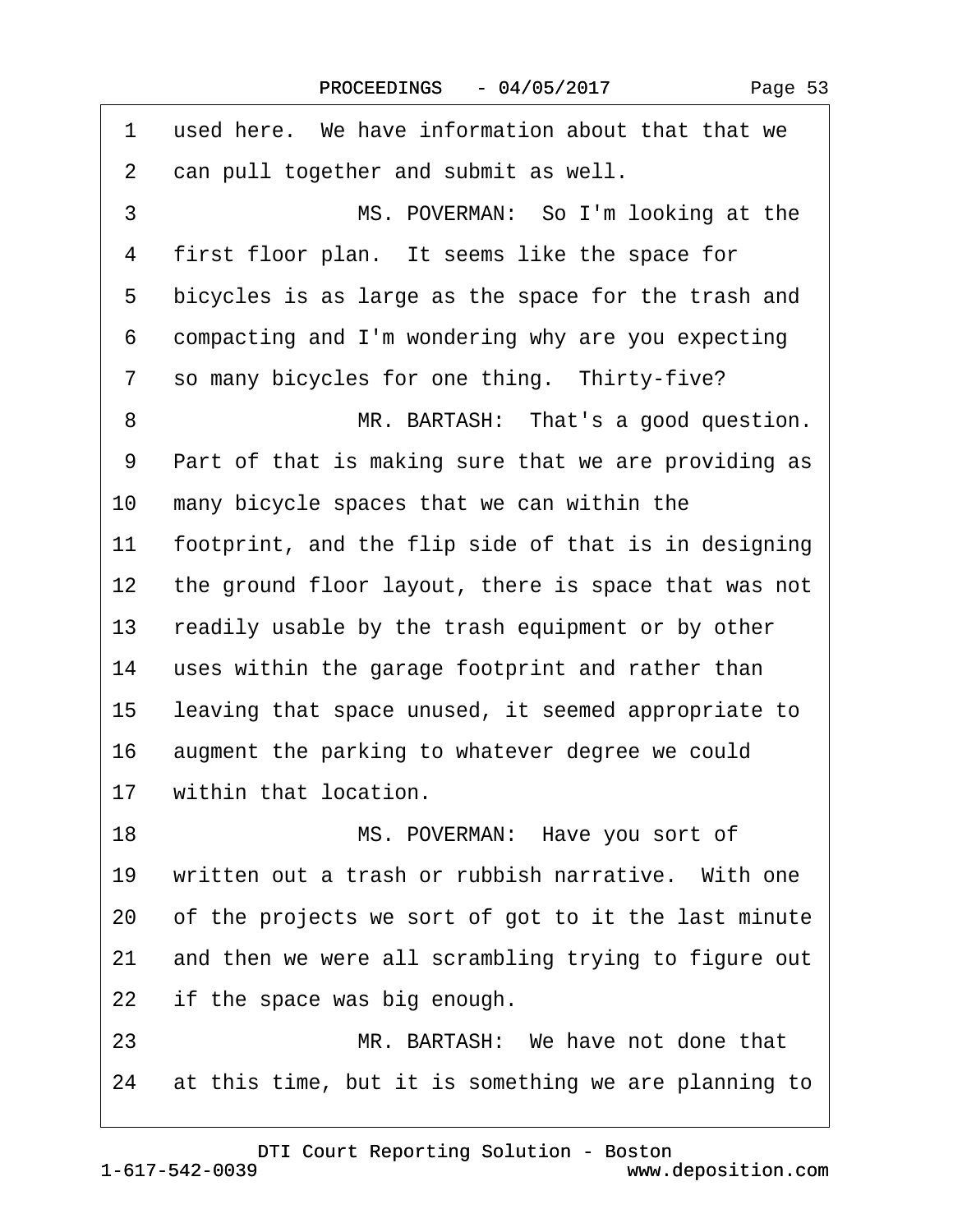<span id="page-53-0"></span>

| 1       | do.                                                  |
|---------|------------------------------------------------------|
| 2       | MS. POVERMAN: Could we have it on                    |
| 3       | our to-do list by May? We would like that narrative  |
| 4       | because it comes out more complicated than one might |
| 5       | think and that would include -- we would be picking  |
| 6       | it up what system it would be in terms of cubic feet |
| 7       | or whatever they do that in, number of barrels.      |
| 8       | There really is no open space in this project and    |
| 9       | that's required. So what are you going to do about   |
| 10      | that usable open space?                              |
| 11      | MR. BARTASH: We'll look into that                    |
| $12 \,$ | issue.                                               |
| 13      | MS. POVERMAN: Also, just pointing                    |
| 14      | out that while the decks look very nice, one of the  |
| 15      | problems with those often is that it bothers         |
| 16      | neighbors next door if they are -- especially if     |
| 17      | they're at night, so it's sort of a positive and a   |
| 18      | negative. Are there any issues with storm water      |
| 19      | exactly?                                             |
| 20      | MS. SELKOE: The Department of Public                 |
| 21      | Works has agreed to do the storm water analysis, so  |
| 22      | we'll hear more from them.                           |
| 23      | MS. POVERMAN: A lot of people in                     |
| 24      | their letters raised environmental concerns. I know  |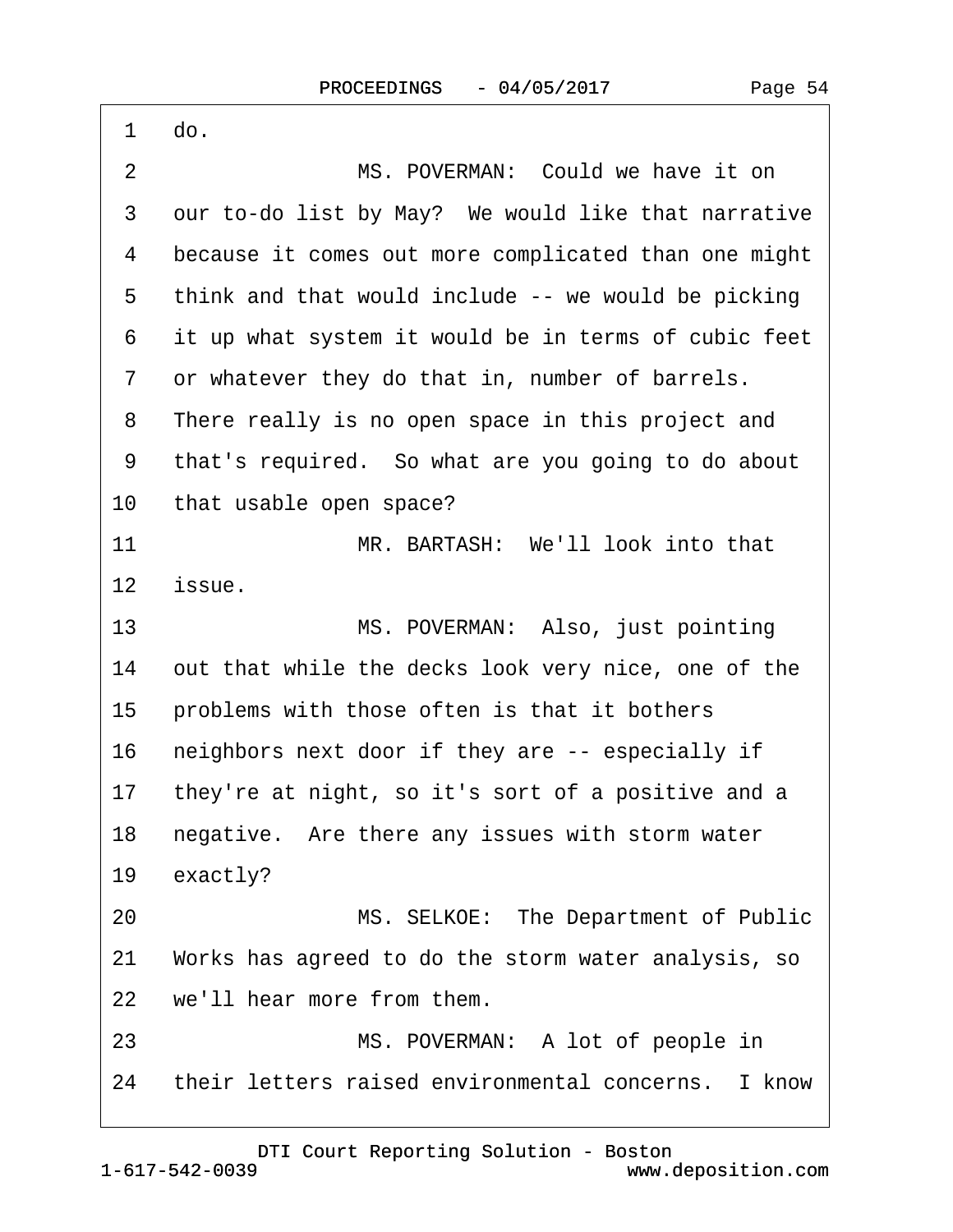Page 55

<span id="page-54-0"></span>1 we have the analysis that was referred to last week, 2 and we're having a peer reviewer review that. That 3 review, can you go over it again for people so that 4 they can have confidence that environmental concerns 5 relating to their property and the property that the 6 project is on can have sufficient concern and that 7 can be taken care of? 8 MS. SELKOE: Because the site is a 9 gas station, it had to be reviewed by the state to 10 make sure that there was no leakage of gas or oil on 11 the site. The applicant has told us, actually 12 submitted evidence, that that was done and that the 13 state certified the site as clean, but what we're 14 doing to ensure that is that we are going to hire an 15 environmental peer reviewer who will look over that 16 report and also contact the state to make sure there 17 haven't been any additional things that come up in 18 the years, and they will analyze that report and 19 report back to you on whether they feel that was 20 what the report did say, that it was decided the 21 site had been cleaned up. 22 **8 · · · · · MS. POVERMAN: Thank you.** One thing 23 that needs to be addressed in the trash narrative is 24 how it will be handled variously, whether there's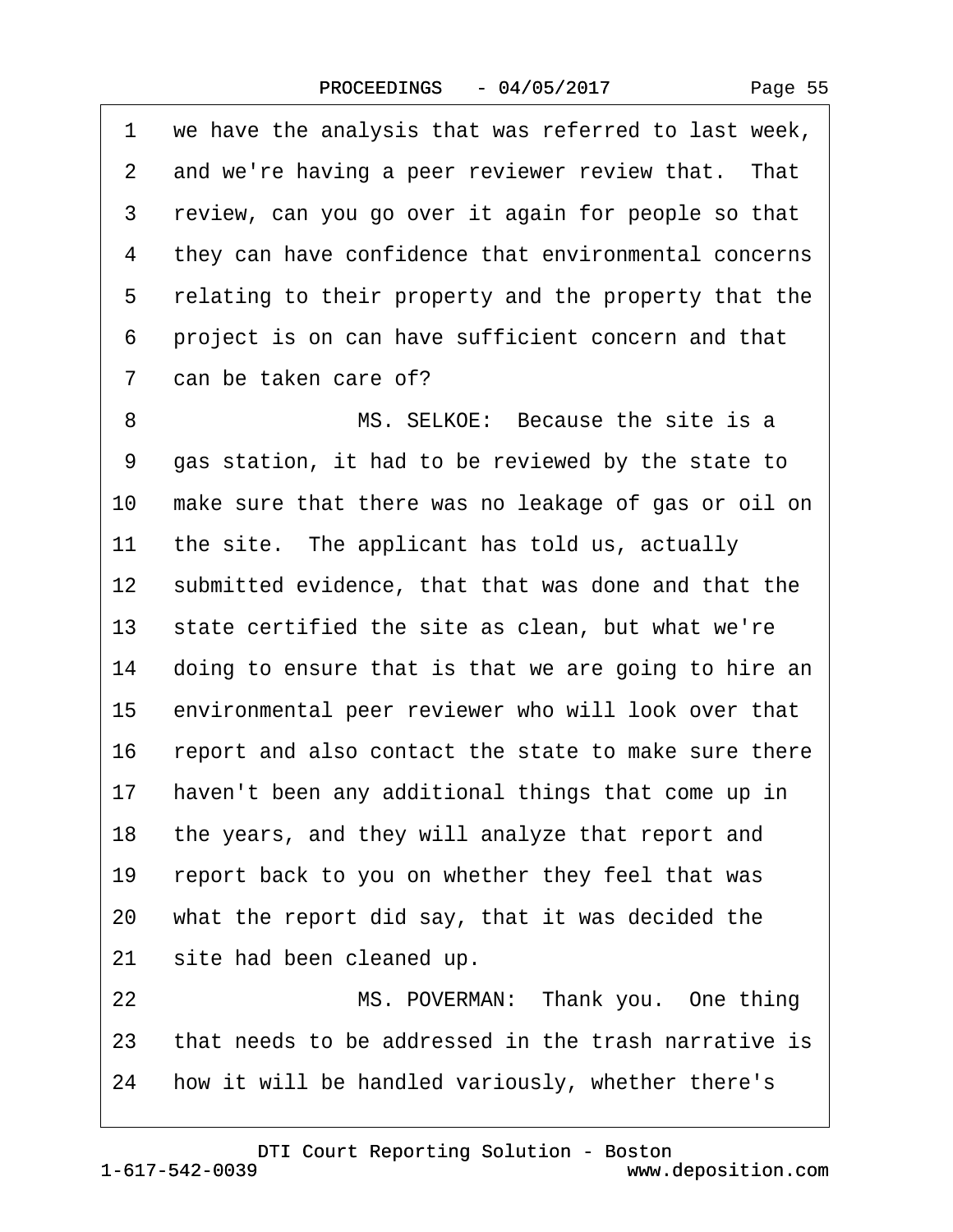<span id="page-55-0"></span>1 retail or a coffee stop, small restaurant tenant 2 because obviously those will raise different levels  $3$  of  $-$ 4 MS. SELKOE: It's important that the 5 trash plan address different scenarios for that 6 retail shop. 7 MS. POVERMAN: Does that affect storm 8 water management at all? 9 MS. POLERMO: No. 10 **MS. POVERMAN: I know that the** 11 Planning Board also wants a lighting plan. I would 12 like to ask for that. And so you asked for a site 13 plan showing abutting structures at 78 Thorndike. 14 We have dimensions for its setback for the property 15 line and a setback on other homes. I'm going to let 16 the Planning Board's letter speak for itself in 17 terms of what is being asked for there, including 18 the lighting plan. We have the shadow study. That 19 was in the  $-$ 20 MS. SELKOE: Original projection. 21 MS. POVERMAN: And one last week that 22 was going to be on the  $-$  let's see if I have 23 anything else. Do you guys have anything else at 24 this time?

1-617-542-0039 [DTI Court Reporting Solution - Boston](http://www.deposition.com) www.deposition.com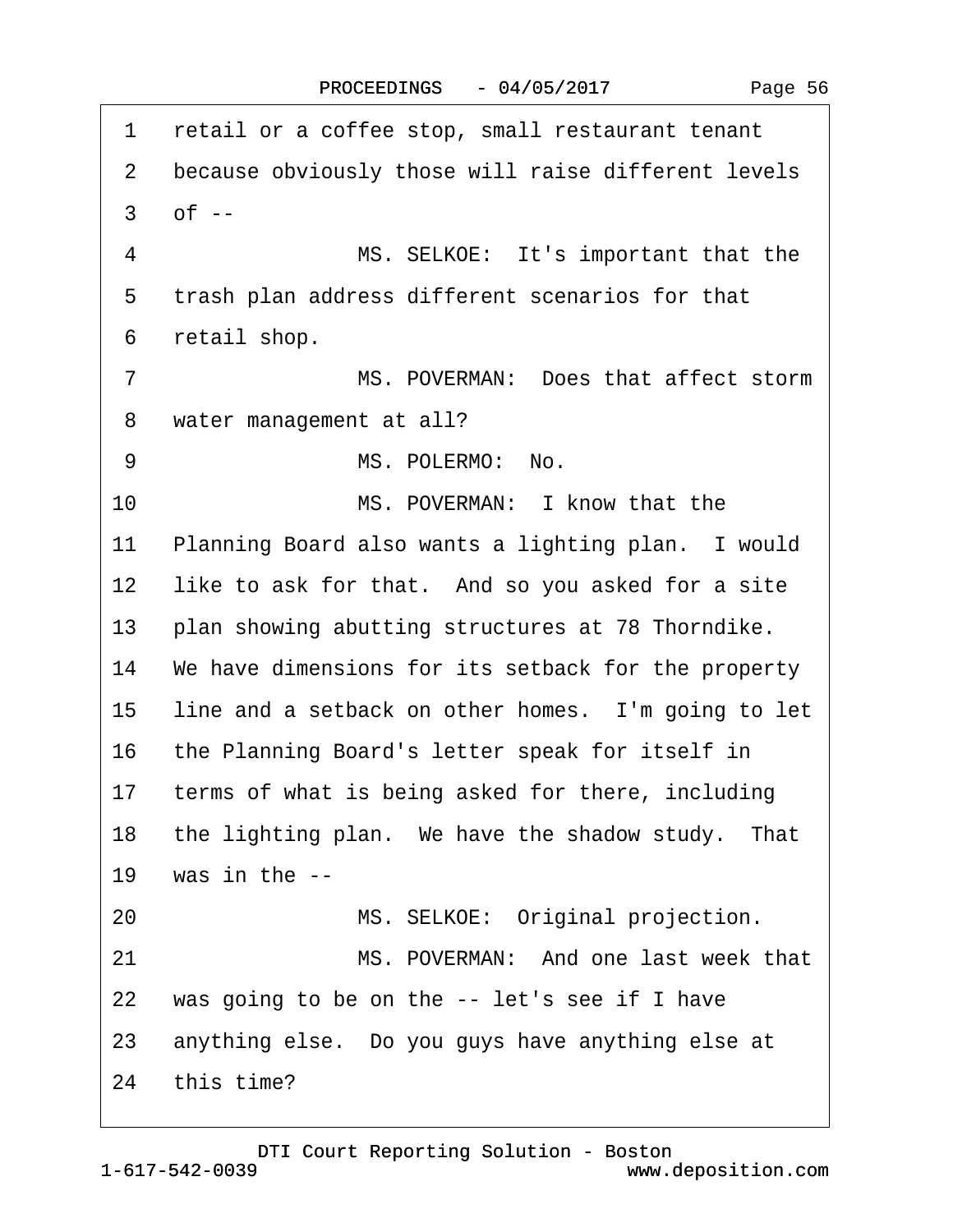<span id="page-56-0"></span>

| 1                 | MR. HUSSEY: No.                                      |
|-------------------|------------------------------------------------------|
| 2                 | MS. POLERMO: No, not at this time.                   |
| 3                 | MS. POVERMAN: All right. I think                     |
| 4                 | that we will -- you can sit down, Peter -- set our   |
| 5                 | next meeting for May 15.                             |
| 6                 | MS. SELKOE: At 7 p.m. in this room                   |
| $\overline{7}$    | and also there will be a site visit for this Board   |
| 8                 | at 7:30 a.m. on April 19. One of the things I        |
| 9                 | wanted to ask the Board is if Cliff Bulmer is        |
| 10                | available that morning, whether he could also --     |
| 11                | he'd like to make a site visit as well. Would you    |
| $12 \overline{ }$ | mind if it was an adjoined site visit?               |
| 13                | MS. POLERMO: Certainly.                              |
| 14                | MS. POVERMAN: That would be                          |
| 15                | fantastic.                                           |
| 16                | MS. SELKOE: I'll let you know if                     |
|                   | 17 he's available that date. We'll definitely have a |
|                   | 18 site visit that date one way or another.          |
| 19                | MS. POVERMAN: Thank you. This                        |
| 20                | meeting is adjourned until May 15 at 7 p.m. Thank    |
| 21                | you.                                                 |
| 22                | (Whereupon, the hearing was adjourned                |
|                   | 23 at 8:15 p.m.)                                     |
| 24                |                                                      |
|                   |                                                      |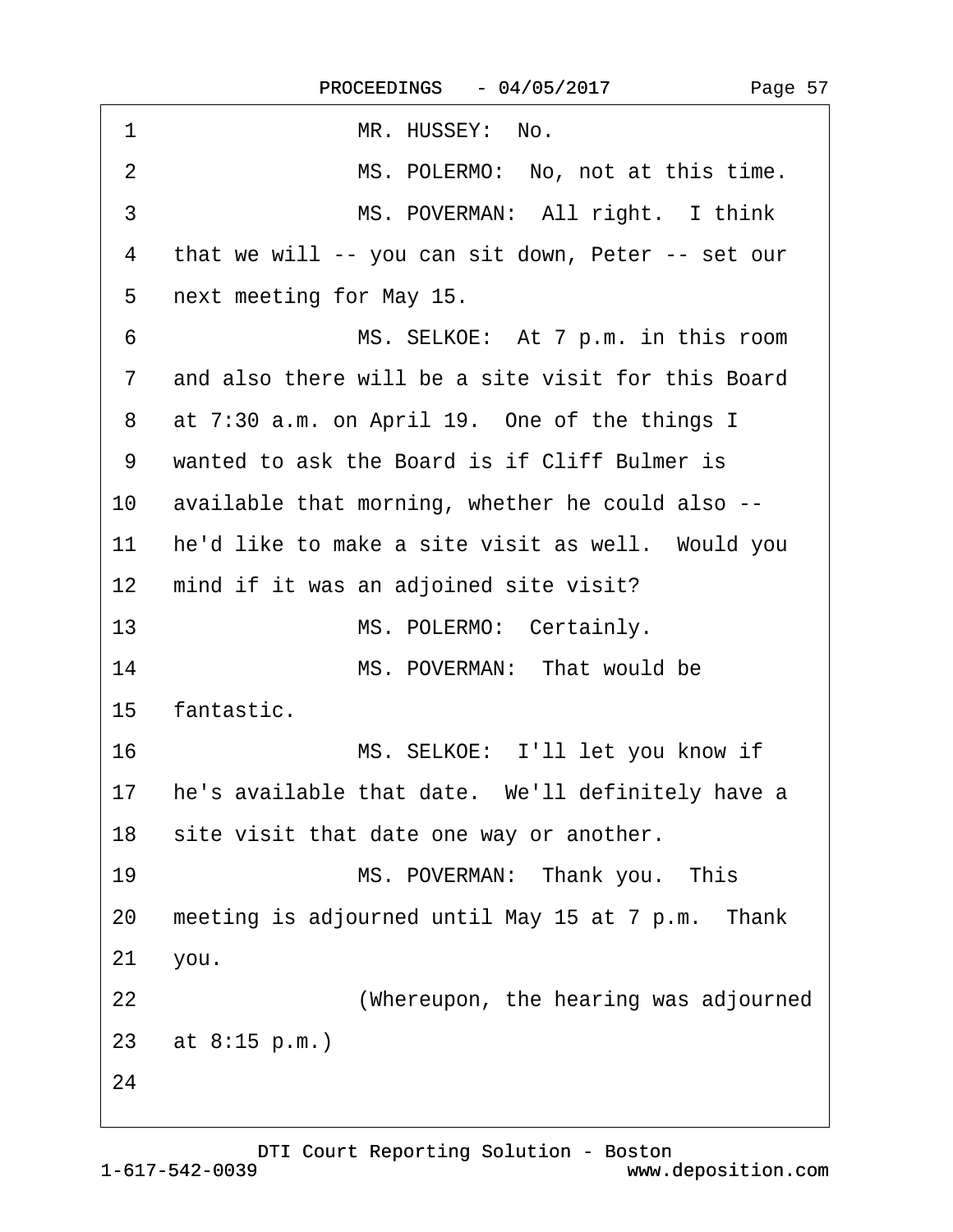| 1  | CERTIFICATE                                          |  |  |  |
|----|------------------------------------------------------|--|--|--|
| 2  | <b>COMMONWEALTH OF MASSACHUSETTS</b>                 |  |  |  |
| 3  | Worcester, ss.                                       |  |  |  |
| 4  | I, Jennifer A. Doherty, Certified                    |  |  |  |
| 5  | Shorthand Reporter and Notary in and for the         |  |  |  |
| 6  | Commonwealth of Massachusetts, do hereby certify     |  |  |  |
| 7  | that the foregoing Pages 1 to 58 to be a true,       |  |  |  |
| 8  | complete and accurate transcript of the testimony of |  |  |  |
| 9  | the aforementioned hearing held at the time and      |  |  |  |
| 10 | place hereinbefore set forth, to the best of my      |  |  |  |
| 11 | knowledge, skill and ability.                        |  |  |  |
| 12 |                                                      |  |  |  |
| 13 |                                                      |  |  |  |
| 14 |                                                      |  |  |  |
| 15 | IN WITNESS WHEREOF, I HAVE HEREUNTO SET MY           |  |  |  |
| 16 | HAND AND SEAL THIS 16TH DAY OF APRIL, 2017.          |  |  |  |
| 17 |                                                      |  |  |  |
| 18 |                                                      |  |  |  |
| 19 | <b>Certified Shorthand Reporter</b>                  |  |  |  |
| 20 | <b>CSR No. 1398F95</b>                               |  |  |  |
| 21 |                                                      |  |  |  |
| 22 | <b>My Commission Expires:</b>                        |  |  |  |
| 23 | October 19, 2023                                     |  |  |  |
| 24 |                                                      |  |  |  |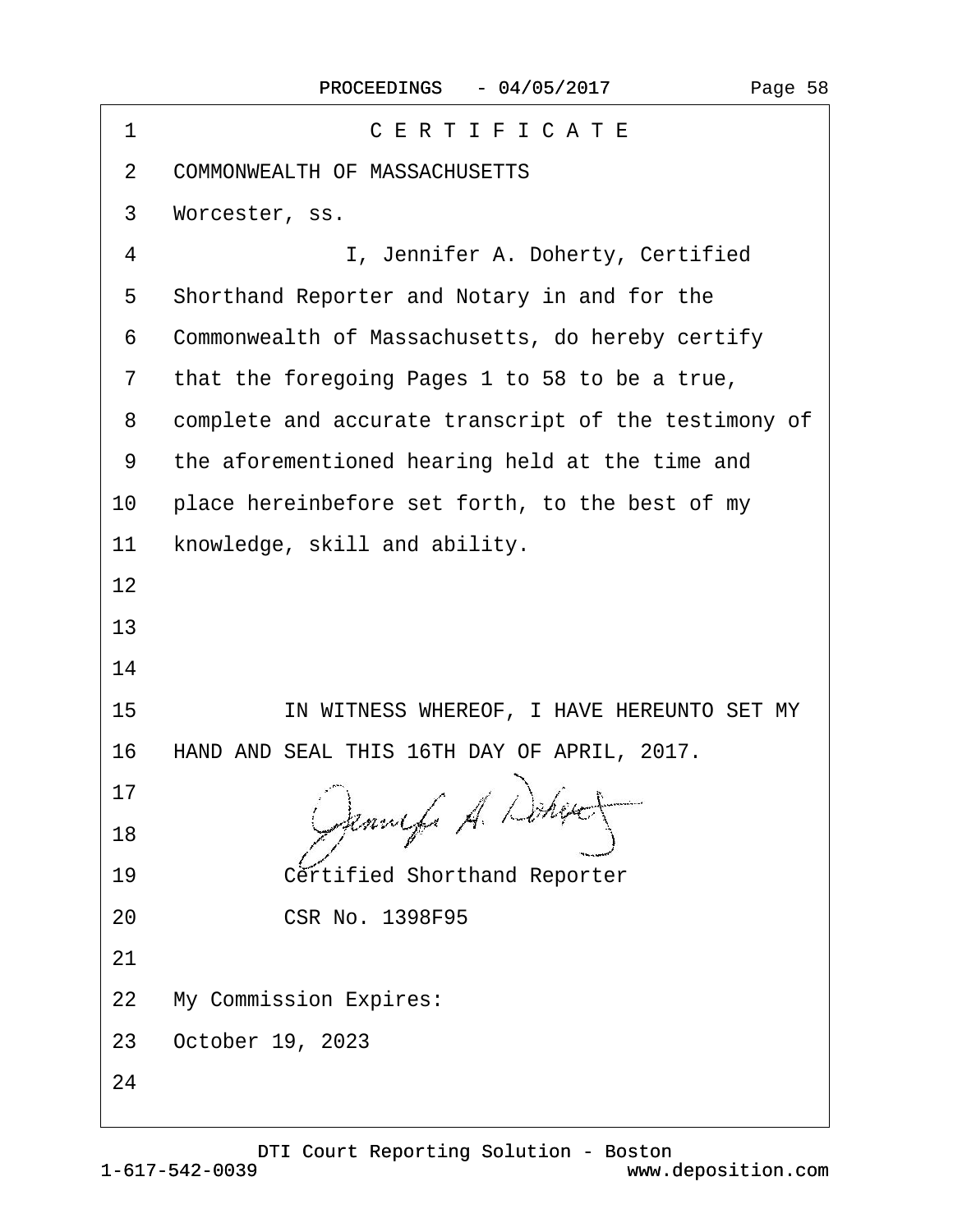|                        | 300                          |                         | accommodate            |
|------------------------|------------------------------|-------------------------|------------------------|
| $\mathbf{1}$           | 6:4 47:1                     | 8                       | 18:1                   |
| 100                    | 34<br>22:4                   | 81                      | accomplishing<br>38:1  |
| 15:4                   | 35-foot                      | 14:8                    | account                |
| 12                     | 25:18                        | 82                      | 29:21 31:15            |
| 43:10 47:2 48:5,12     |                              | 25:9                    |                        |
| 121                    | 36<br>15:1 31:18             | 88                      | accused<br>42:18       |
| 27:4                   |                              | 32:11 42:23             |                        |
| 122                    | 37<br>23:17 24:8             | 8:15                    | activity<br>15:23,24   |
| 23:16                  |                              | 57:23                   |                        |
| 15                     | 3D                           |                         | actual                 |
| 35:11 41:11 45:5 46:6, | 9:4                          | $\boldsymbol{9}$        | 50:21                  |
| 7,8 57:5,20            |                              |                         | add                    |
| 15,000                 | 4                            | 9                       | 29:1                   |
| 42:7                   |                              | 21:22                   | adding                 |
| 15 <sub>th</sub>       | 40B<br>5:7 21:14 25:20 29:20 | 91                      | 26:8 30:11             |
| 45:7,17                | 31:20,23 34:19 39:19         | 29:11                   | addition               |
| 16                     | 42:10 43:4 45:4 46:23        |                         | 31:4                   |
| 17:4 21:20 27:5        | 51:13                        | A                       | additional             |
| 17                     | 40bs                         |                         | 22:21 31:18 45:3 49:14 |
| 3:4 18:21 27:8         | 21:8,10 32:5 42:3 44:17      | a.m.                    | 55:17                  |
|                        | 45                           | 57:8                    | address                |
| 18<br>12:17 48:5       | 52:23                        | Abbottsford             | 10:4 39:6 41:4 52:14   |
|                        | 455                          | 32:17                   | 56:5                   |
| 18,000<br>3:6          | 3:6,7 48:23                  | ability                 | addressed              |
|                        |                              | 38:13                   | 27:9 38:16 55:23       |
| $180$ -day             | $5\phantom{.0}$              | able                    | adjacent               |
| 3:10                   |                              | 18:1 22:19 45:16        | 10:21 37:8             |
| 19                     | 500                          | absolutely              | adjoined               |
| 57:8                   | 43:17                        | 41:5                    | 57:12                  |
| 1935                   |                              | abuts                   | adjourned              |
| 5:3                    | 6                            | 4:15                    | 57:20,22               |
| 1991                   |                              | abutters                | adult                  |
| 15:22                  | 60<br>43:13                  | 22:15                   | 23:22                  |
|                        |                              | abutting                | advanced               |
| $\mathbf{2}$           | $\overline{7}$               | 8:19,24 9:7 10:21 56:13 | 13:10                  |
|                        |                              | access                  | advisable              |
| 20<br>24:12            | $\overline{7}$               | 18:3,17 19:14           | 41:15                  |
|                        | 57:6,20                      | accessibility           | aesthetic              |
| 2016                   | 78                           | 50:7                    | 23:20 40:7             |
| 27:8                   | 8:20 56:13                   | accessible              | aesthetically          |
|                        | 7:30                         | 18:20                   | 28:8 33:19             |
| $\mathbf{3}$           | 57:8                         |                         | aesthetics             |
| 30                     |                              | accidents<br>13:20      | 28:13 29:24 31:15      |
| 3:13                   |                              |                         |                        |
|                        |                              |                         |                        |

 $1 - 617 - 542 - 0039$ 

www.deposition.com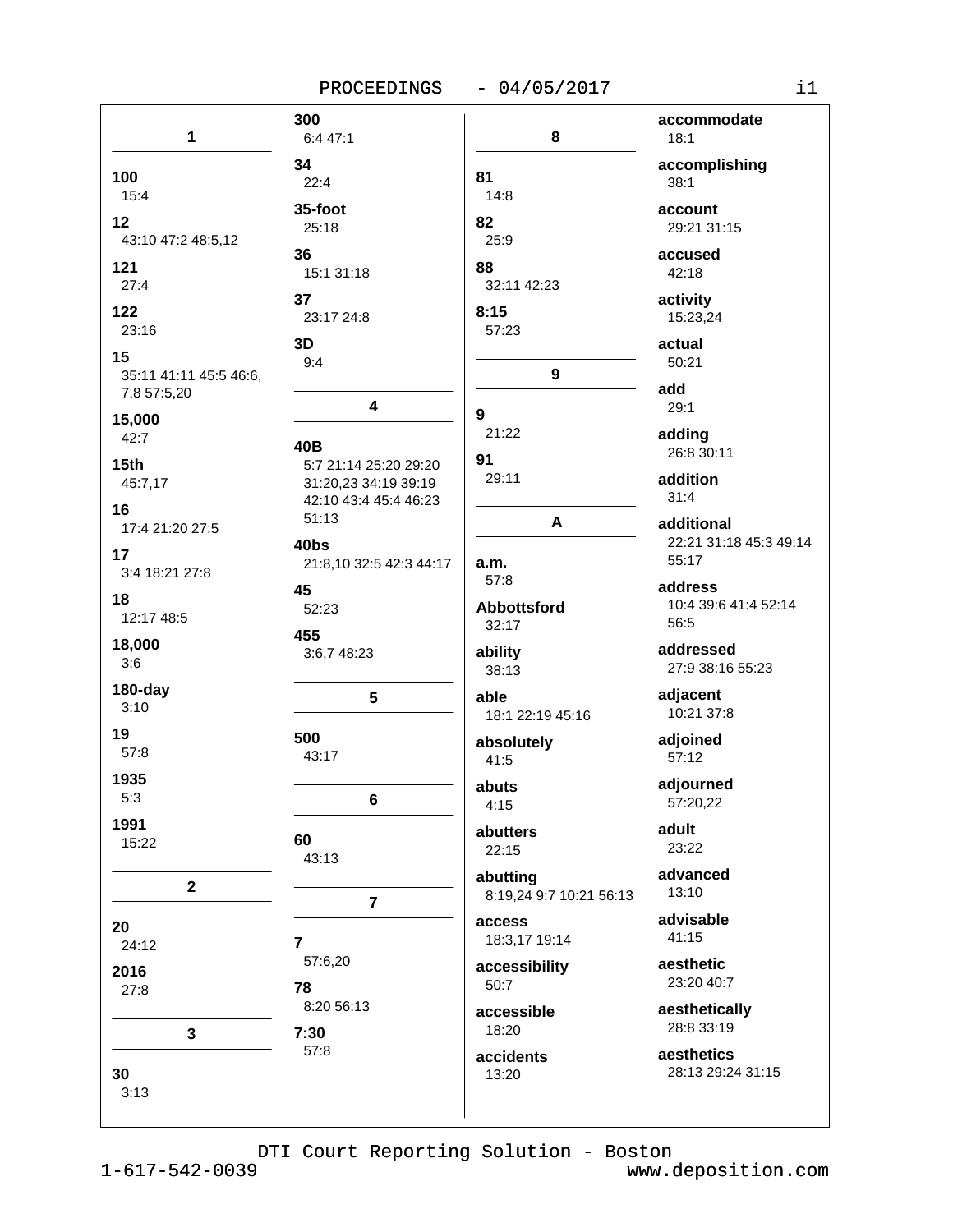# affect 49:24 56:7

affordability  $31:24$ 

affordable 3:5 17:7 18:17 31:20,21 42:7,21

ago 23:17 24:12

agree 7:10 12:22 15:3,12 17:5 21:23 25:23 29:23  $32:13$ 

agreed 54:21

agreement  $3:12$ 

alarm 19:7.8

**Alison** 11:4 46:14

allow  $50:7$ 

allowed 22:10

allows 47:20

**Allston** 16:15 19:21

amazing 29:17

amount 52:7

analyses 47:3

analysis 40:14 44:4 45:3 46:15 54:21 55:1

analyze 46:23 55:18

annoying 52:15

answer  $52:4.5$ 

11:9 Anyway 49:12 apartment 32:12 33:11,20 34:3  $47:2.3$ apartments

 $20:12$ appeal

anybody's

 $17:14$ 

**Appeals**  $5:8$ 

applaud  $21:18$ 

applause

 $21:16$ applicant

3:12 5:9 9:13 11:3 20:16 34:17 35:4 43:5 47:6 55:11

applicants  $8:17$ 

**Application**  $3:4$ 

approach 18:6 38:21

approaching  $51:13$ 

appropriate 51:14 53:15

**April** 46:4 57:8

**ARCHITECT** 47:9

architects  $44:14$ 

architectural  $33:2.6$ 

architecture 40:4 44:7,8,20

area 10:6,8 13:21 18:3,19 29:2 30:12 36:24 44:2

46:12 asked

18:18 44:16

areas

 $18:2$ 

aren't

aside

7:16 56:12.17 asking

 $-04/05/2017$ 

23:8

aspect

19:7 31:20 assistant

 $4:5$ associated

18:15

attached  $22:2$ 

attendant  $20:4$ 

attention 21:9,10 26:16 36:2

augment  $53:16$ 

auto 15:24

available 57:10.17

**Avenue** 14:6 15:20

average  $43:13$ 

avoid 24:10,11

avoids  $24:10$ 

award  $22:6$ 

awesome  $27:12$ 

B

barrels  $54:7$ 

> **Bartash** 50:11,18 51:8 52:5,16, 23 53:8,23 54:11

31:18 37:7 48:2 49:5

50:15,22 55:19

backyard

22:21

 $17:15$ 

**Bank** 

 $6:4.5$ 

banks

 $6:4$ 

had

basic  $17:12$ 

basically 14:21 16:15 17:15 23:22 43:12

bay 10:10

bear 25:20

beautiful 28:2 33:16

bedroom 20:12.22

bedrooms 20:15,20,24

believe 9:13 23:4 48:6

bells 19:8

benefit 29:2 41:16,18,19 45:6

best  $21:17$ 

**better** 28:16 38:19

beyond  $51:1$ 

bicycle 53:10

4:17,19 13:1 18:23

back

DTI Court Reporting Solution - Boston www.deposition.com

 $i2$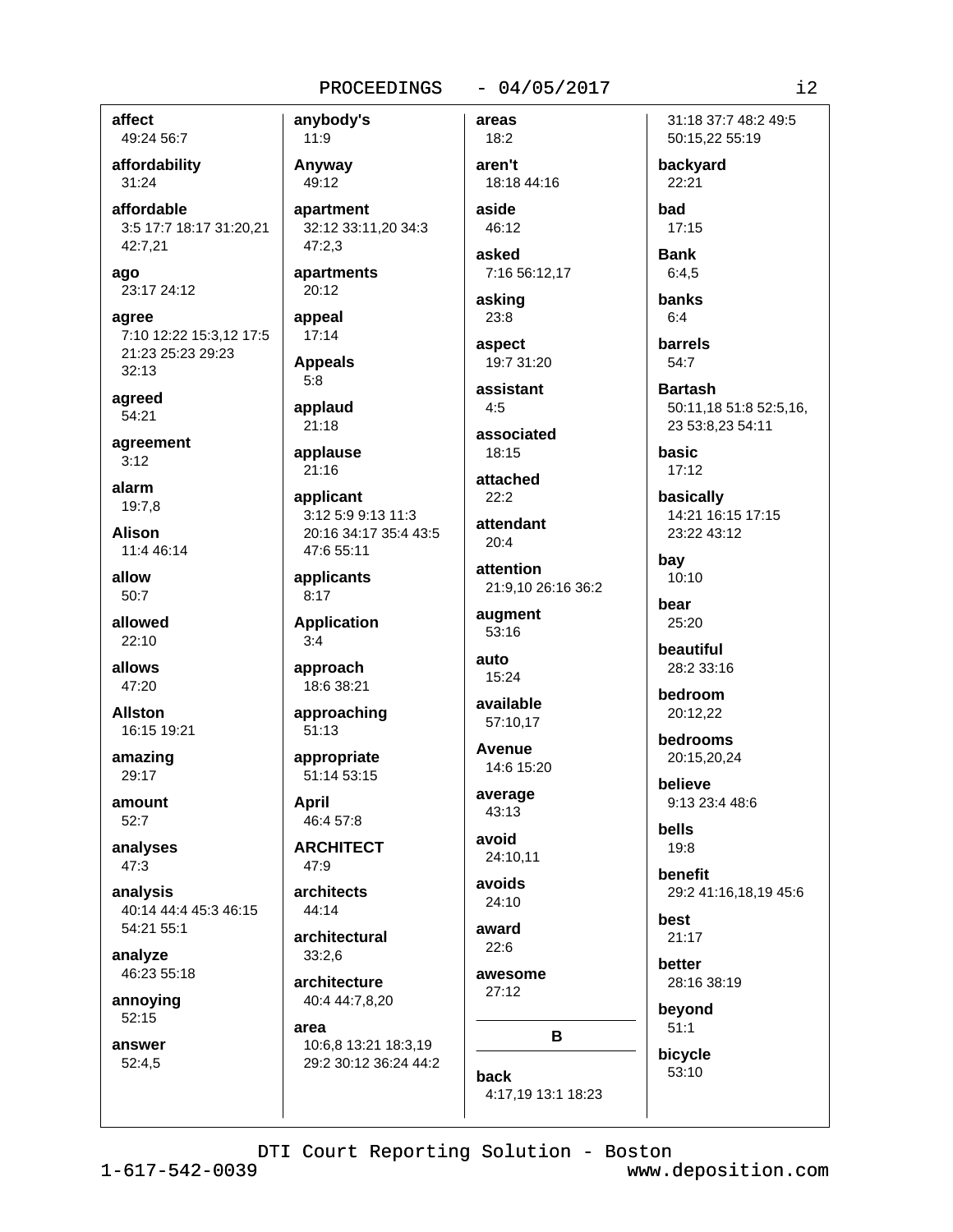bring

### $-04/05/2017$

C

bicycles

13:20 53:5,7

big 8:5,7 14:10,17 15:14 25:13 32:23 33:12 36:10 38:7 53:22

bigger  $21:10$ 

biggest 4:13 15:9 35:3

**hit** 4:20 11:9 18:14 37:5,15

blazing 50:22

blend  $4:21.23$ 

**block** 24:23

blocking 14:21

blocks  $33:12$ 

### board

4:9 5:8 6:17 7:5,11 8:16.18 11:17 34:13 41:18,20 45:24 56:11  $57:7,9$ 

**Board's** 4:8 56:16

boards  $3:195:7$ 

**Bob** 14:24 31:18

border  $38.5$ 

born  $14:7$ 

bothers 54:15

bought 23:17

box

48:17 brick  $7:23$ 

7:17,22 22:23 **brings** 32:24 broadsided 24:17 **Brookline** 6:4 17:10.18 19:19.23 29:17 33:15 44:9.18 brought 19:4 27:10 39:24 build  $3:447:7$ building 3:4 4:16 5:14 7:21 9:7, 11 10:21 13:8 14:12,13, 16 15:7,18 16:7 17:7,8, car 11,22 18:2,4,20,23 19:9,13,14 20:7 21:24 22:3,12,14 23:8,11,19 24:1 25:11,17 26:19 28:7,10,16 29:14,20,24 care 33:24 34:3.7 37:8 39:1. 4,5,11,18,20 42:19 47:7 51:24 buildings 14:17 16:11,15,18 27:24 51:19 built 19:6 32:13 33:21

bulldozed  $17:22$ 

**Bulmer** 45:10 57:9

**Bulmer's** 44:19

bunch  $51:9$ 

burden 25:19 **business** 

42:6 49:17 busy

13:24 14:1,3 31:4

Cafe  $51:7$ 

called  $27:19$ 

calm 47:16

**Campbells**  $32.22$ 

can't 17:2 21:6 23:23 25:15 27:16 31:5 42:10

canopies 49:23

26:6 31:5

card 41:7

> 28:12,13 34:22 35:1 36:18 55:7

carry  $27:1$ cars

9:24 15:19 23:9 26:4, 13.18 30:15.16.18.21.  $24.38 \cdot 14$ 

cart 34:23

case 3:8 5:17,19 21:9

cast  $6:24$ 

categories  $27:15$ 

caused 52:13

certain 10:11 20:21 39:16

certainly 11:15 15:2 16:20 21:13 36:4 39:20 43:6 46:13. cleaned 18,22 57:13 55:21

55:13 cetera  $20:16$ chairman

certified

12:20

chairs  $50:24$ 

challenging 15:17 28:22,23,24

changes 7:7 37:22 40:1 41:24 45:8 51:14

character 16:21 28:10 34:1

characteristic 27:18.20 28:5

characterization  $42:23$ 

characterize 43:24

characters  $6:24$ 

charge  $35:3$ 

check 46:18,21

child  $26:16$ 

children 23:18 24:10 26:1.2 27:6 28:15 29:12 31:8

**Chris** 6:20 37:18 38:11

**Christina**  $29:10$ 

Clarence  $14:4$ 

clarify 50:12

clean 55:13

DTI Court Reporting Solution - Boston

 $1 - 617 - 542 - 0039$ 

www.deposition.com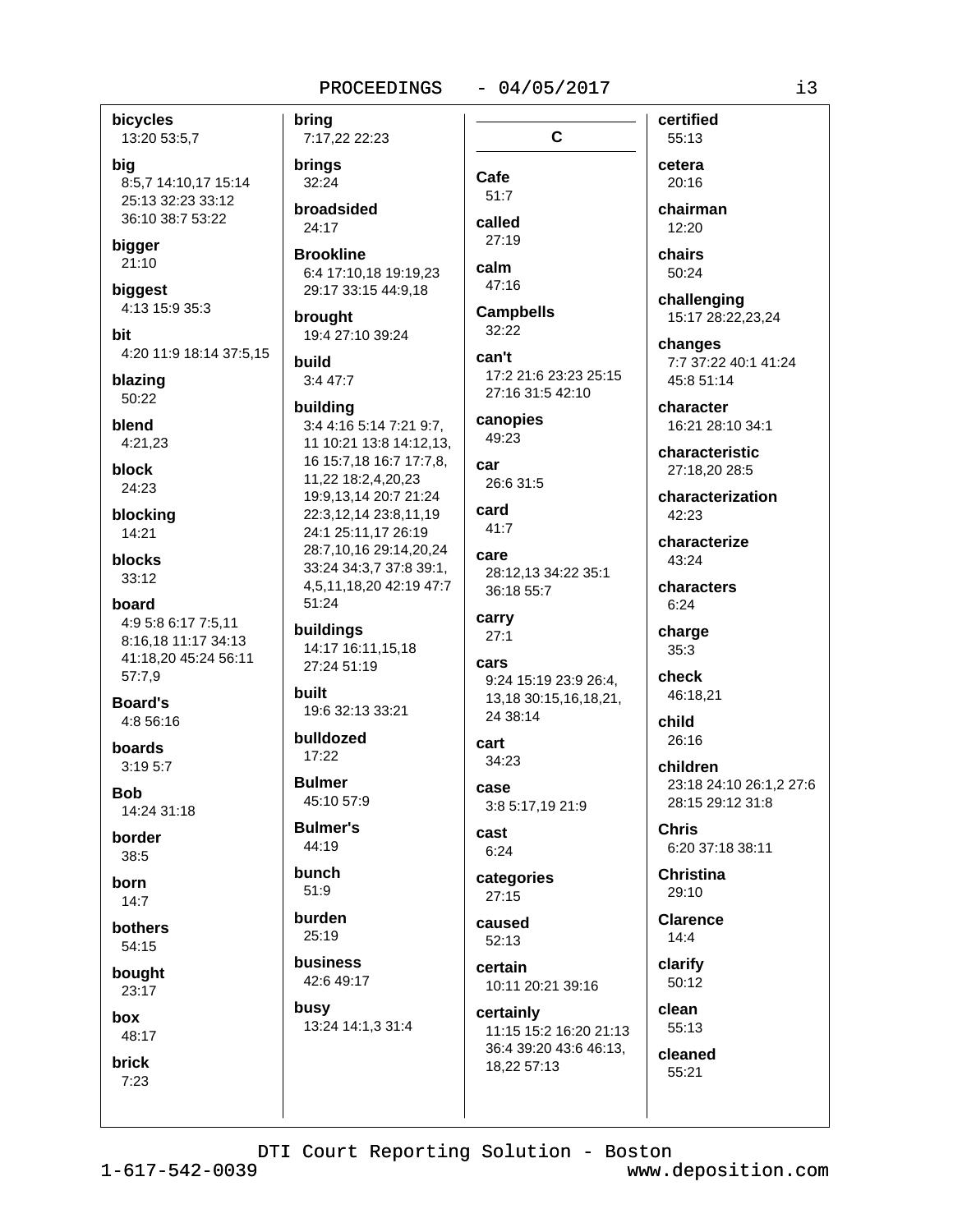# $-04/05/2017$

clear 50:17

clearly 7:2 27:16 36:23 38:13

clients 43:16

**Cliff** 57:9

close 36:2,13 39:9 43:15

closer 50:17

Cobb 29:10

code 39:5,11,18,20

coffee  $56:1$ 

colleagues 6:19 12:9 38:4

collectively 41:17

Columbia  $21.20$ 

columns  $50:14$ 

come 12:15 13:12 15:2 21:2 26:5,7 30:21 36:17,23 39:6 45:7,24 55:17

comes  $54.4$ 

comfortable  $6:6$ 

comina 13:19 15:11.13 26:13. 18 30:6.17 31:17 37:2

comments 4:1 6:16 7:9 9:12 12:3, 8,9 34:15 42:5 44:23  $51:14$ 

commercial  $4:23$ 

**Commission** 4:7 5:13 22:5 **Commission's**  $4:12$ 

committee 17:23

common 18:3,20

**Commonwealth** 14:6 15:20

community 33:8 34:6,10 40:19,23

compacting 53:6

complementary 51:16

complete  $35:7$ 

completely 17:6 23:21

complex 32:12 33:11 34:4

complicated 54:4

 $3:3$ 

Comprehensive

concern 4:13 13:13,15 14:10 25:20 33:10 55:6

concerned 19:4,17 21:7 25:11,22 26:3,10,12,22

concerns 4:13 5:1 14:19 21:4.13 25:12 27:1,14 31:14 32:19 34:11 36:10.23 48:20 52:13 54:24 55:4

condition  $6:13$ 

confidence  $55.4$ 

confident 44:4.16

confirm  $51:12$ confusion

18:14 19:2

congested 32:16

congestion  $29:1$ 

consider 8:13 42:14 48:22

consideration 42:10.15 45:3

considered 26:17 49:17

considerina 48:21

consistent  $18:10$ 

constantly  $30:20$ 

constructed 5:3 22:9

construction  $6:3$ 

consultant 52:10

contact 41:7 55:16

> container  $22:9$

context 8:24 9:4 11:9 38:9 43:9 46:23

continue 35:10,11 45:24 46:10

continuing 15:15 Coolidge

15:16 16:9 24:14

coordinate 41:8.10

copy 27:10

Corinthian  $33:3$ 

corner 15:17 22:14 23:2.12 30:5

30:5 cornice  $7:11.22$ 

corners

correct 35:22 47:8

corridor  $19:6$ 

couldn't

13:12 18:3

couple 4:13 9:16 11:22 41:4,14  $43:3$ 

course 7:8 10:14 11:18 38:2,22 46:9

court  $6:22$ 

courts  $42:11$ 

critical  $31:21$ 

**cross** 31:5,8,9 32:17

crossing 26:4 27:19

Cube<sub>3</sub> 44:13 50:11

cubic 54:6

cues  $9.8$ 

> cultural  $29:18$

curb 49:9.10

curbcut 49:2.4

curious 34:8 39:14

currently 15:12 17:17 25:11 49:2

customers 48:23,24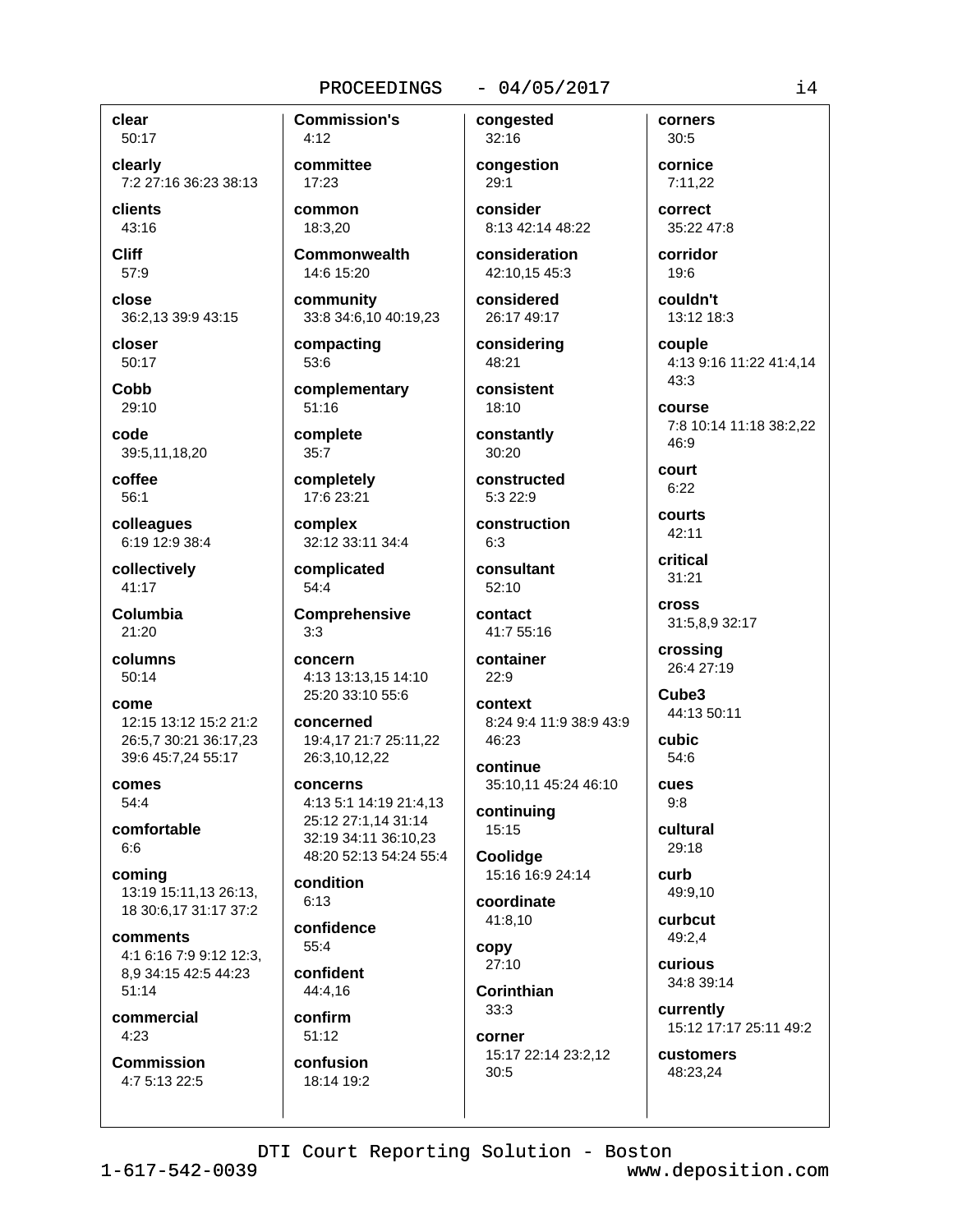cuts 10:22

**Danesh** 3:7 47:14,17,23 48:1,9, 14 49:1,4,10,18 50:2 52:20.21

D

dangerous 20:3 30:4 31:9

dark 50:19

date 13:9 32:1 46:1 57:17,18

dated  $27:8$ 

**David** 47:17

day 10:11 27:17 28:2,18,20 43:13.17

deal 15:14 40:14

dealerships  $26:6$ 

decide 20:16 45:21 51:20

decided 52:17 55:20

decides  $23:3$ 

decks 8:3.5 18:15 54:14

decreased  $8.4$ 

defend 44:12

definitely 41:11 57:17

degree 53:16

deliveries 10:13,16 22:22

demolition

 $5:2$ 

**Department** 9:17,19 39:1,4 46:15 54:20

dependant 40:11 48:6

depending  $9:14$ 

described 10:6 25:12

deserve 28:16

design 7:7,8 11:16 17:8,11,14 18:4 28:11 36:5 39:24 42:19 46:11 51:13

designate 41:6

designed 17:23

designing 53:11 details

 $35:2$ 

determination 20:17

detriment  $26.8$ 

devaluation  $32:20$ 

devalues  $42:9$ 

develop 5:10 23:3

developer 36:3,8,15 37:13,22 38:8 40:1,18

developers  $13:2$ 

development 4:14 9:18 11:20 25:10 47:18

diagonally 29:13

# $-04/05/2017$

didn't

3:8 8:6 10:4 13:9 19:5 21:2 36:16,20

different 3:17 9:16 13:23 25:12 42:23 51:19 56:2,5

difficult 16:1 28:19 31:6

dimensions 8:20 56:14

direction 16:12 37:16,24 38:18

directions  $9:5$ 

director  $4:5$ 

disagree 16:6

discuss 9:20 11:8.13 13:17

discussed 26:14

discussing 34:14

discussion 42:16

district  $5:5$ 

**Ditto** 45:10

diversity 29:18.19

divided  $9:3$ 

documentation  $5:14$ 

doesn't 22:12 26:14 33:24

doing 26:21 34:5 55:14

don't 5:21 10:24 13:22 14:2 18:7,9 30:24 31:8 36:5 42:4,17 43:14 44:2 45:22 46:8,9,17

door 19:7 52:14,17,21,23,24

54:16 **Dorian** 

 $33:3$ **DPW** 50:5

drawn  $9:833:7$ 

drive 24:14 28:20 30:13

drivina 24:11.12 38:14

# E

early 10:11 44:21 45:7

ears 43:23

**Eastern**  $6:5$ 

edges

14:16 effect

46:24 47:2

effort 18:24

either 18:11

electronic  $9:3$ 

elevations  $9:2$ 

elevator 19:13

eligible  $5:6$ 

embrace 19:15

emphasize  $35:1$ 

encourage 28:20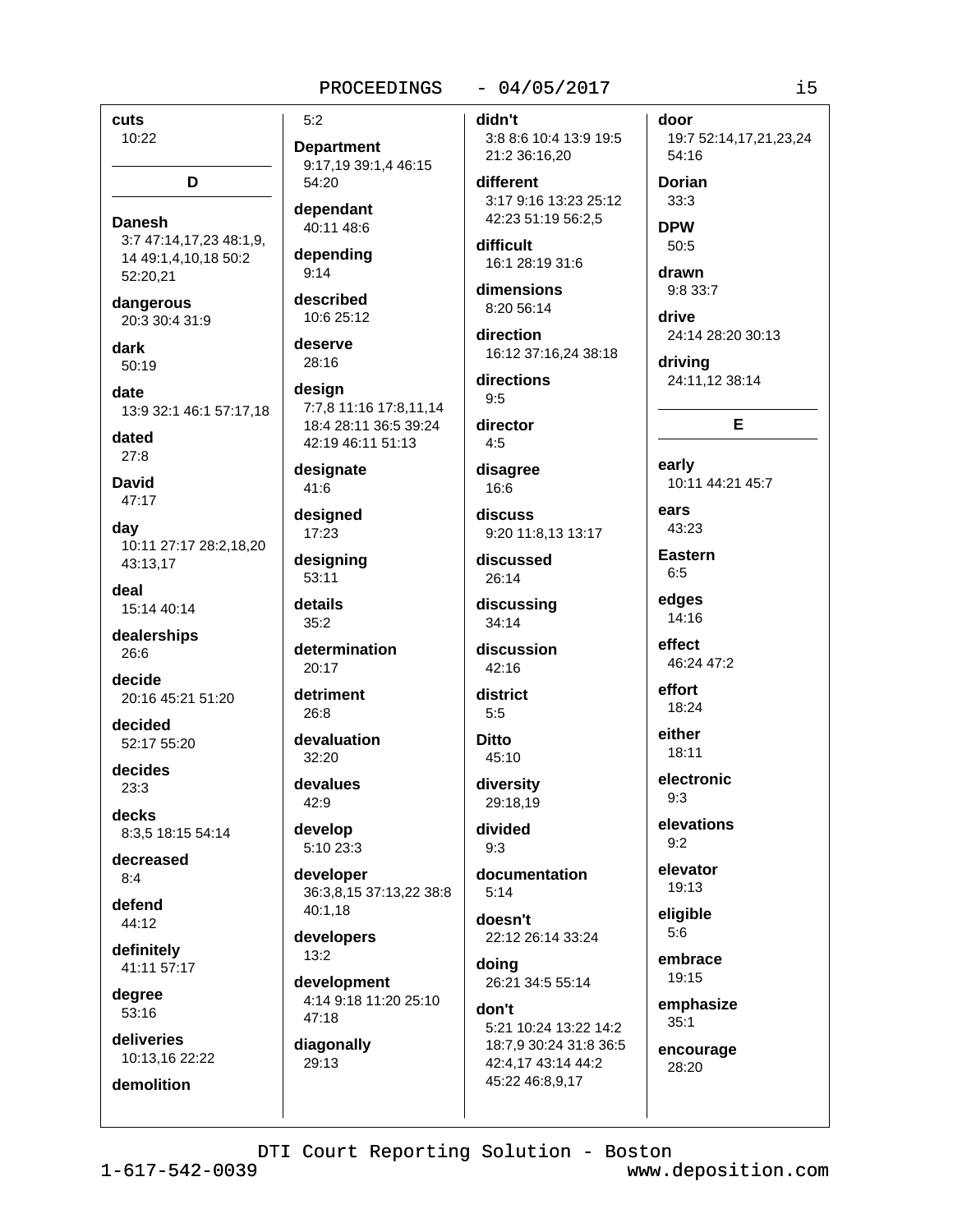# $-04/05/2017$

engage

11:21 engaging  $7:8$ 

engineer 43:11 45:9

**Engler** 

5:24 6:10 18:6,9,12 41:3,4 42:22 43:2 45:14 46:22

enhance  $20:8$ 

enjoy 22:13

enjoyed 23:22

enjoying 22:21

ensure 55:14

enter

23:7 31:1

enters 49:11

enthusiastic  $21:17$ 

entity 5:22 16:16

entrance  $30:11$ 

entrances 30:7,8,9,10

entry  $8:14$ 

environmental 54:24 55:4.15

envisioned 49:24

equates

43:12 equipment

53:13

equivalent 49:6

eradicated 19:23 especially

15:5 31:14 37:7 39:4 54:16

establishments  $10:13$ 

 $et$  $20:15$ 

era

17:18

evaluation  $9:24$ 

evening 3:2 4:4 10:12 45:23

everybody 12:3,8,14 29:23 33:23  $34:5$ 

evidence  $55:12$ 

exactly

54:19 example

36:14 38:3,10

excessive 33:22

excuse  $41:19$ 

exempt 39:19

exercise  $42:3$ 

existing 43:5 47:1

exit 23:6,7 30:15

expecting 53:6

experience 20:2,9 27:17

experienced  $51:11$ 

expertise 40:11

explained  $10:7$ extend

expiration

 $32:1$ 

3:12 51:4 extending

 $9:2$ 

extensive  $52:7$ 

extremely 28:19 30:4 31:5.8

eve 22:12

eyesore  $17:15$ 

F

facade 4:18,20,23 8:12

face 13:7 50:13,20 faces

 $4:18$ fact 5:2 14:1 16:22 17:21

fairly  $7:21$ 

fall  $27:14$ familiar

 $6:23$ family

25:20 32:11 fantastic

faster

favor

 $31:21$ 

 $12:13$ 

7:19 11:7 57:15 far

21:23 24:5 25:23 49:18 farther  $40:16$ 

features  $33:2,6$ feel 4:21 34:3 37:5 38:17

44:4,8,16 55:19

feeling 14:18 16:5 27:24

feelings  $35:1$ 

feels 15:7,9

feet 3:6 25:17 39:16 47:10 50:23 54:6

felt 7:11 9:23

fenestration 39:23

figure 53:21

figures  $9:9$ 

finding

34:19 finish

3:13 21:4

finished  $10:18$ 

fire 39:13

firm

 $42.6$ 

first 3:9 22:6 27:7 29:15

38:7 53:4

fit 16:4 51:1,17

five 25:17 32:1 39:16

five-foot  $38:4$ flavor

 $28:5$ flip 53:11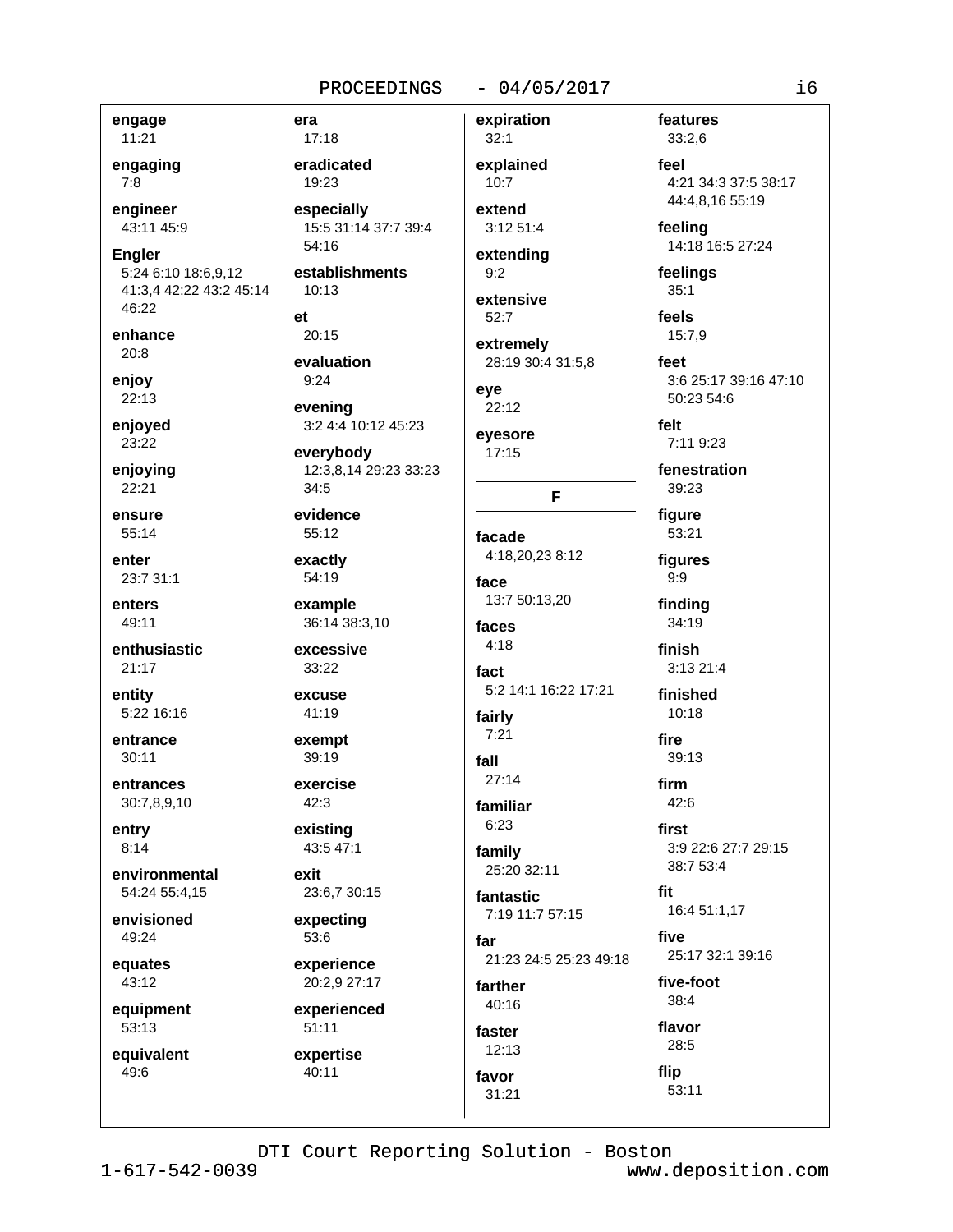qall

qas

go

15 51:6 55:3

# $-04/05/2017$

floor 6:16 7:12 8:2,6,9 9:15 25:15 53:4,12 focus

30:2 35:5 36:1

folks  $16:2$ 

follow  $6:9$ 

footprint 53:11,14

forgot 6:19 31:19

form 19:6

**Forty** 47:10

forward 41:22 44:20,24 45:1,5,  $11$ 

four 3:5 16:4,20 23:18 30:9 32:1 33:21 36:17 47:18

four-story 28:7 47:7

four-way 30:10

frankly 42:11,13

frequently  $15:3$ 

friends 12:16

front 47:21

**Fuller** 16:10 31:7

fully  $10:6$ 

fundamentally 16:6

funding 5:20,23 6:2

funds  $5:10$ 

further goes 4:20 9:2 52:19 12:13 future going 18:21 51:21 4:2,6,9,11 6:2,15 10:4,8 11:21 12:1,21 13:6,21 14:5,9,13 15:15 16:3,4 G  $11:1$ qaraqe 10:3 37:1 52:14 53:14 gargantuan 23:11 22 qood 5:3,4 17:16 23:1,6 24:1 3:2 4:4 9:21 11:8 22:6 26:6 30:5,7,16 43:17 37:7 53:8 55:9,10 gotten deneral 45:22 9:13 36:5 40:7 qrass generally 14:15 47:4 gray qeneric  $9:8$ 17:12 great generic-looking 17:13 greater **gentleman**  $47:2$ 42:22 green Geoff 14:18.20 19:18 18:12 40:24 41:3 Grossman get all 23:15,16  $11:3$ ground getting 13:24 35:20 growing aive  $32:15$ 9:16 12:3,5 18:7 29:6 guarantee 35:12 38:10,18 40:13 45:19 41:7 49:5 quess giving 4:1 11:9 37:18 38:17 glass guidance  $33:3$ 38:18 41:17 12:2 14:1.2 16:8.13.14

 $51:13$ 28:1,2 31:6 32:17 37:10 40:16 42:4 46:20 48:2, **guys** 

17:22 19:10,11 20:4,8 24:13,24 25:3 26:19 28:8,23 31:1,2 32:12,21 33:13,20 34:4,6 36:12 37:1 38:13,24 40:2,3 42:13.16 43:19 44:1.5 48:5 49:19 51:16,18,23 52:2 54:9 55:14 56:15,

32:9 42:5 44:9 52:12

6:15 9:15 50:14 53:12

26:24 31:13 35:23

guidelines

3:24 34:4 56:23

50:23 hand 29:8 41:1 handicap 48:14 50:7 handled 55:24 happening  $3:18$ happens 18:21 23:4 happy

 $H$ 

hadn't

39:6

half

12:23 39:6 41:7,10 43:23

hard  $8:10$ 

**Harris** 25:8,9

> **Harvard** 3:6,7 4:22 8:14 9:1,3,5 10:1,4,9 13:19 15:2,3, 14.15.16 16:5 19:22 21:20 23:2 24:12 26:11 28:22 30:14 37:2 46:16 47:22 48:23 49:4,11

hasn't 27:9 51:10

haven't 49:18 52:16 55:17

he'd  $57:11$ 

he's

44:17 57:17

heading 24:13

**Health**  $9:19$ 

hear 4:6 12:23 39:1 40:6 41:1,24 54:22

DTI Court Reporting Solution - Boston

www.deposition.com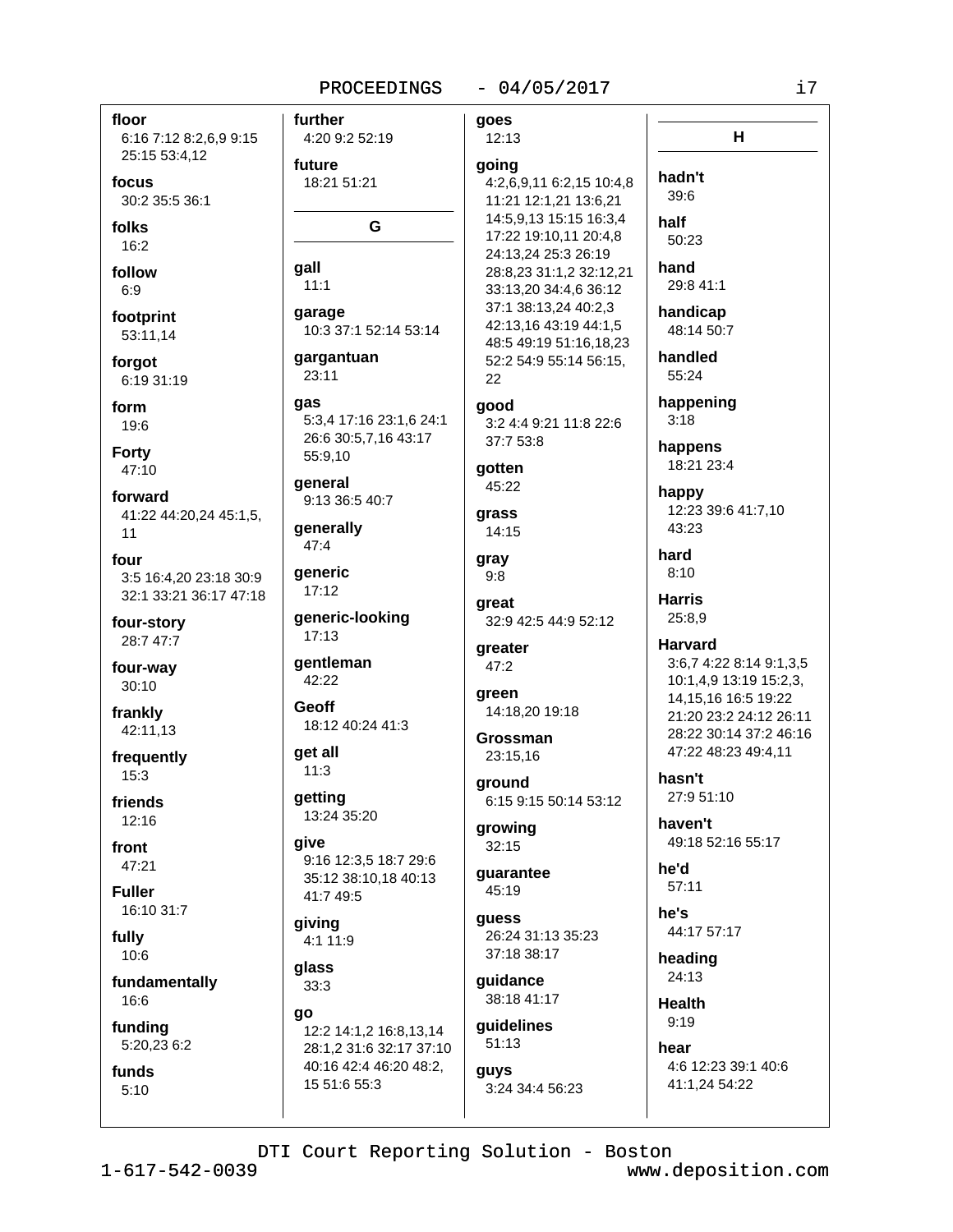heard 19:8 27:7 42:5,21 45:8

hearing 3:3,22 29:16 35:7,10,11 41:13 45:24 46:10 48:4  $57:22$ 

hearings 3:9,11,24

heavy  $7:11$ 

hectic 13:24 32:18

heiaht 16:11

Hello

 $12:16$ 

help 36:1 43:7,22,23

helper  $11:1$ 

helpful 8:18 11:18,24

hiaher  $4:16$ 

highly 40:22

hill 14:10 28:4

hire 55:14

historic 5:12,13 28:13 33:8,9 41:20

historical  $5:5$ 

hold 6:18 12:19 21:16

home 32:21 33:1,20

homes 8:21 27:23 28:13 33:18 34:2 56:15

#### hope

21:13 31:13 45:18

hoped 17:16

hopeful 46:10

hopefully 37:15 45:5,7

34:23 hours 10:11,12

horse

# house 4:15 8:24 15:6 21:21 23:17 24:15 25:10,19 32:23 33:1,4,10,13

36:13 37:8 38:5 42:20

houses 29:12 32:12

housing 6:1 17:7 31:21 42:7,9,  $21$ 

huge 43:24

human  $9.10$ 

husband 27:5 29:11

**Hussey** 6:20 10:19 36:21 37:12 38:23 39:8,22 45:15 47:10.24 48:3 57:1

т

l'd  $12:11$ 

- **PII** 7:6 21:4 23:13 27:1 41:4,7 50:2 52:5 57:16
- I'm 4:2.4.11 6:19 10:18 12:1,17 13:5 18:8 19:1, 17 20:3,10 21:19,21 22:2 25:9,10,22 26:3, 10,11,22 31:20 34:8,19 36:2,7,12 37:19 39:5 40:10,15 43:11 46:4,10 47:18 49:3,15 53:3,6 56:15

 $-04/05/2017$ 

l've 14:7,8 15:21 22:3 27:4 38:24 43:11

# ideas 44:11

identified 40:12

identify 12:12 41:9

imagine 23:23 25:15

immediate 16:21 25:16 36:22

immediately 41:11

impact 38:13,16 44:1

important 36:14 43:3,8 56:4

importantly 22:11

impossible  $25:1$ 

improve 43:22

improved  $22:5$ 

improving 45:1

inappropriate 17:9 22:1 23:21

inclined 32:24

include 54:5

including 8:24 9:4 56:17

income 18:1 19:16 20:11,14,18, 20 42:9

incorporating 40:12

increase 49:16

increased  $8:2,12$ 

increasing 26:18

increasingly 15:20 16:1

incredibly 15:17

incremental 46:23

indicated 44:6 50:14

individual  $25:19$ 

indulgence

 $12:2$ 

inflated 33:24

influx 43:24

information 11:18,23 39:21 41:21 52:1.9 53:1

informed 37:23

ins  $10:2$ 

inside  $14:18$ 

instance 32:22

> intent 33:5

interest  $17:14$ 

interfere  $28:8$ 

> **Interior**  $5:11$

interrupt  $7:3$ 

intersection 24:8,16 25:1,3,5,24 26:4 27:18 30:4,9 31:11,12 46:15

DTI Court Reporting Solution - Boston

www.deposition.com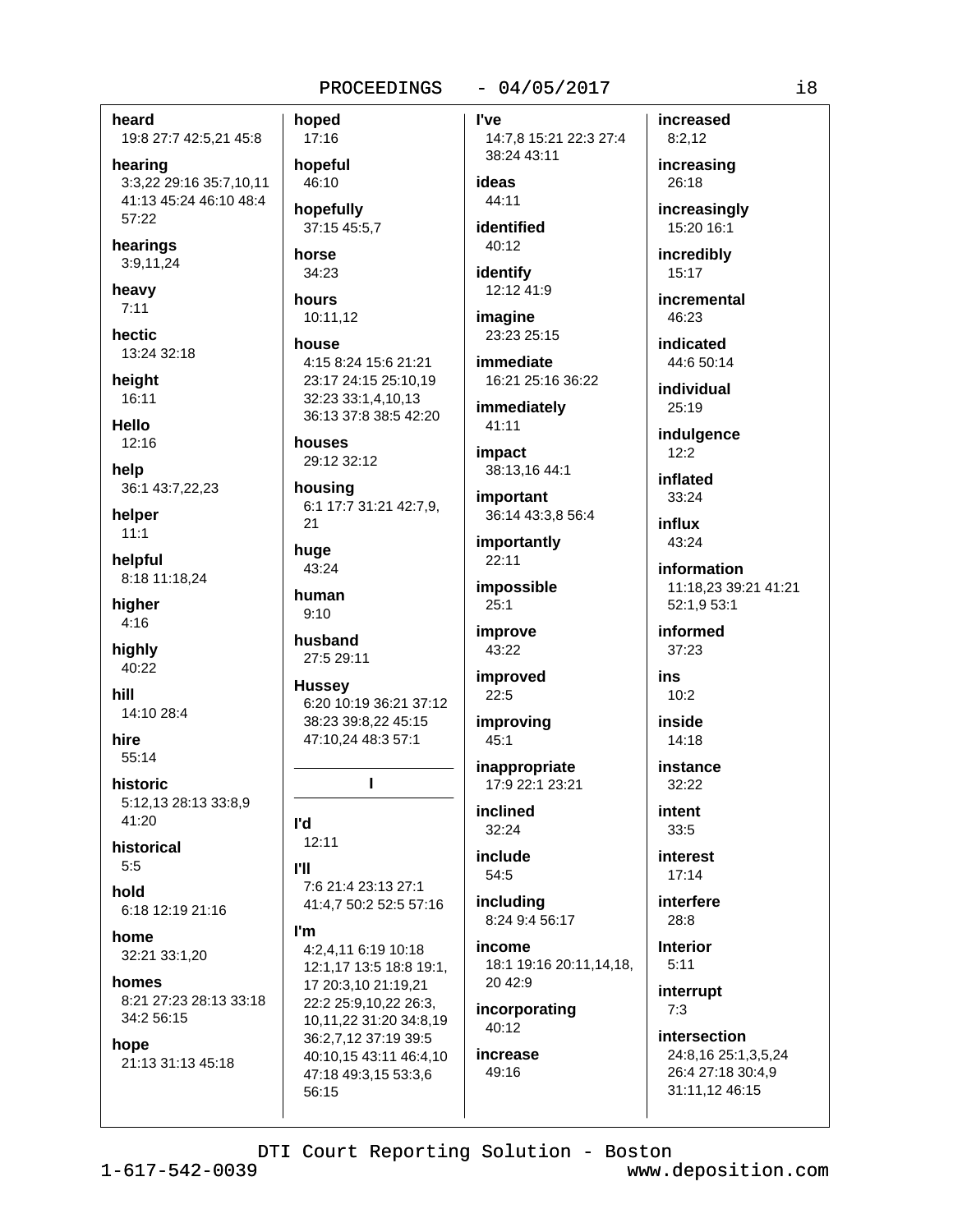**Jennifer** 

 $6:23$ 

**Jesse** 

**JFK** 

**Judith** 

 $21:19$ 

36:12

Karen

Kate

keep

keeping

 $30:1$ 

 $17:18$ 

key

 $8:23$ 

 $30:8$ 

kinds

knew

 $24:1$ 

know

known

 $33:15$ 

knows

kind

 $11:1.4$ 

jump

 $32:10$ 

# $-04/05/2017$

interview  $4:2$ introduce 6:19 7:1 47:15 introduction  $4:2$ involve  $35:20$ involved 42:7 44:18 isn't 5:17 15:14 25:24 47:8 issue 26:17 33:19 38:15.23 42:19 50:12 52:19 54:12 **issued**  $5:24$ **issues** 13:17,18 15:4,5,10 31:22 34:14 36:2 37:3, 11 39:5,24 40:13,15 54:18 it's 6:2 13:21,23 14:1,2,5, 20 15:24 16:16.20.21 20:13,16,17,23 22:4,7 24:24 25:2,11,13 27:8, 20,24 28:8,9,11,22,23 29:2,24 31:4,5,8 32:15, 16,21 33:12,13,20 34:21,22 38:16,17 39:15 41:15,23 42:2,6, 9,15 43:3,4,8,15 44:2 45:9 46:19 48:9 49:9.19 50:17 51:19,20 54:17 56:4 items  $11:3$ iteration 41:22 its 17:20 22:12 42:19 56:14 J jam

30:14 31:3 **Kristen**  $6:24$ L landscaping  $37:6$ 27:19 51:17 large 13:14 14:13,17,22 16:16 34:9 53:5 Lark 6:21 40:9 law K  $3:9$ layout 53:12 leakage 55:10 6:20 37:18 leasing 48:18,22 47:5,12 52:18 leave 27:1 46:12 leaving **Kennedy** 35:2 53:15 left 6:20 15:16 24:14 30:16 Lepson 14:24 31:17,18 32:5,9 16:16 20:6 24:18 29:13 let's 5:15 37:16 43:13 46:12 56:22 17:19 20:10 **lets**  $22:13$ letter 5:24 6:6 21:5 23:13 5:21 13:2,9,14 17:21 27:7 29:6 56:16 21:16 24:3 26:1 30:24 32:14 34:17 35:5,15,19, **letters** 24 36:6,8,10 38:22 27:12 41:19 54:24 39:15.23 43:15 44:23 level 45:19 46:14,17 49:19 9:15 50:14 54:24 56:10 57:16 levels 9:6 56:2 library 21:22 36:11,15 46:20 life

lifetime 24:22 liaht 15:23 31:7 33:13 lighting 56:11.18 **limitations**  $39:11$ line 4:15 8:21 12:14 15:18 25:17 39:9 50:13.21.23 51:4 56:15 **lines** 9:4 26:11,12 32:2 37:1,  $\overline{2}$ link 17:20 list 10:23 12:4 54:3 listen  $12:2$ **lists**  $11:6$ literature  $52:7$ little 3:23 4:1.20 8:10 11:9 12:13 17:22 18:14 22:3, 11 27:5 37:5,15 38:18, 19 48:17 live 19:21 21:20 23:16 25:4, 9 29:11 32:22 33:8 **lived** 22:3 27:4 32:11 **lives** 22:15 livina 24:22 29:17 **LLC**  $3:7$ loading 10:6,8,10

DTI Court Reporting Solution - Boston

www.deposition.com

loan

23:22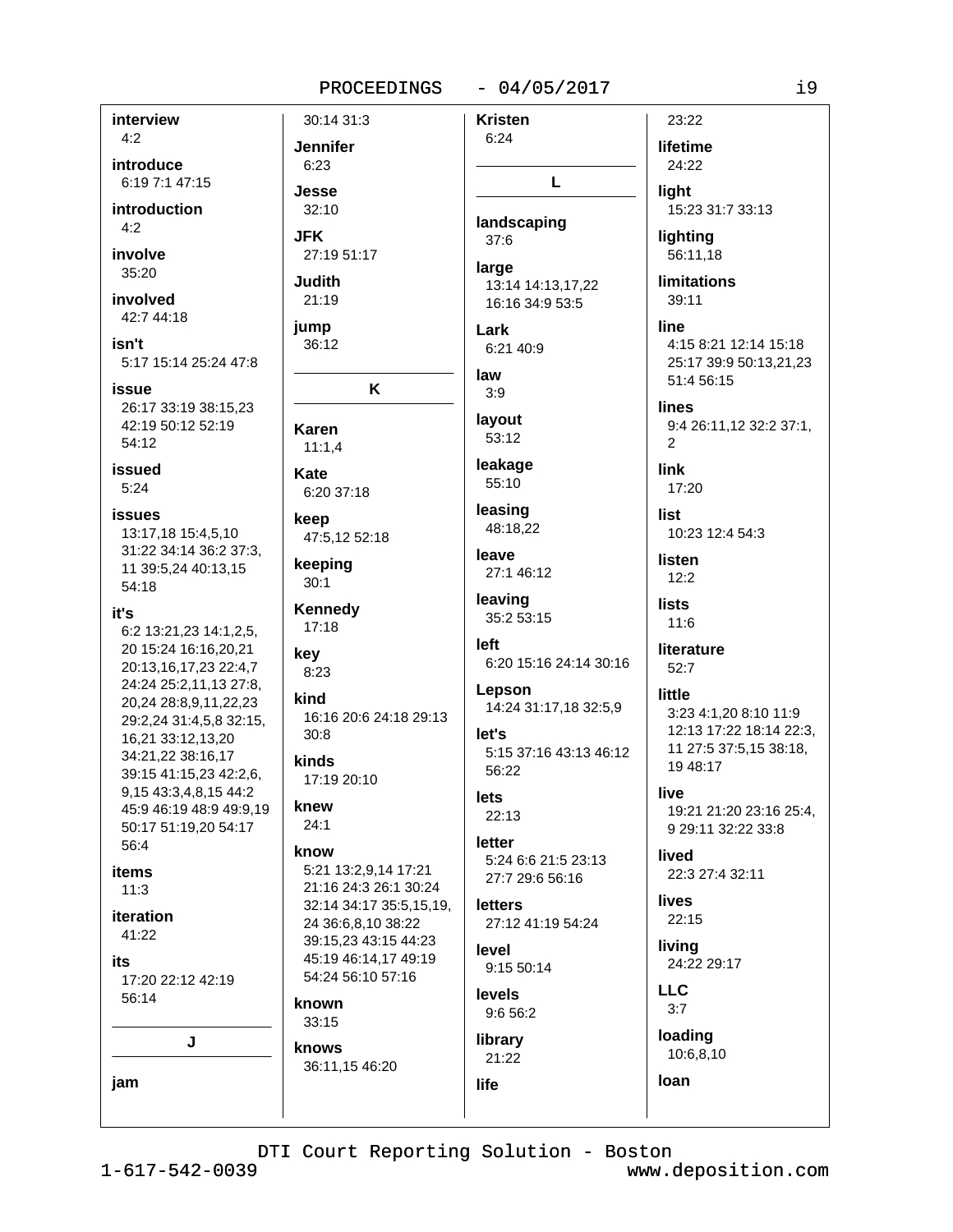# $-04/05/2017$

 $6:3$ 

local 5:4,76:5

**location** 17:7.9 41:9 53:17

long 26:15

longer 25:3

Longinez 17:4 19:3 20:19.23  $21:2.12$ 

longingly 19:22

 $I \cap \cap k$ 26:21 38:7 44:24 45:4. 10 47:4 50:18 52:18 54:11,14 55:15

looked 5:16 10:2 19:21 37:4  $42:10$ 

looking 36:11 47:6.12.13 53:3

**looks** 16:7 33:13 36:8

lose  $34:6$ 

loss 19:17

 $Int$ 

13:5.11.13 14:8 21:3 22:10 23:12 30:6 31:10 34:4 36:19 39:9,24 44:15 54:23

lottery 20:14

low 18:1 19:15 20:10,14,18, 20

lower  $7:23$ 

lowered 18:23

**lowers**  $34:2$ 

M main 13:18 24:2,6 32:19 maintain  $28.12$ maintained  $22:8$ making 15:13 34:4,14 37:16,22 41:24 53:9 **Maloney**  $9:18$ 

management 56:8

**Marion** 25:8 52:22.23

market 18:18 19:11,15

**Mass**  $6.1$ 

**Massachusetts** 5:13 44:14

massive  $25:13$ 

materials 39:12 40:3.7

mean 35:2 36:3 37:20 46:3  $50:1$ 

meet 9:20 13:3 39:18 46:8

meeting 3:9,18 10:5,7 11:13 12:2 13:2 21:22 34:17 35:13,15,20 38:11 40:21 41:10 44:22 45:21 46:4 48:11 57:5, 20

meetings 3:17,21 12:20 13:4,6 40:19.23 41:2

member 6:4 21:22 members 34:13 45:23

mention 3:8 22:21 31:19 36:16

mentioned 10:5 13:2 14:14 17:24 49:22

meters  $10:10$ 

mind 17:14 19:8 36:23 47:5, 12 48:7 52:3,7,18 57:12

minute 12:19 46:13 53:20

misses 24:22 31:10

misunderstood  $18:5$ 

mix 20:23 mixed

 $42:8$ model

 $9:4,9$ money

 $34:5,6$ 

month  $3:14$ 

months  $36:17$ 

monumentally

 $21:24$ **Morelli** 

morning 10:12 57:10

27:9

mothers  $26:3$ 

mourn  $17:21$ 

move 12:23 41:22 44:12,20 45:1.11

moved 7:12 19:20 moving 10:15 multi-disciplines  $45:1$ 

multi-family 44:14

multiple 28:18

N

name

7:2 14:24 23:15 25:8 27:3 29:10 32:10 47:17

**Naples** 16:8,10,18

narrative 53:19 54:3 55:23

national 5:5,6 17:18

navigate  $16:1$ 

near 16:7,11 24:21 31:10

need 8:6 12:4 25:5 31:7,22 37:4 40:15 47:5,12 51:24

phoon 15:22 16:24 26:17 29:21 55:23

**NEF**  $6:3$ 

> negative 54:18

negatively  $44:1$ 

neighborhood 4:22.24 12:9 13:3.4.5.

12, 15, 16, 24 14: 9, 19 20:9 22:4,17,23 23:21 24:22 25:14 26:24 27:19 28:1,2,6,14 29:22 30:1 32:15 33:4,7,8,9 34:1 41:6 44:9,10,22

neighbors 25:16 41:9,19 54:16

www.deposition.com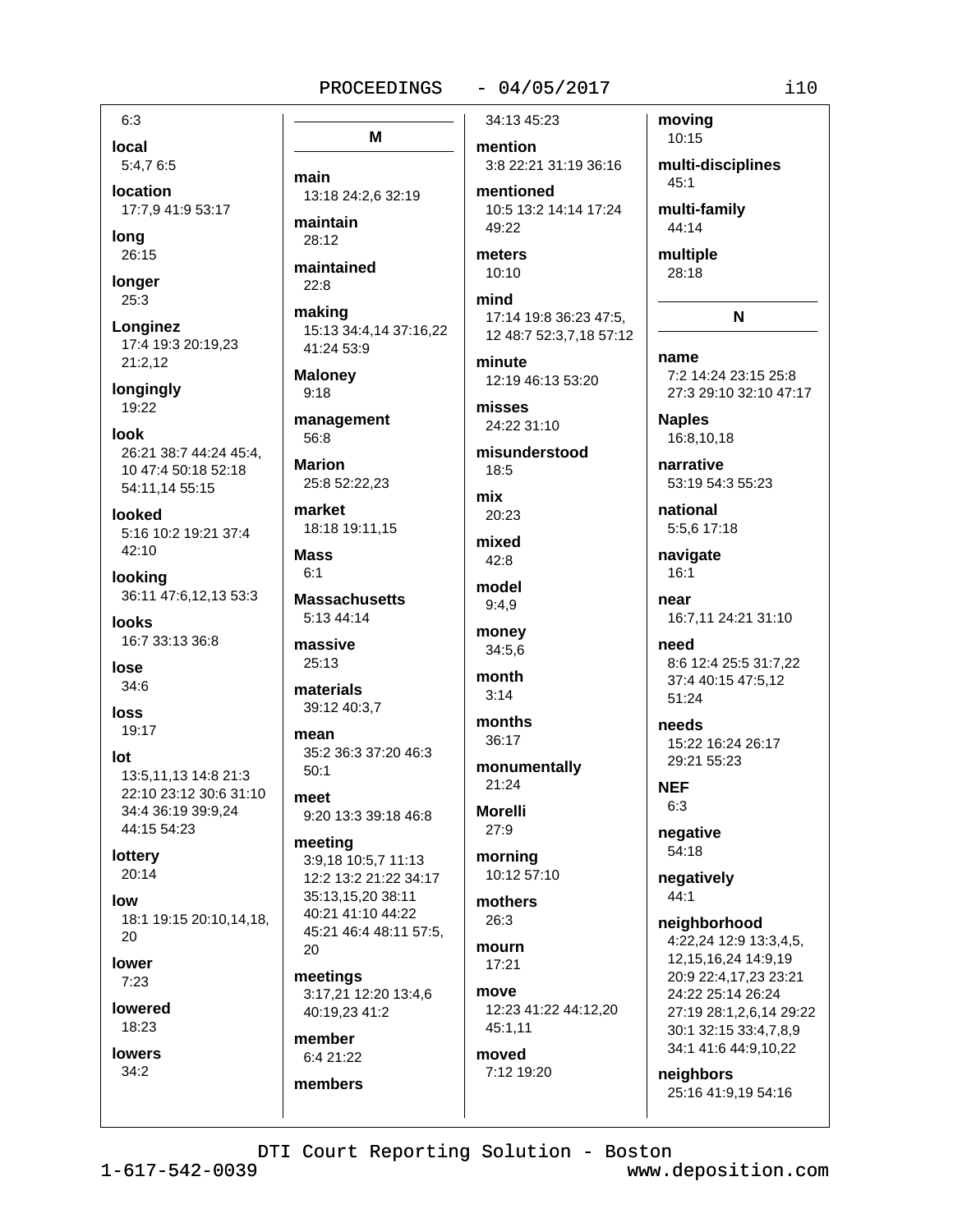### $-04/05/2017$

neither 5:4 18:18 never

 $31:9$ 

new

6:21,22

nice 13:10 27:24 54:14

night 54:17

noise 26:22 32:20 52:13

non-negotiable 19:19

north  $24:13$ 

notes 51:24

notice  $13:11$ 

noticed  $28:9$ 

**November** 13:1 27:8

number 6:5 8:17 27:15 38:11 54:7

 $\mathbf{o}$ 

objective 40:14

obliged  $7:17$ 

obviously 24:16.17 28:7.24 38:15 47:1 56:2

occur  $3:13,14$ 

offensive  $28:11$ 

oil

55:10 Okay

49:7,12 50:10

12:16 once  $3:14$ 

old

one-story 27:21,22

one-way  $14:3$ 

open 15:18 44:11,18 48:8 54:8,10

operating  $43:14$ 

opinion  $42:2$ 

opinions  $36.1$ 

opposed

17:6 21:24 opposite

16:13 23:7,12 29:13

order 17:1 35:12

ordinary 28:10

Original 56:20

originally 5:3 33:5

outdoor 18:22

outer 50:13,20

outs  $10:3$ 

outside

49:23 oversized

 $22:1$ 

owned

 $24:2$ owns

 $23:1$ 

P

p.m. 57:6,20,23

package  $12:5$ 

**Parisian**  $51:7$ 

park 17:18 48:20

parked  $30:16$ 

parking 9:23 10:9 20:3 26:13,23 43:10 48:5 49:6,16 52:10 53:16

part 17:17 44:5 45:4 47:18 53:9

partially  $22:9$ 

particular 32:6 52:2,3,6

partners  $11:19$ 

pass 16:8 30:18.24

passed 7:9 16:14

passionate 44:10

Pat  $9:18$ 

patio 18:22

patios 18:15 19:10

patrons 48:20

pay  $36:2$ 

paying 26:16 42:1

pedestrian

9:6 15:24 26:15 43:21

pedestrians 9:9 13:21

peer 3:16.22 7:9 11:16.21 34:21 35:5,12,21,24 36:9,11,15,22 37:4,23 38:19 40:6.11.13 41:16. 17 43:6 44:3,24 45:16 52:9 55:2,15

people

10:14 12:10 13:11,20 14:1 18:16 20:4 24:1,4 27:1 28:18 32:24 33:7 38:12.13 39:24 40:2 44:8.10.15 45:6 50:7  $54.2355.3$ 

people's 44:19

percent 15:4 20:21,22

percentages 20:17

period  $3:11,15$ 

permission 50:5.8

permit 3:3 50:4

perpetuity  $32:8$ 

person  $21:6$ 

> personal  $40:1$

personality 27:20,21

perspective 23:20 25:2 37:19

Peter 7:17 8:3 50:2,10,11  $57:4$ 

photographs  $5:15$ 

picking 54:5

DTI Court Reporting Solution - Boston

 $1 - 617 - 542 - 0039$ 

www.deposition.com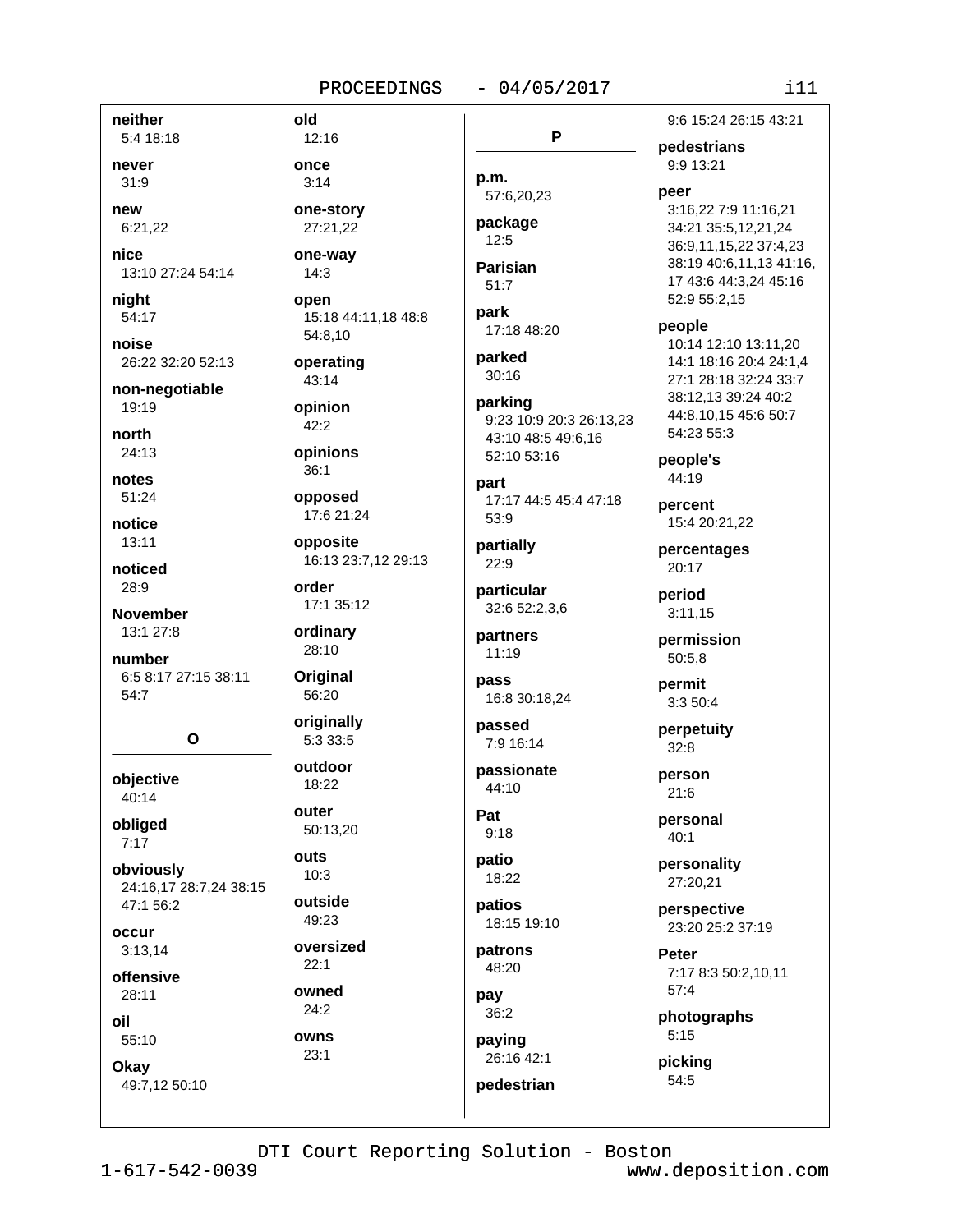# picture

7:15 27:16 38:7

piers 50:13

pillars  $33:3$ 

place 3:10 16:23 24:2 40:20

plain 23:24

51:23

plan 8:19 9:14,19 10:20 13:11 50:19 53:4 56:5, 11,13,18

planned 13:4 20:7 39:7

planning 4:5,8 6:16 7:5,11 8:16 9:17 41:20 53:24 56:11, 16

plant 28:14

**Please** 47:15

pleased  $6:14$ 

pleasing  $33:19$ 

plot  $50:12$ 

**Plus** 48:14

podium  $7:2$ 

point 16:2 25:2 36:5 37:21 39:2 41:6

pointed 38:11,12

pointing 8:5 54:13

points 41:5,14

**Polermo** 

6:21 35:6.14.19.23 37:18 38:6 40:10 42:17 46:5 56:9 57:2,13

PROCEEDINGS

police 24:17

pollution 32:20

**Polly** 4:3,4 11:2 29:7 45:16  $51:10$ 

pose 22:24

positive 54:17

possible 34:24 47:13 48:22

posted 27:10,13

potential 26:23

Poverman 3:2 5:17,20,22 6:8,18, 20 7:14.18 10:24 11:7 12:1,7,16,19 14:23 17:3 18:7 20:13,21 21:1,5,15 23:14 25:7 29:4.7 31:16 32:3,7 34:12 36:7 37:9, 13 38:3 40:9,24 42:12, 24 45:13 46:3,12,19 47:11,22 48:1,15 49:3, 7,12,15,22 50:10,16 51:6.9 52:12.20 53:3.18 54:2,13,23 55:22 56:7, 10,21 57:3,14,19

pragmatic 37:20

**Precinct** 21:22

premature

38:17 41:23 prepare 35:12

prepared 37:22

present 22:16 35:13 presentation 10:18 35:16

preservation 4:7.12 5:12 6:14 22:5

preserve  $5:15$ 

preserved  $17:17$ 

preserving 17:19

presumably 23:10

pretty 3:14 22:7 23:7 44:4

prevent 15:19

previous 12:20 24:1 41:2

primary 27:15,18,20 28:5,17

private 5:23 18:14 39:10

probably 21:17 24:12 37:6 43:15 49:19

problem 28:17 46:19

problematic 15:21

problems 14:9 43:5 54:15

process 44:21 45:4,11

productive 44:22

professionals  $42:1$ 

program 29:20

project 5:23 13:14 27:8 36:12 39:19 40:8 43:24 45:2 46:24 47:6 51:17 54:8 55:6

project's  $51:2$ 

projection 56:20

projects 31:20 38:7 53:20

property 5:6,10 8:21 15:6 23:3 25:17 28:12 42:9 50:21, 23 51:2,4 55:5 56:14

proposed 4:14 22:14 25:10,16 29:14 43:18

proposing 30:11 49:5

protect  $20:4$ 

protection 39:13

provide  $9:1441:16$ 

provided 8:22 9:1

providing 53:9

provision  $51:3$ 

proximity 32:22 42:20

public 3:20 4:9 39:10 41:12 50:5 54:20

public's 46:2

pull 30:19 53:2

pulled  $8:9$ pulling

30:20

pure 10:22 put

14:14 15:8

DTI Court Reporting Solution - Boston

 $1 - 617 - 542 - 0039$ 

www.deposition.com

 $i12$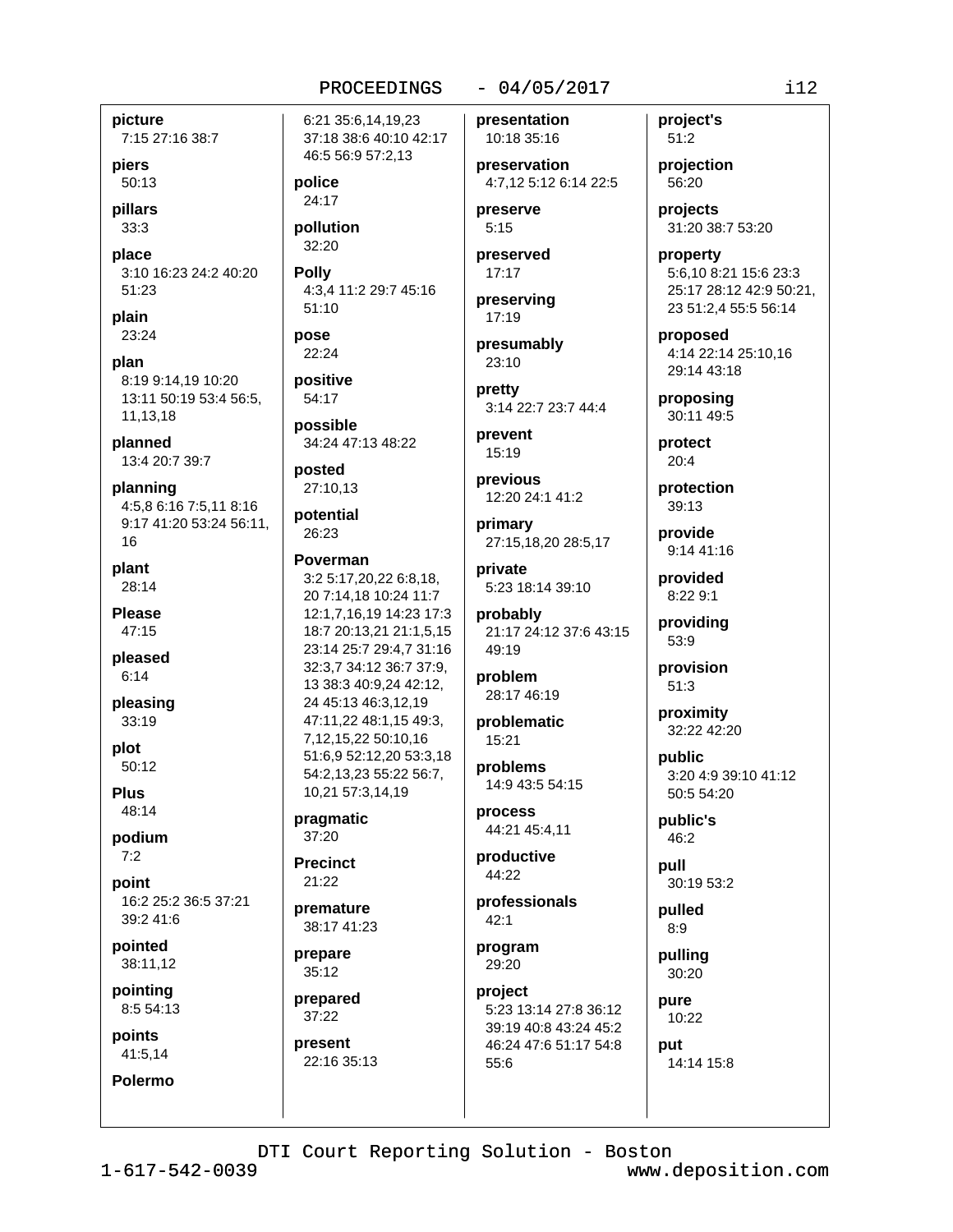rear

 $4:158:3$ 

19:4 24:2.6

18:3 20:19

recommendation

recommendations

4:7,8 6:7,9 7:6 9:21

recommended

8:1 9:17

18:13 41:3

recording

6:9,10

records

13:23

rectangles

50:19,20

redesigned

19:10

 $10.20$ 

referred

regards

reaister

registered

**Requlatory** 

 $43:2$ 

 $5:5$ 

 $5:6$ 

regular

 $19:7$ 

 $55:1$ 

reenforce

record

receptive

44:23

 $4:12$ 

reason

reasons

19:20

recall

putting

puzzle

38:17

quaint

qualify

18:16

quality

 $34:2$ 

question

questions

 $52:4$ 

quickly

26:5,7

raise

56:2

raised

rate

ratio

19:11

 $20:13$ 

 $20:14$ 

6:6 21:5

readily

53:13

ready

 $40:15$ 

realistic

 $41:12$ 

really

ratios

read

11:11 13:8 23:1 35:6

47:24 48:3,4 53:8

38:24 39:8 40:17 45:15

10:18 11:10 37:11,12

38:2.22 39:4 51:10.22

R.

23:18 48:20 54:24

17:21 33:17

8:20 14:16

Q

# $-04/05/2017$

rehabbed 19:15 22:4 23:8 26:19 27:14,16 28:11 30:23 32:19 33:19 34:7,22 relating 35:24 40:10 54:8

> relationship  $9:10$

22:6

55:5

relative 16:23 43:9.18

relocating  $8:14$ 

rely  $11:2$ 

remember 21:6 49:7.8

report 10:2 35:21 55:16.18.19.  $20$ 

reporter  $6:22$ 

reports 3:19 34:21 35:13 46:8

repositioning 19:14

request 10:20

require  $5:14$ 

reauired 26:20 54:9

requires  $32:3.7$ 

resident 15:1,22

residential 3:4 4:19,21,22 8:14 10:21 20:8

residents 18:2.21 19:12.16 20:11 22:17,22 40:12,18 52:15

resolved 48:7,10,12

respected 44:13

DTI Court Reporting Solution - Boston

respecting 42:2

responsibility  $43:4$ 

rest 16:5 29:21 30:1 32:13 34:2 49:20

restaurant 22:7 43:14 56:1

retail 3:6 6:15 10:13 20:7 48:20 49:17,20 56:1,6

review 41:16 44:24 45:6 52:9  $55:2.3$ 

reviewed  $55:9$ 

reviewer 7:9 11:16.17 34:21 35:5 36:15 37:4 40:6,13 43:7 44:3 52:9 55:2,15

reviewers 3:22 11:16,21 35:12,21 36:9.11.22 37:24 38:19 40:11 41:17

reviewers'  $36:1$ 

reviewing 52:11

reviews 3:16 45:17 51:13

**Richard** 23:15

right 6:21 7:20 11:10 12:7 15:14 23:6 25:18 32:23 35:19 38:1 43:16,20 46:22 47:6 57:3

Road  $32:17$ 

roll  $52:14$ 

room

30:18,23 49:22 57:6

row 27:22

#### $4:5$ 4:17 8:6 16:22 17:11,21

 $1 - 617 - 542 - 0039$ 

www.deposition.com

 $i13$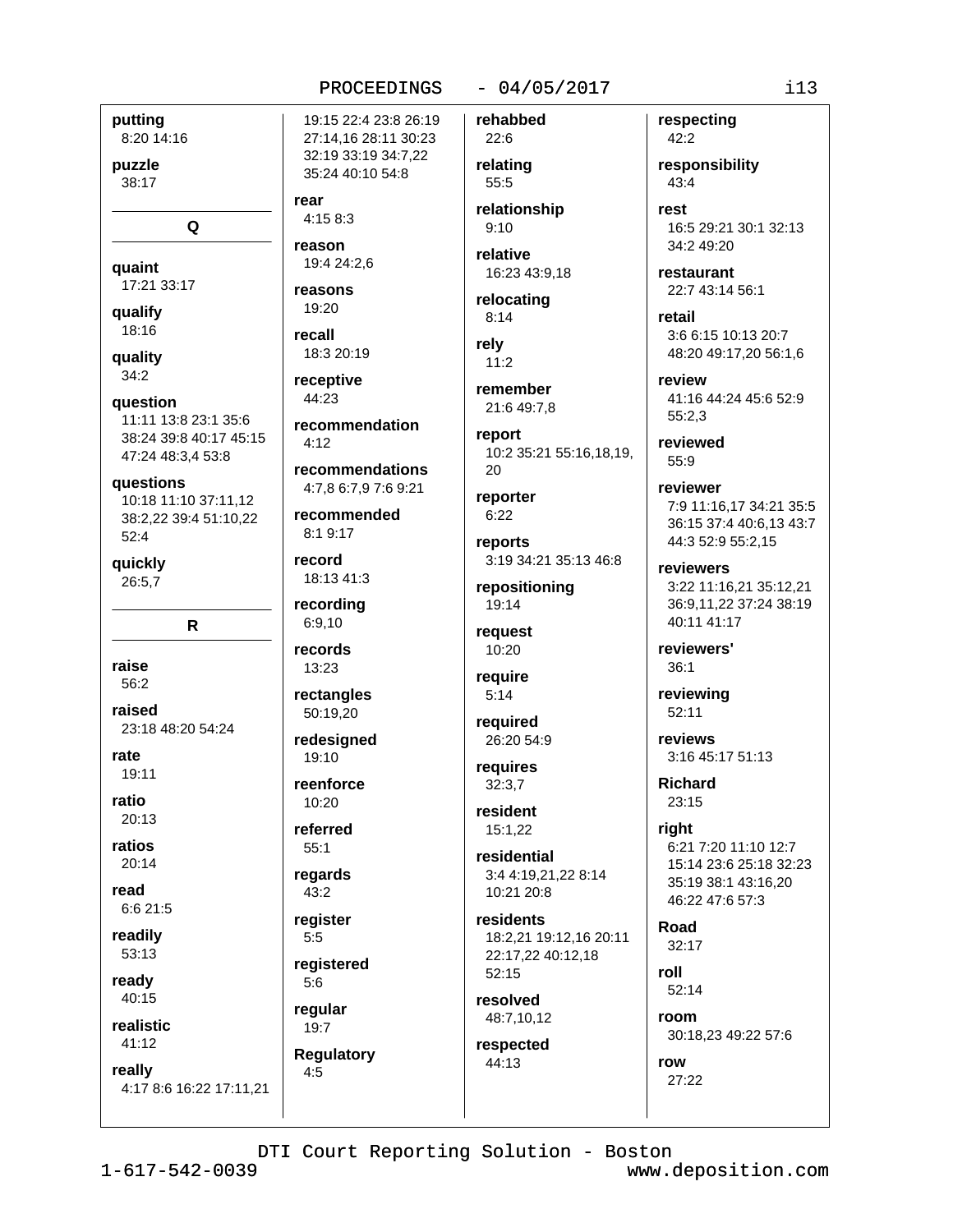45:3

**SEB** 

 $5:11$ 

 $8:23$ 

see

send

 $42:5$ 

 $3:13$ 

set

### $-04/05/2017$

rubbish 53:19 **Rubin's** 16:14 run 11:20 S safe  $13.2125.24$ safer  $31:12$ safety 25:2 26:9 30:2 31:14  $43:21$ sat  $43:11$ save 24:9 **Savings**  $6:5$ saying 18:11 36:7 44:5,17 scale 9:2.8.11 14:12 17:8 25:13 scaled-down  $17:13$ scenario 49:24 51:3 scenarios  $9:1656:5$ schedule  $10:15$ scheduled  $10.14.35.8$ **Schladder** 27:3,4 29:5 scooter 28:15 scope  $11:19$ scrambling 36:19 53:21

scrutiny 3:21 4:17,19 19:7,8 22:14 46:3 50:15,21,22  $57:4$ seating setback 49:23 50:5 51:3 4:14.15 8:2.11.21 15:5. 6 16:22 36:18 37:6 38:5 18:13 41:4 47:20 50:1,13 56:14,15 second setbacks 3:3 6:18 9:6 21:21  $38.16$ **Secretary** sets  $3:11$ **sections** settling  $51:11$ shadow 7:19.20 8:10 9:10  $56:18$ 22:13,16,19 24:16 26:19 27:11,15,23 28:3 share 29:19 33:18 37:17  $24:4$ 38:14 39:14 50:19 shared 56:22 19:12 seeing Shaw 15:19 23:24 12:17 13:1 32:10 segue shear  $51:18$  $25:18$ **Selkoe** shed 4:3,4,5 5:19,21 6:12  $22:9$ 7:5,16,20 11:4,15 12:6, 13 29:8 35:9,17,22 shoot 39:3,15 45:18 46:7 46:13 48:11 49:9,14 50:4 shop 54:20 55:8 56:4,20 56:6 57:6.16 shops 20:6 35:4 37:24 show sensitivity 8:4,119:9 showing **September** 8:19 10:20 56:13 shown serious 9:7 13:15 34:18 shows seriously  $42:8$ 21:11 43:6 **Shumone** serve  $23:1$  $10:10.20:11$ side **Service** 9:1 15:1 16:13 29:13 17:19 30:17 31:1 39:10 51:15, 18 53:11

sides  $8:22$ sidewalk 50:20 sidewalks 50:6 siaht 26:10,12 36:24 37:2 sign 24:20 signage 43:21 similar 49:20 52:24 single 50:24 single-family  $4:15$ sit 13:7 22:10 37:20 57:4 site 8:19.23 9:4 10:20 15:18 27:10 35:17 36:8 55:8. 11, 13, 21 56: 12 57: 7, 11, 12,18 situation 43:8,22 47:1 six  $16:3$ six-month  $3:10$ size  $8:4$ sky 22:13,15,18,20 slides  $7:17$ slightly  $8:12$ **Sloane** 12:17,22 slow 26:20 slowly  $12:12$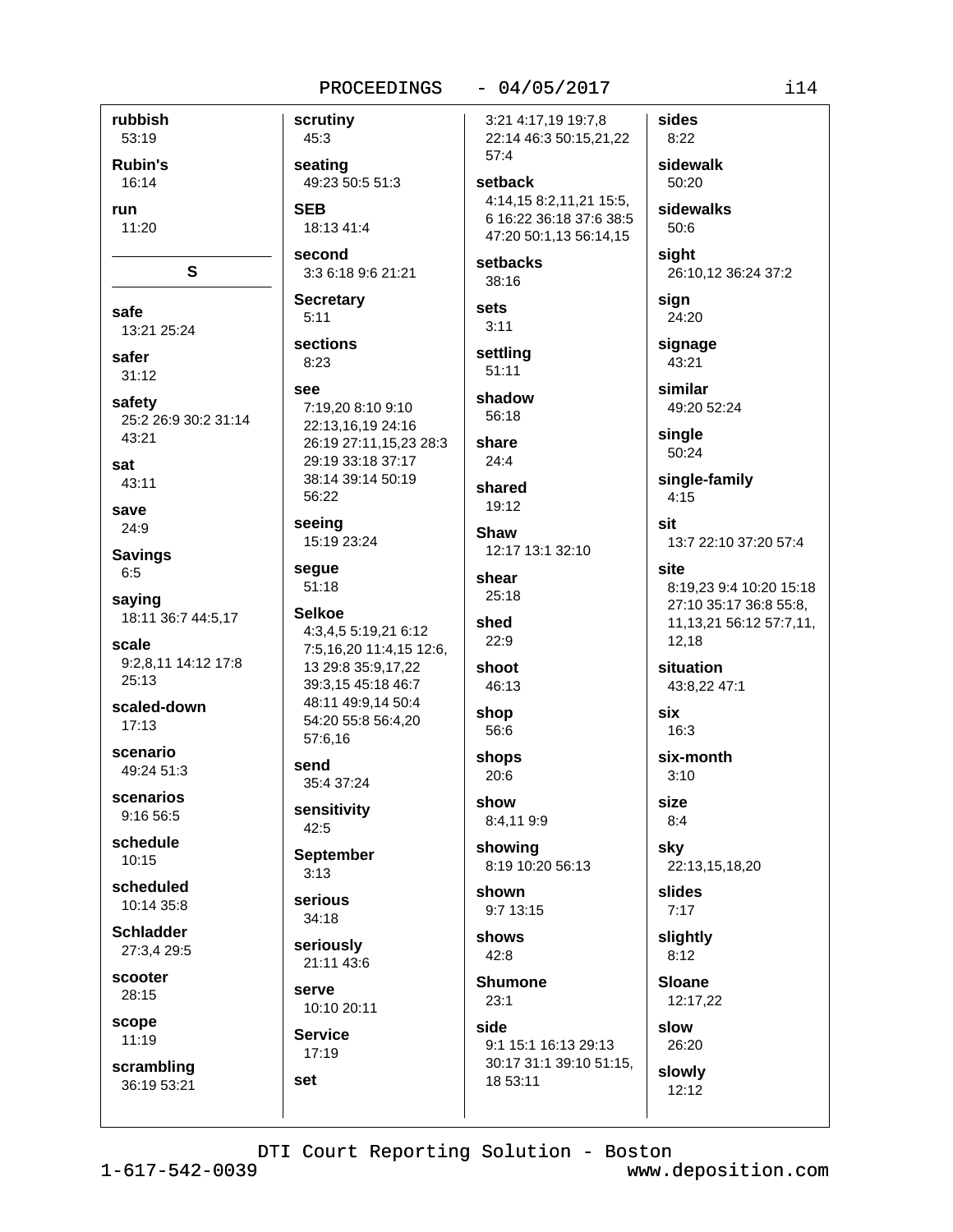## PROCEEDINGS

## $-04/05/2017$

small 15:8 23:10 26:1,2,16 33:17 56:1

smaller 21:8.14 22:19

socioeconomic 29:19

solve 43:5

somebody 13:22 24:15 33:17 34:3

somewhat 48:9

son  $14:7$ 

**Sonoco** 

 $48.19$ 

sooner  $11:7$ 

**SOFFV** 31:17 49:3

sort 16:1 19:12.13 25:19 26:20,24 35:3 36:4 40:14 49:16 51:17,18 53:18,20 54:17

south

 $24:13$ 

space 3:6 6:15 14:18 15:8 19:12,18 48:18,21,22 51:1 53:4,5,12,15,22 54:8,10

spaces 10:9 20:5 23:10 43:10 48:5,13 49:14,20 53:10

speak 9:18 12:12 56:16

speaking 17:24 51:5

specific 7:8 13:16 38:10

specifically 52:10

specified 20:15 52:16 speculating 18:13 19:1 spell  $7:2$ spoken 24:5,9 spot  $16:7$ spots 49:6 square  $3:6$ stacker 20:5 52:2 **stackers** 20:2 26:23 48:6 stained  $33:3$ stair  $8:8$ stairway 19:13 standards  $5:12$ standing 48:23 standpoint  $43:19$ start 4:11 7:6 34:14 37:22 41:21.24 state 5:10,20 6:1,2 7:2 39:18, 19 55:9,13,16 stated

28:19

station 5:3.4 17:16 23:1.6 24:1 26:6 30:5,16 43:17 48:19 55:9

**stations**  $30:7$ 

statute  $3:9$ 

20:17 stay 47:16 **STEINFIELD** 46:17

statutory

step 40:15

**stick**  $22:12$ 

stop 24:19 26:15 30:10 56:1

storefront 27:21 50:15,22

**storefronts** 27:22 28:4 33:16

stories 16:4 33:21 47:19

storm 54:18.21 56:7

story 7:13,23 9:6 16:19 28:5

straight 28:23

# street 3:7 4:18,19,22 8:14,15 9:1,2,3 10:1,4,9 12:18 13:22 14:1,3,4 15:1,2,3, 11,13 16:5,14 17:5 19:22 21:20,21 23:16, 23 24:13,14 25:4,9 26:2,5,7,9,11 27:4 28:1, 3,21,22 29:11 30:14,17, 21,22 31:1,7,11 32:11 37:3 38:15 47:22 48:19

49:5,21 52:24 **streets** 10:22 19:22 28:15

strongly 44:8

structure 8:19 17:13 19:5.19  $26.13$ 

**structures** 16:24 17:20 56:13 Studio 50:12 study

16:17

42:8 56:18

stuff 24:19

style  $40:4$ 

subject  $5:11$ 

subjective 44:7

submit 9:19 53:2

submitted 3:7 8:18 10:2 55:12

submitting  $52:8$ 

subsidy  $6:2,3$ 

sucked  $22:18$ 

sudden 36:18

sufficient 55:6

suggest 8:9 41:6 43:15 44:12

suggested 7:7 40:18

suggesting 35:11 41:15 46:5 50:24

suggestion  $7:22$ 

suggestions 36:5 44:11,19,20

sum  $12:4$ 

summary  $4:6$ 

**Summit**  $28:4$ 

**stuck** 

 $1 - 617 - 542 - 0039$ 

www.deposition.com

i15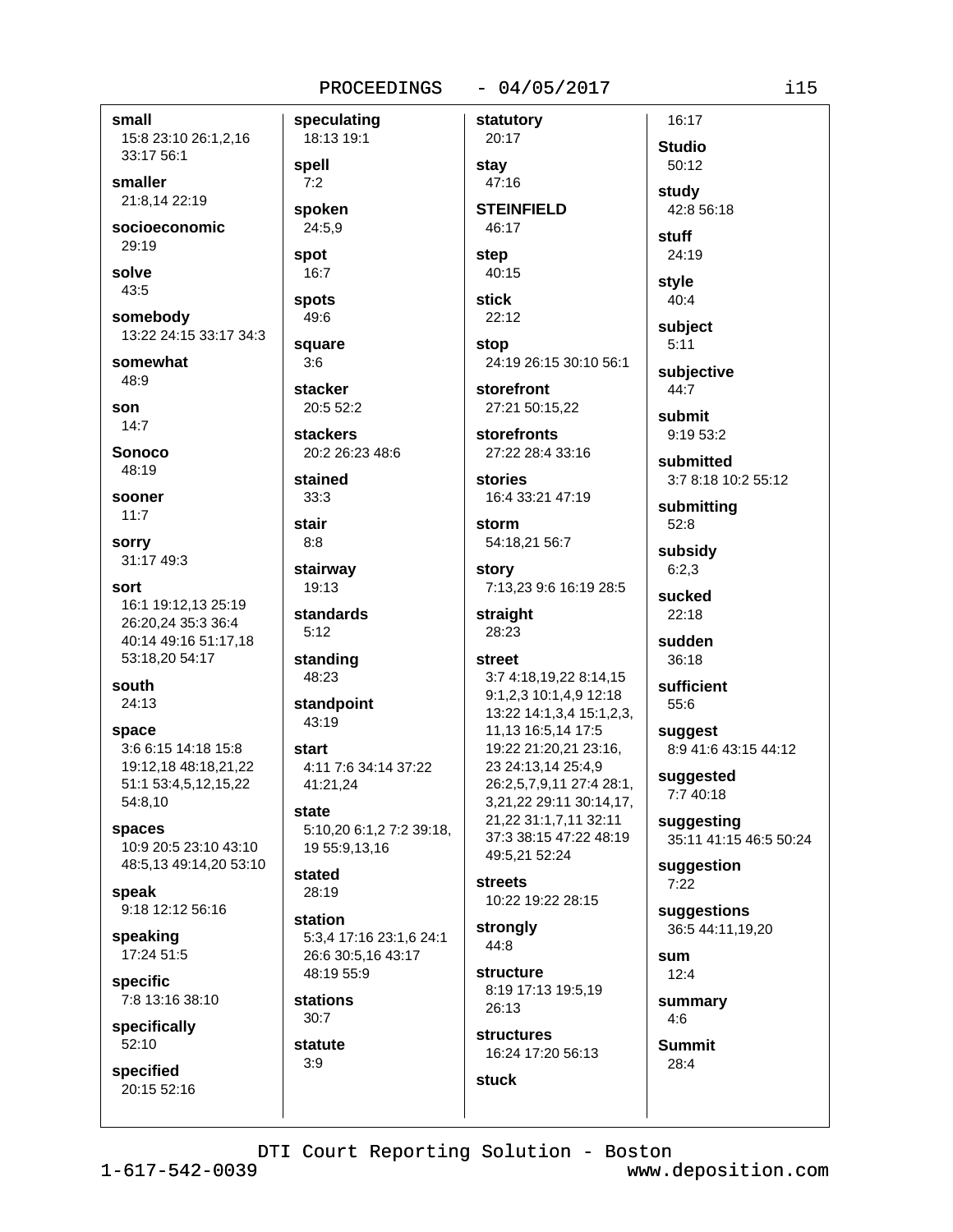## PROCEEDINGS

## $-04/05/2017$

sums 26:24

sun 14:21

support 34:11

supports 17:19

supposed 24:19

sure 7:1 11:2.5 18:8 36:3 39:5 46:4 53:9 55:10,16

surprise 40:22

surrounding 9:4 16:24

surroundings 16:21

synthesize 41:21

system 52:2,6,8,11 54:6

table  $50:24$ 

take 3:10 11:22 21:10 26:14 28:12 29:21 38:3,6,8 39:14 40:20 42:5 43:6  $44:2$ 

T

taken  $31:1455:7$ 

talk 7:1 12:10 13:7 24:6 26:3 37:10,14,16,21 38:1 43:21 50:2

talked 48:18 52:1

talking 13:16 16:3 18:9 43:9,10

thick

 $7:21$ 

tall 28:9 33:12 team thina 9:18 11:20 47:18 team's 48:7 thinas technically 5:13 18:16 tell 24:11 31:9,11 52:21 55:17 57:8 ten think 20:22 tenant  $56:1$ tenants 20:7,14 48:24 tend 15:12 tendency 36:21 terms third 11:12 31:24 54:6 56:17 terrible 22:16 53:7 testimony 3:20 4:10 **Texico**  $5:3$ thank 7:4 12:6,24 14:23 17:2, 3 19:3 21:15,18 23:13, 14 25:6,7 27:2 29:2,4,9, 15 31:15,16 32:9 34:12 42:24 45:12.13 55:22 thought 57:19,20 theoretically 36:16 thoughts there's 3:11 13:13 18:19 30:10 three 31:10 55:24 they're 50:23 6:14 10:8 12:11 19:24 thrilled 20:3.8 24:11 26:20.21 44:16 36:11 38:14 54:17 throwing They've 49:15 44:14

6:13 12:21 22:17 47:5 52:12 53:7 55:22

3:17 8:17 28:14 29:17 time 34:18.20 35:1 37:14 39:16,17 43:4,7,22 44:15 45:2 49:1 51:24

ticket

tight

24:18

4:13 6:12 11:23 12:4 15:9 17:8 20:11 22:5,7, 16 23:8 25:13,18 26:8, 17 29:16,20,24 31:21 33:21 34:18 36:14,22 37:3,5 38:4 39:8,22 40:5,24 41:11,15,23 42:2,17,18,22 43:3,8 44:22 45:16 54:5 57:3

thinking 13:18 23:4 48:16

7:13,23 25:15

**Thirty-five** 

# **Thorndike**

4:18 8:11,12,15,20,22 9:5 10:1,3 12:18 13:19 14:2,14 15:1,11,13,15 16:9,18 19:1 23:2,16 25:9 26:5,7 27:4 28:1, 21 29:11 30:13 31:18 32:11,18 33:2 36:13 37:3 42:23 46:16 51:15, 18 56:13

4:16,18 8:10,13,17,19, 23 28:11 31:19

29:16 45:8

16:19 20:15,22,24

thumb  $22:12$ 

48:21 7:19 12:15 25:5 28:20 35:12 41:8 46:1 53:24 56:24 57:2 times 28:1,18 timing 11:11,12 to-do 54:3 today 6:23 10:7 15:17 27:11 38:20 48:11 told 48:12 55:11 toned  $34:9$ toniaht 4:6 13:12 29:16 41:14

Tonya  $27:3$ 

top 7:12,21,23 8:2,8 30:20

tops 27:23 tough

40:5 town

21:8,21 31:22 32:3,7 42:1 44:3 49:6 51:5

Town's  $3:19$ 

traffic 9:23 10:2.4 11:16 13:19 14:5,7,11 15:12,23 16:22 22:22 23:5 25:22, 24 26:8 28:19 29:1 30:6,14 31:3 32:14 36:23 37:4 43:2,5,10,11 44:1 45:9 46:24 47:3

traffic-wise 48:16

DTI Court Reporting Solution - Boston

 $1 - 617 - 542 - 0039$ 

www.deposition.com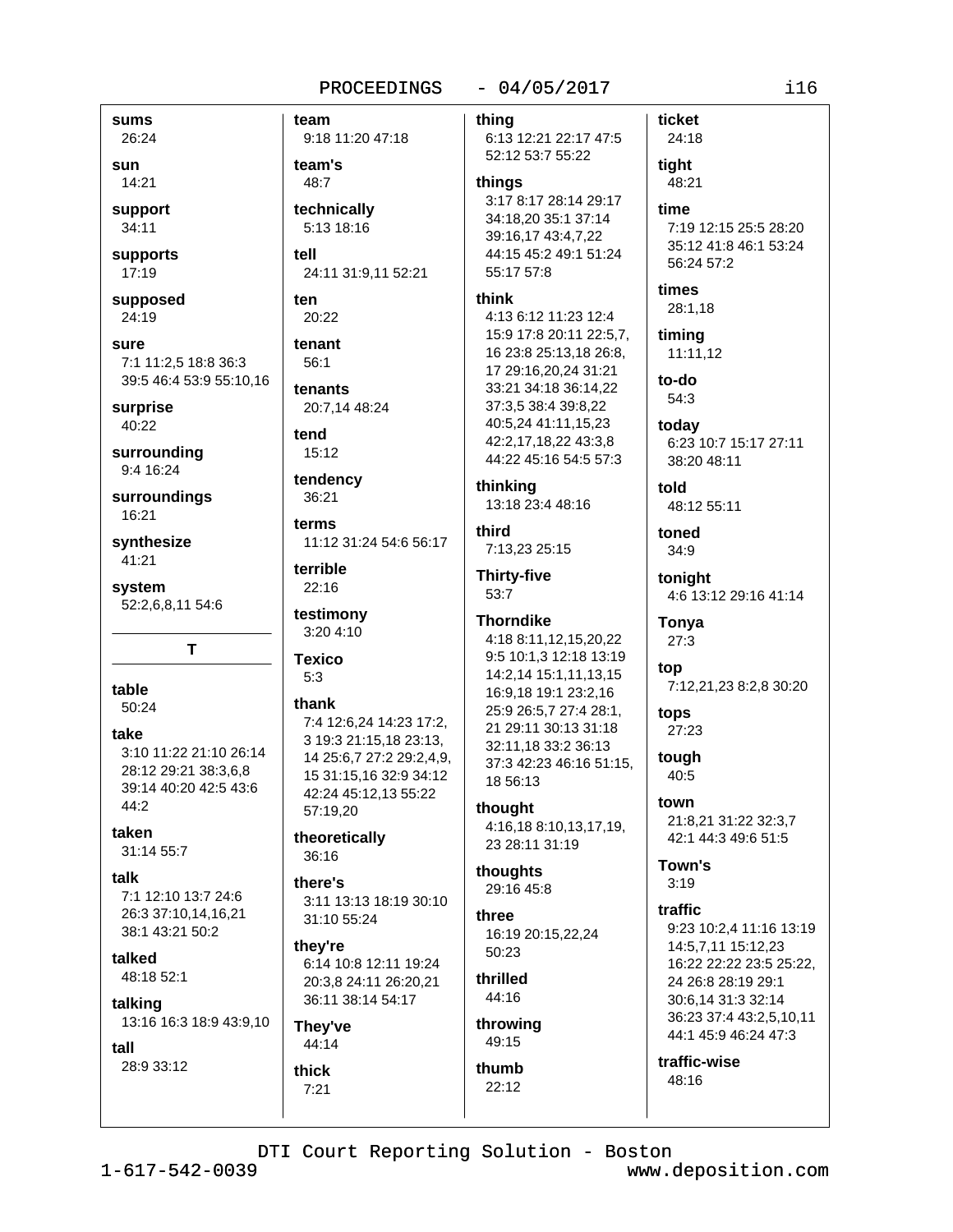### PROCEEDINGS

# $-04/05/2017$

transitional 18:24

**Transportation** 46:14

trash 9:14,19 53:5,13,19 55:23 56:5

traverse  $25:4$ 

traversing  $24:7$ 

treat  $39:12$ 

tree-lined 19:22

trees 14:15 19:18,21,23

tries 46:20

trips 43:13,17

trouble  $23:9$ 

true 26:15 34:24 44:2

trumps  $5:7$ 

trustee 21:22

try 7:3 28:21 51:15 52:5

trying 15:7,16 23:9 30:15 53:21

turn 4:3 15:14 24:14

turnina 9:24 26:11 28:24

two

10:9,10 11:23 16:19 18:14,15,19,21 20:15, 24 23:10 26:1 27:6,14 29:12 30:5,7,8,18,24 32:11,19 41:14 45:20, 23 49:6,13,14 50:22,24  $51:19$ 

type 33:2 52:17,24 types 51:19 **Typically** 39:3 U understand 38:8 43:3,8 44:8,15 understanding

18:8,10 31:23 38:20 undertake

36:4 unfortunate

 $22:8$ 

unfortunately 46:9

unhappy  $40:3$ 

**unit**  $3:447:2.3$ 

units 3:5 8:6 18:15.17.18.19. 22 19:11 20:20 31:24 42:7

unnecessary 33:22

untrue 42:11

unused  $53:15$ 

unusual  $40:22$ 

upstairs  $22.20$ 

usable 53:13 54:10

use 5:9 9:15 42:16 43:18  $52:3$ 

**uses** 53:14 usual

 $51:10$ usually 9:20 30:19 31:6 32:17  $\mathbf v$ vacation  $11:2$ valuable  $42.3$ value 29:20 33:1 35:24 Vanderkay 21:19 various  $3:16.17$ variously 55:24 vehicle 43:13.17 Verndale  $17:5$ viable  $25:3$ **Victoria**  $17.4$ **Victorian** 27:23 33:18 view 25:14 51:15 views  $24:4$ vision 24:23 visit 35:18 57:7,11,12,18 vista

voice  $3:24$ 

 $43:19$ 

22:13

volume

walk  $31:11$ walking 23:23 wall 12:14 25:18 32:23 want 8:3,11 11:12,13 12:10 13:3 19:5 20:11 24:3,6 25:1,2 35:4,14 36:17 42:4 43:20 47:14.15 wanted 14:14 35:23 57:9 wants

wait

waiting

30:21

52:4 56:11

warrant  $45:2$ 

wasn't  $21:12$ 

wasting  $46:1$ 

water 28:14 54:18,21 56:8

way 14:5 19:9 24:23 27:17 33:12 49:16 51:23  $57:18$ 

ways  $10:1$ 

we'll 3:15,18,22,24 11:8 41:10 45:16 46:9 52:8, 18 54:11,22 57:17

we're 4:6 6:6,15 12:23 29:13 30:11 35:11 37:23 38:24 42:12 43:9.10.23

we've 34:20 42:5 45:8,19,22

44:11 46:1 55:2,13

DTI Court Reporting Solution - Boston

www.deposition.com

W

36:21 41:15 42:12